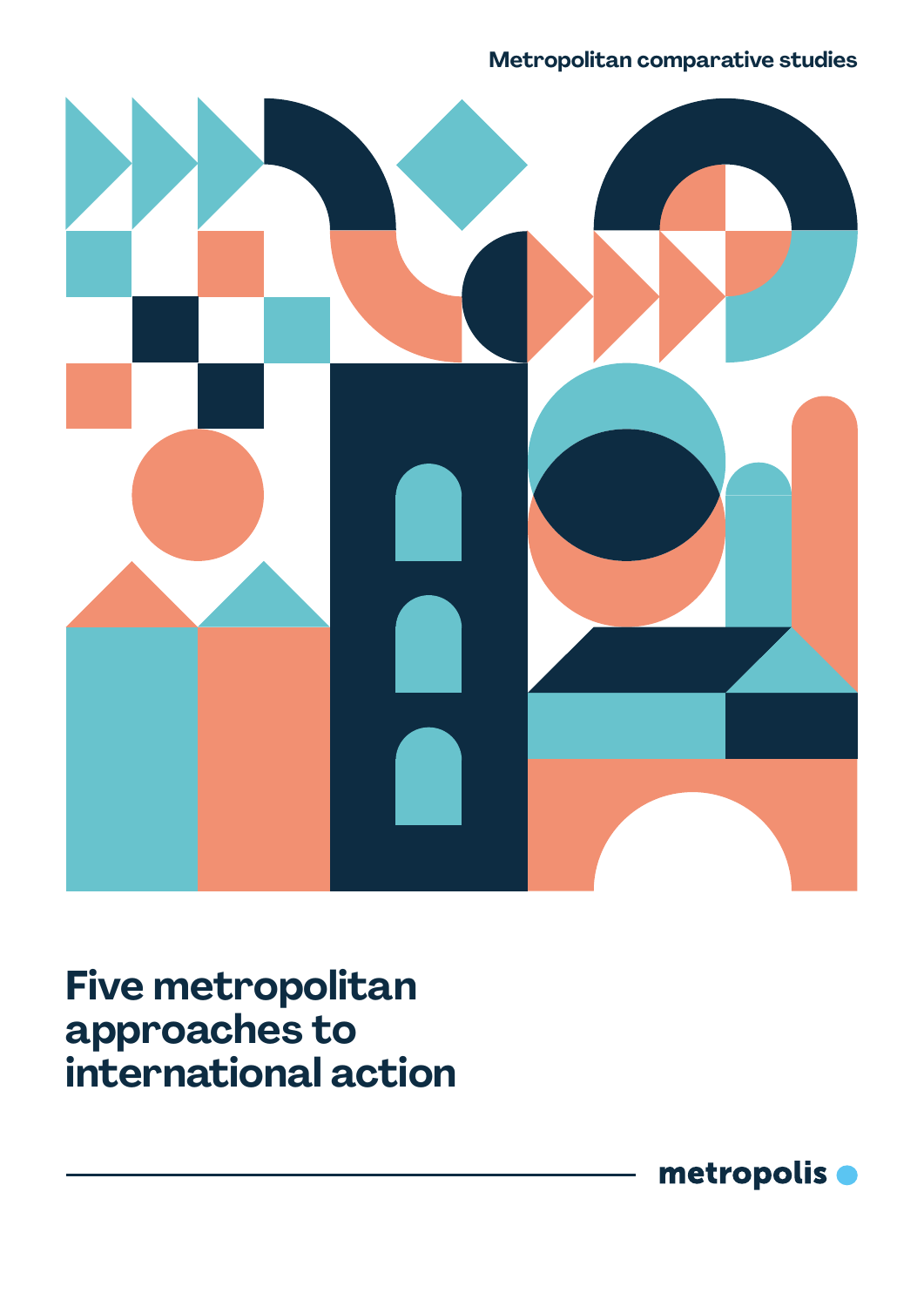

## Graphic design: www.bernatfont.com Graphic design: [www.bernatfont.com](https://www.bernatfont.com)

**Authors**

**--** 

**Paradiplomacia.org team:** Cristian Díaz, Frank Huallpa, Nicolás Mancini, Yamila Solano, Daniel Anaya Vargas.

#### **Acknowledgements**

This publication has been funded by the Barcelona City Council.

Translation from Spanish: Interidea.

Edited by the Metropolis Secretariat General staff: Lia Brum, Eleonora Fiori, Helena Rami.

This work is licensed under the Creative Commons Attribution-NoComercial-CompartirIgual 4.0 Internacional. To see a copy of this licence visit: https:// creativecommons.org/licenses/by-ncsa/4.0/

**2 [T](#page-4-0)able of contents** *international action. Comparative metropolitan studies.*Suggested citation: *Metropolis (2022). Five metropolitan approaches to*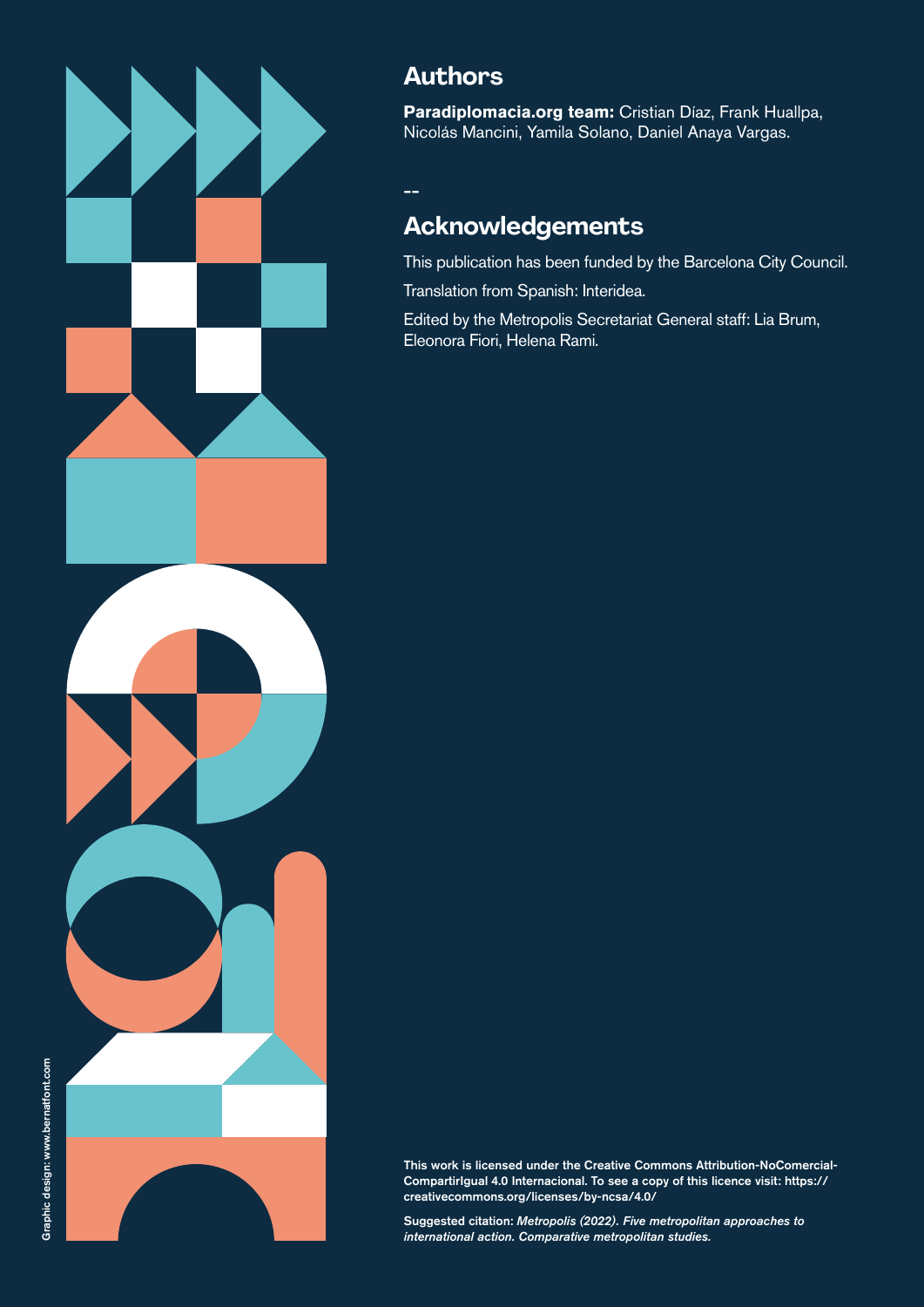In today's globally interconnected world, citizens are moving towards a metropolitan future, in which large cities and their adjoining territories have morphed into complex urban agglomerations with unprecedented economic, social and cultural diversity. The inhabitants of these urban spaces carry out their daily lives across a number of different jurisdictions as they live, work, shop or access services.

Crises such as the Covid-19 pandemic and climate change have shown that the fate of the people who live in cities is increasingly interconnected. Solidarity and cooperation are therefore the main tools that these urban areas have to solve the common problems that arise from events that go beyond the borders of territorial governments.

Metropolitan spaces come together and work jointly with neighbouring regions as a proper tool to generate consensus or points of agreement in favour of sustainable development. However, in many cases, urban areas are internationalised without a strategic vision, without a consolidated characterisation or cultural recognition, and without proper coordination with other agents in the territory.

Recognition of the internationalisation process in metropolitan spaces is therefore a fundamentally important topic for analysis, due to its multifaceted and cross-cutting impact on aspects such as economic development, attracting investment and talent, tourism, mobility, the organisation of international events, territorial marketing, sustainability and urban resilience, among others. To highlight the internationalisation process is, therefore, fundamental to local development in a collaborative manner.

This study details the international action taken by five metropolitan areas where Metropolis active members are working —Barcelona, Casablanca, Guangzhou, Medellín and Montréal. It acknowledges the characteristics of each city that contribute towards attracting resources and improving their image as an international metropolis by saving the development and the importance of the respective institutions that have promoted strategic and coordinated internalisation process, as well as their work developing infrastructures that drive forward development.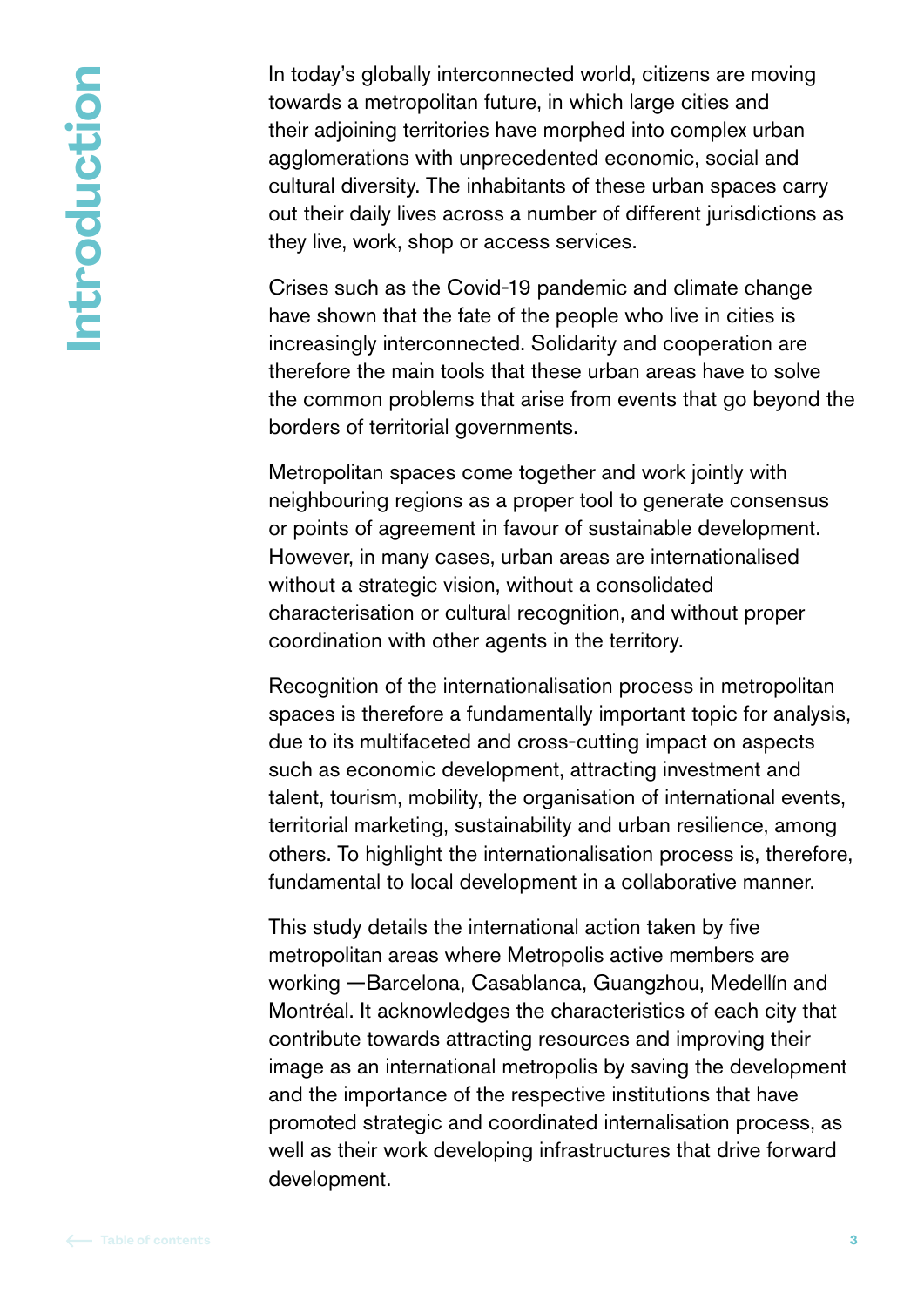Opportunities for productive exchange, synergies and connections at an international level should be recognised not as an end in themselves, but as tools that can promote sustainable development. There is no homogeneous process that can be applied to every metropolitan area. The cultural and historical aspects that define the identity of the areas within each region must be considered alongside economic matters.

This new publication in our series of comparative metropolitan studies aims to contribute to the analysis of the metropolitan impact of international action by local governments, and aims to encourage study and reflection on the leadership within these spaces and the coordination between the actors in each area. In addition, this document is presented as an instrument to bolster the strategies and actions carried out by Metropolis members in their processes of internationalisation, by highlighting good practices and opportunities for improvement.



**Octavi de la Varga** Metropolis Secretary General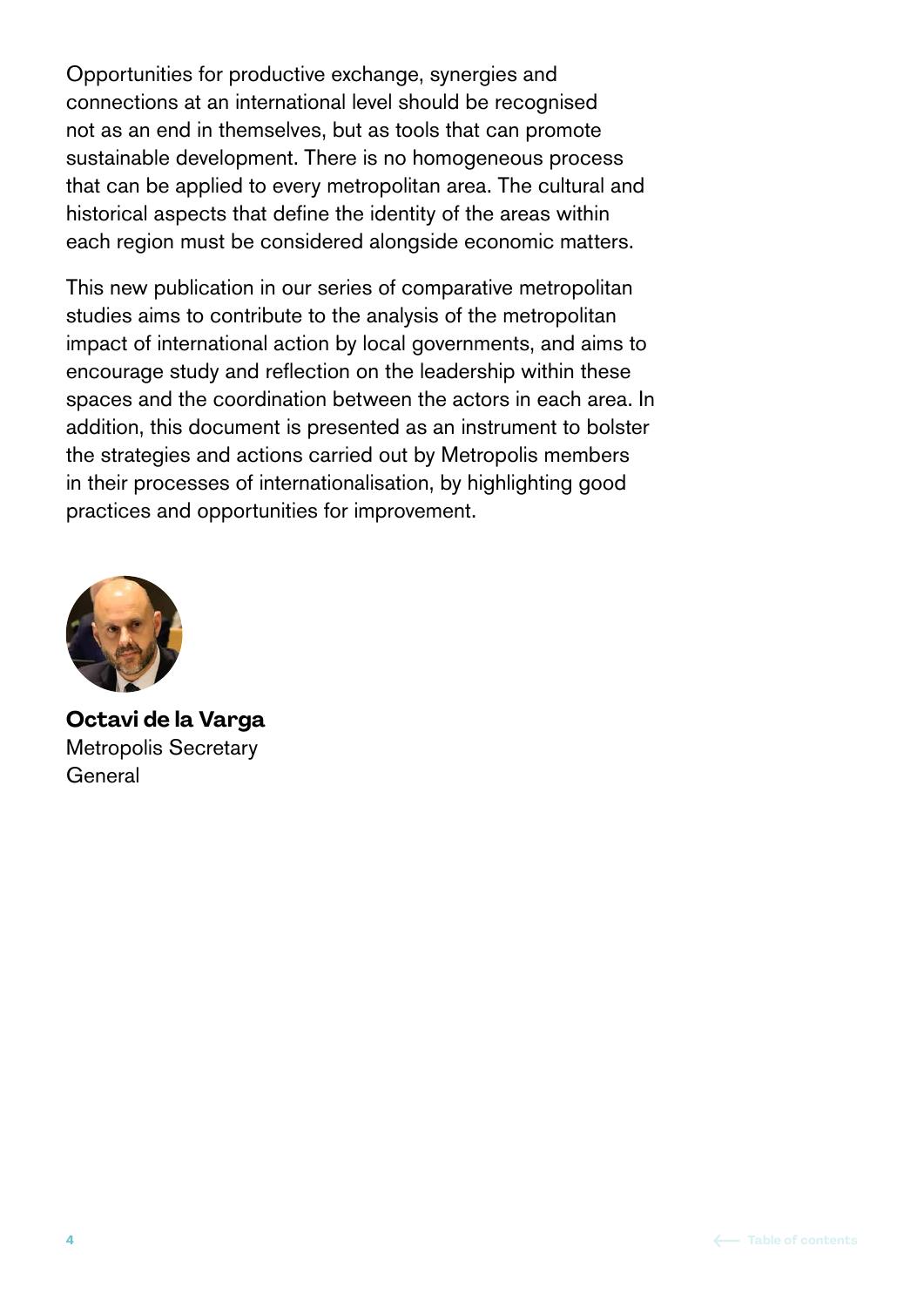**03**

#### **Introduction**

## **06**

### **Barcelona. A global metropolis**

- [07](#page-6-0) A metropolitan vision with international projection
- [08](#page-7-0) Greater Barcelona
- [08](#page-7-0) Clear goals and synergies in a cosmopolitan ecosystem

## **11**

#### **Casablanca. Morocco's financial capital**

- [12](#page-11-0) How the Casablanca-Settat metropolitan area was formed
- [13](#page-12-0) Actions to improve the territory's appeal
- [14](#page-13-0) Casablanca-Settat, building a business ecosystem in the region

## **16**

#### **Guangzhou. City diplomacy under the principle of "one country, two systems"**

- [17](#page-16-0) A megacity between megacities
- [17](#page-16-0) City of Flowers: the internationalisation of an economic powerhouse
- [19](#page-18-0) Synergies in the megalopoli



#### **The Metropolitan Area of the Aburrá Valley. Strategic connections**

- [22](#page-21-0) The heart of the Aburrá Valley
- [23](#page-22-0) From Medellín to the world: the internationalisation of the metropolitan area
- [24](#page-23-0) Multi-stakeholder and multi-level capacity, and local governance

**27**

# <span id="page-4-0"></span>**10**<br> **Example of the Aburra** Valley.<br> **The Metropolitan Area**<br>
of the Aburra Valley.<br> **3 Example of contentring Figure Content**<br> **A** global metropolis<br> **A** *A n A* metropolis<br> **A** *A n A* metropolis<br> *A A metr* **Montréal. Metropolitan internationalisation through citizen diversity**

- [28](#page-27-0) A consolidated economic hub
- [29](#page-28-0) Economic, sociocultural and scientific positioning
- [30](#page-29-0) Leading metropolitan governance

**33**

**Final conclusions**

**36 Bibliography**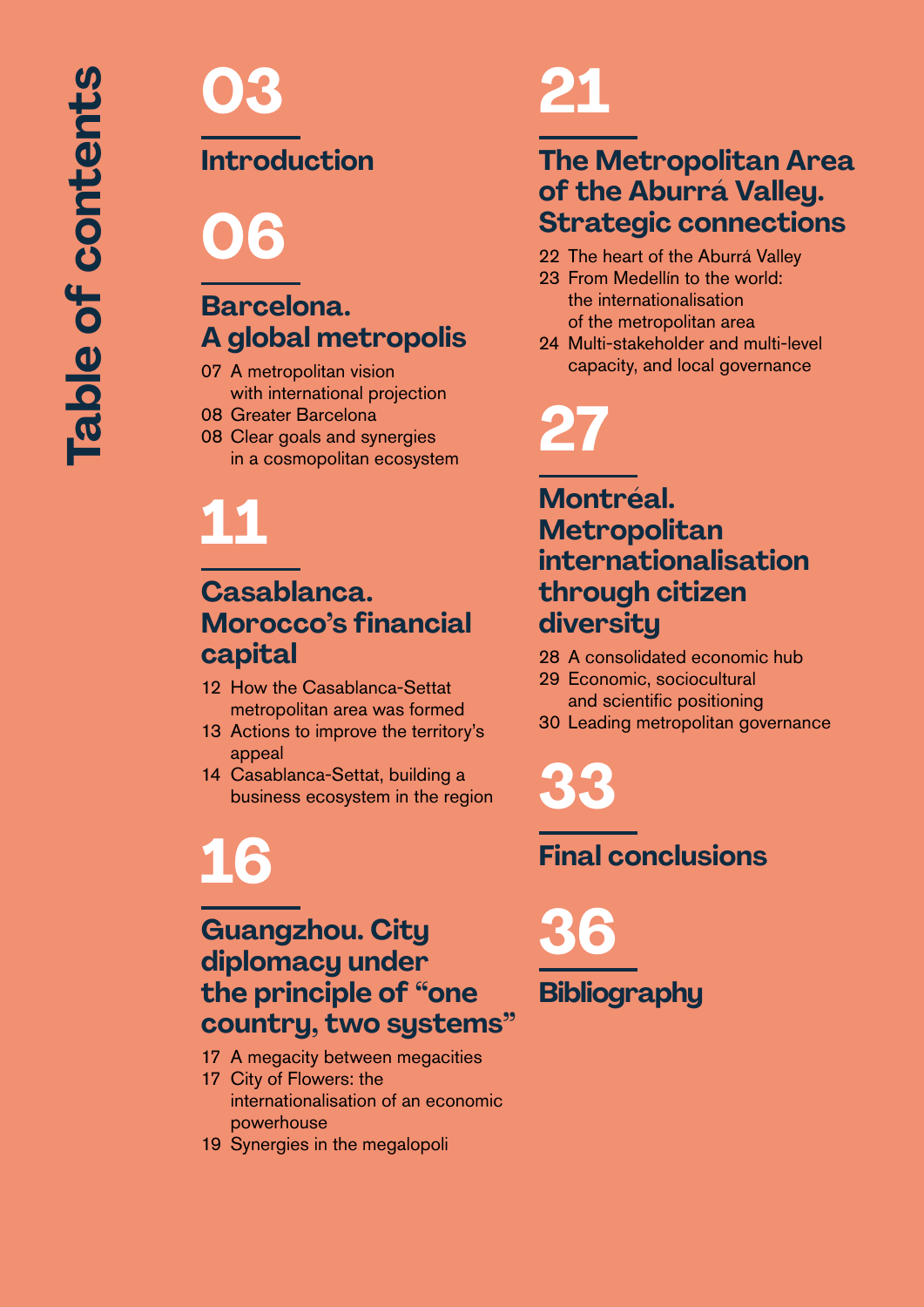## **Barcelona. A global metropolis**

Throughout its history, the city of Barcelona has undergone the intense experience of a global, cosmopolitan city that is open to the world. As a sign of the forward-thinking nature of its members, Barcelona City Council began a strategic process of international positioning some time ago, making the most of its positive characteristics and potential to become a leading city in the Mediterranean, Europe and the world. This city is aware of the challenges, but, above all, of the opportunities presented by the growth of its metropolitan area, in urban, social and economic terms. Accordingly, Barcelona City Council's International Relations Master Plan 2020-2023 sets its sights on the future vision for the Greater Barcelona area, regardless of the administrative borders between municipalities.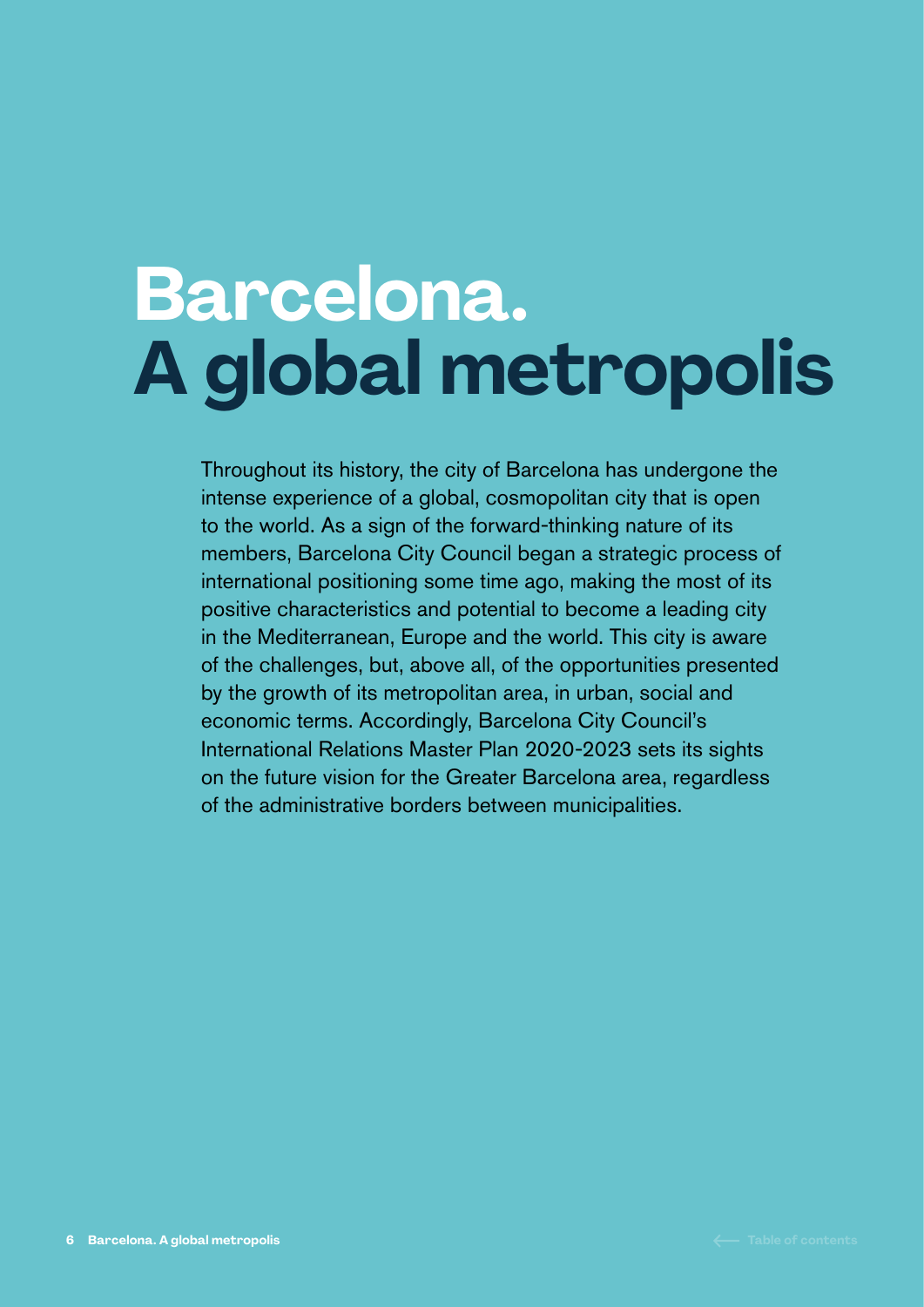#### <span id="page-6-0"></span>**A metropolitan vision with international projection**

Located on the shores of the Mediterranean Sea, Barcelona is one of the largest metropolitan municipalities in Spain, with a population of 1,608,746 and a metropolitan area inhabited by 3,239,337 people. The city stands out as a key proponent of municipalism at a European and international level, staking its claim as the "World Capital of Municipalism" (Barcelona City Council, 2021). With an unequivocally progressive perspective and the leadership of Mayor Ada Colau, the city government looks to the future determined to face up to the three-fold threat posed by climate change, social issues and digital challenges, focusing on implementing projects with a positive impact on the life of people.

The aforementioned Barcelona City Council Master Plan, driven by the Department of International Relations, aims to fulfil cooperation objectives based on the United Nations 2030 Agenda. Within this framework of principles, the plan seeks to enhance interaction with Barcelona and the city's impact on the world by taking part in a number of international events. The Plan aims to meet cooperation objectives based on the 2030 Agenda. Under this framework of principles, the plan is divided into five main areas of action and sets out its strategic objectives based on the 5Ps:

- **P1:** To strengthen strategic alliances, at a local and international level, and to showcase Barcelona, its citizens and municipal policies around the world.
- **P2:** To position Barcelona as a scientific and technological hub that encourages a people-first model of technological development, and that has an impact on the digital agenda and innovation both in Europe and internationally.
- **P3:** For the international action taken by Barcelona City Council to promote feminism, diversity and human rights, in order to contribute to European and global spaces and agendas that protect human rights, gender equality and recognise new digital and climate rights.
- **P4:** To promote a political and financial framework, in both a European and international sense, that encourages a model of fair ecological transition to the Barcelona Green Deal.
- **P5:** To bolster reforms to the multilateral system to make it more inclusive, making it possible for cities to participate actively on the international scene, and to protect the interests of Barcelona and its inhabitants.

Barcelona City Council's importance at an international level owes its success to identifying and making the most of different internationalisation tools. These include bilateral partnerships, channelled through twinning agreements and protocols, and cooperation/collaboration agreements with Mediterranean, European, African, American, Latin American and Asia Pacific cities (Barcelona City Council, 2021).

In addition, Barcelona City Council conducts multilateral relations by participating in far-reaching and relevant city networks. Actually, Barcelona stands out for being home to a large number of city organisations, such as United Cities and Local Governments (UCLG), Metropolis, Educating Cities, MedCities and the Ibero-American Centre for Strategic Urban Development (CIDEU) that launch and reinforce dynamics that facilitate the global positioning of the city. Furthermore, Ada Colau has recently taken over as European Vice Chair of the C40 Steering Committee, the first mayor of a Spanish city invited to participate in the United Nations climate conference (C40, 2021).

These actions in the international sphere have strengthened Barcelona's role as a global player, with a voice that aims to be heard on the national, European and international stage. To achieve this, the government has decided to focus on the goals of peace, international cooperation and reducing economic and social inequality, basing its Master Plan on the 5Ps in the 2030 Agenda for Sustainable Development: Partnership and Alliances, Prosperity, People, Planet, and Peace.

By doing so, it aims to contribute towards meeting the 17 Sustainable Development Goals and, in order to strengthen its presence and international actions, it has placed emphasis on Partnership and Prosperity. Developing these two aspects reinforces strategic alliances at a local and international level while showcasing Barcelona around the world. The goal is to position the city as a scientific and technological hub, promoting digital and technological development and innovation. On the other hand, the People line objective is related to the idea of Barcelona as a diverse city that supports rights in terms of its international action.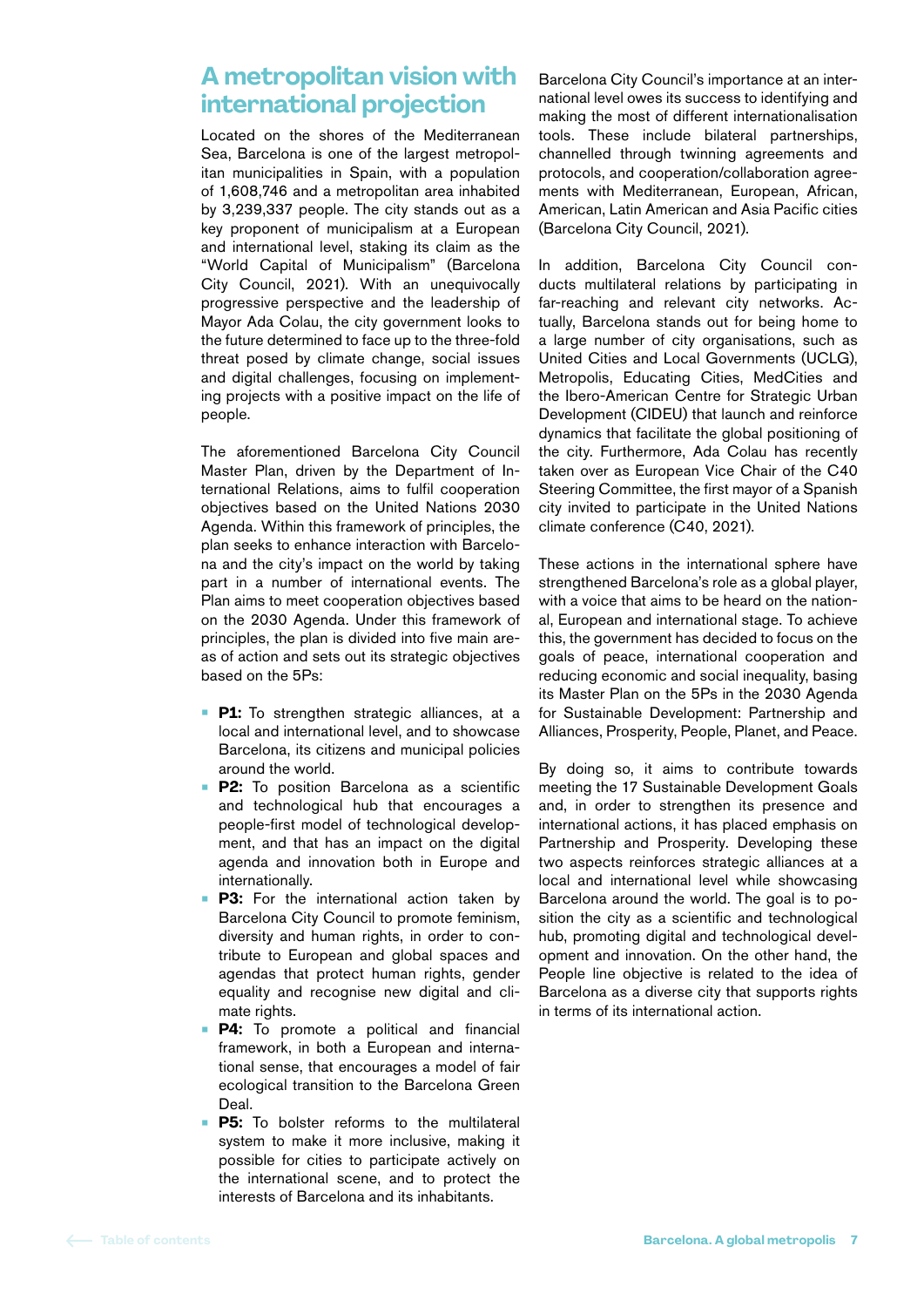#### <span id="page-7-0"></span>**Greater Barcelona**

A metropolitan scope is one of the criteria for the design and implementation of innovative public policies that make it possible to solve current challenges and posit better future scenarios at an appropriate scale, while effectively integrating smaller areas and their unique characteristics.

In economic terms, the metropolitan area stands out as the focal point for development in both the province of Barcelona and Catalonia. The Barcelona Metropolitan Area is important because it produces 50.9% of Catalonia's GDP and employs 52% of workers in Catalonia. In addition, more than 10 million tourists visit the territory every year. However, according to data from 2011 on social issues, there is a poverty risk of 18.59% in the Barcelona Metropolitan Area.

Geographically, Barcelona Metropolitan Area is strategically positioned in southern Europe, and allows Spain to connect with the rest of the continent. Made up of 36 municipalities, Greater Barcelona is one of the largest metropolitan areas in Europe, and it is ranked eighth in terms of population (AMB, 2021a).

Taking these components into account, Barcelona City Council understands that an international action strategy must be developed from a metropolitan perspective and, in addition, must be "able to address the dual challenge of ensuring that Greater Barcelona cooperates and competes with the rest of the world" (Barcelona City Council, 2021). In this sense, the actions undertaken are based on bilateral and multilateral relationships that allow us to find inspiring and replicable practices in the context of the complex urban environment and fragmented administration that are common in most large metropolises in Europe and around the world.

#### **Clear goals and synergies in a cosmopolitan ecosystem**

Greater Barcelona is an area with local actors who shape and use their influence in what is known as a "global ecosystem". In this ecosystem, two local government institutions that act in complementarity with Barcelona City Council stand out: the AMB, as a unique model of metropolitan governance, and the Barcelona Council, corresponding to the government of the province of the same name —which, in addition to the 36 metropolitan municipalities, includes another 275.



Image 1. Map of Barcelona and the 36 municipalities that constitute the Barcelona Metropolitan Area. AMB, n.d.

- 1. Badalona
- 2. Badia del Vallès
- 3. Barberà del Vallès
- 4. Barcelona
- 5. Begues
- 6. Castellbisbal
- 7. Castelldefels
- 8. Cerdanyola del Vallès
- 9. Cervelló 10. Corbera de Llobregat
- 11. Cornellà de Llobregat
- 12. El Papiol
- 13. El Prat de Llobregat
- 14. Esplugues de Llobregat
- 15. Gavà
- 16. L'Hospitalet de Llobregat
- 17. La Palma de Cervelló
- 18. Molins de Rei
- 19. Montcada i Reixac
- 20. Montgat
- 21. Pallejà
- 22. Ripollet
- 23. Sant Adrià de Besòs
- 24. Sant Andreu de la Barca
- 25. Sant Boi de Llobregat
- 26. Sant Climent de Llobregat
- 27. Sant Cugat del Vallès
- 28. Sant Feliu de Llobregat
- 29. Sant Joan Despí
- 30. Sant Just Desvern
- 31. Sant Vicenç dels Horts
- 32. Santa Coloma de Cervelló 33. Santa Coloma de Gramenet
- 34. Tiana
- 
- 35. Torrelles de Llobregat 36. Viladecans

In their own areas of competence, these actors are in charge of global insertion actions across the entire metropolitan space of Barcelona. Greater Barcelona therefore nourishes and shapes its internationalisation experience, creating spaces to coordinate and enhance the resources and capacities of the stakeholders who are active in the region.

As home to diverse international organisations, with whom it shares values and challenges to place the city on the global stage, Barcelona has been able to skilfully boost the public and private partnerships with the third sector. In this sense, Barcelona City Council has been able to build a leading position as the "Capital of the Mediterranean", which in turn promotes and legitimises the role that all the actors in the Greater Barcelona area take on within this multilateral space. In fact, one of the expected results of its impact on these networks is the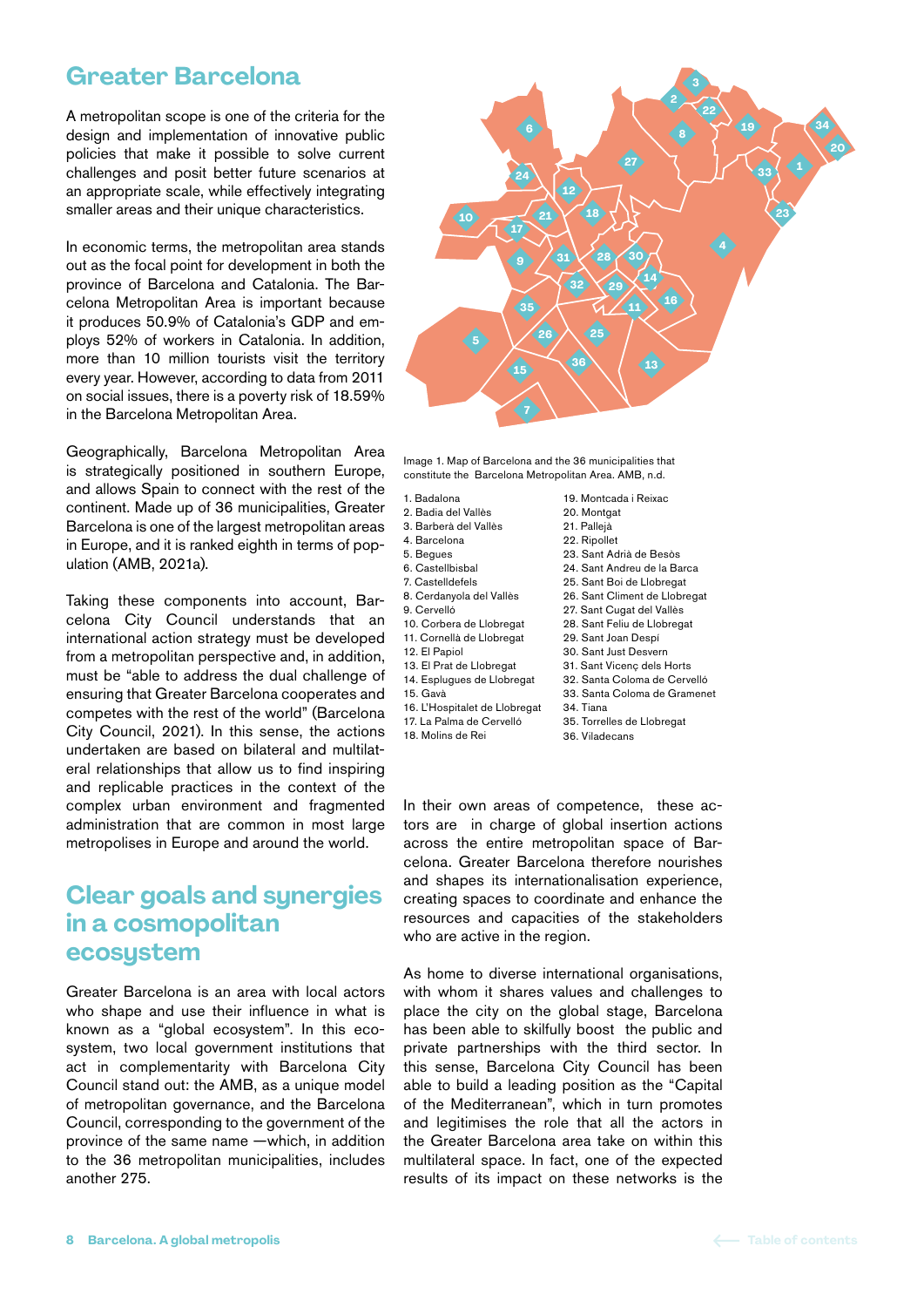positioning of the metropolitan area as a leading player on the global stage, through the exchange of experiences and good practices.

It is to be hoped that, with the goal of exchanging experiences and good practices, it will be possible to learn about other metropolitan areas, in order to continue to improve the visibility of the urban area and further empower it as a leading player on the global stage.

An excellent example of showing the benefits of good cooperation, coordination and support, both financially and in political/administrative terms, between the metropolitan areas and municipalities that make up Greater Barcelona, lies in its development plan for mobility, transport and sustainability. In 2020, Barcelona City Council saw a drop in public transport use and an increase in the use of private means of transport, due to the pandemic. This resulted in an increase in bicycle use, which has presented an unprecedented opportunity to consolidate the use of private transport and expand to 308 kilometres of cycle paths by 2024. The goal is to guarantee high-quality public space, a green city, and active and sustainable mobility, all through the involvement and commitment of citizens, who will all have a cycle path at a maximum of 300 metres from their home (Barcelona City Council, 2021). The action line for this policy falls under the P4 objective of the Master Plan<sup>1</sup>.

Carrying out this project implies, as in all the others, the reconciliation and coordination of the different stakeholders involved in its implementation, to ensure that it is effective. In this sense, it is important that numerous grant agreements are signed to put cycle paths and other bicycle-friendly areas in place in the territory. It also requires the joint participation of Barcelona City Council, the AMB's international cooperation department, and institutional offices from other municipalities. Other institutions, such as the Metropolitan Transport Authority (ATM), transport federations and the Bicycle Working Group, which are all part of the Mobility Pact, are some of the other parts involved.



Barcelona City Council aims to have 308 kilometres of cycle lanes by 2023, which will mean that 95% of the city's population will have at least one cycle lane within 300 metres of their homes. Photo: Barcelona City Council.

<sup>1</sup> P4.2. To promote and support international initiatives that contribute to consolidating Barcelona as a leading city in the field of the green economy, mitigation and adaptation strategies, renewable energy and sustainable urbanism and mobility. Master Plan for International Relations 2020-2023, Barcelona Ciudad Global.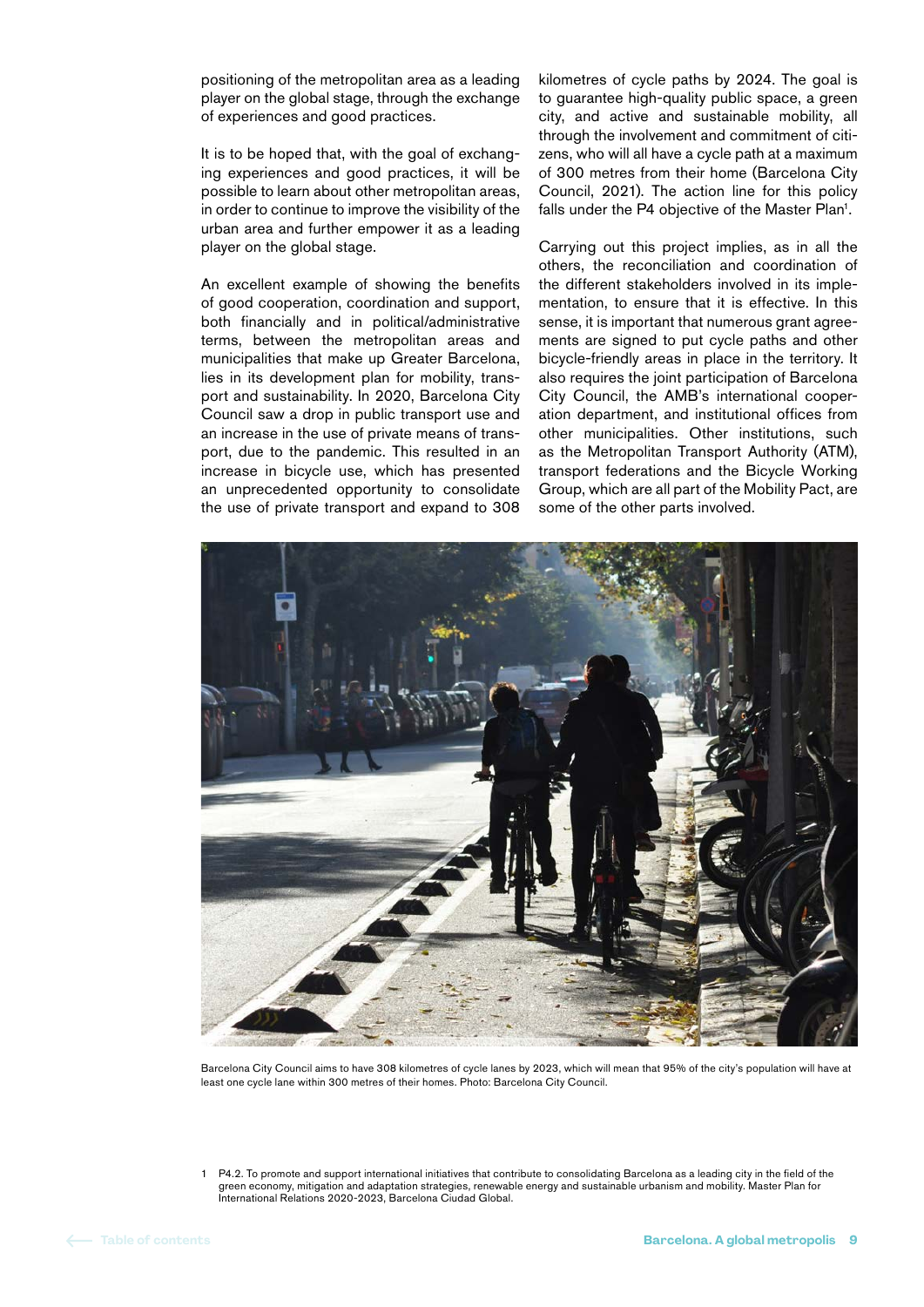In addition, as members of the pact, these parts aim to expand and replicate the project throughout the territory, running events such as international bicycle congresses, specific days on mobility or cycling, and holding celebrations for World Bicycle Day or similar events. The aim is to raise awareness about the use of this means of transport among the audience in general, in any municipality, while encouraging development in the bicycle sector. Consequently, this project is an example of effective coordination between plans, projects and activities implemented at a metropolitan scale, while of course acknowledging the importance of municipalities in executing actions.

In conclusion, the strategies implemented in recent years by Barcelona City Council to showcase the city internationally as a metropolitan leader have seen an impact at every level: national, regional and international. In turn, its leadership within Greater Barcelona's metropolitan space and the synergies created in the territory have allowed it to promote regional projects that are a benchmark in territorial integration and institutional organisation, in favour of building cities and work networks that offer a clear response to current challenges and prepare us to face the future.

Barcelona City Council's ability to lead in the region can be summarised in the proposal put forward by Ada Colau, Mayor of Barcelona and President of the Metropolitan Council of the Metropolitan Area of Barcelona, to found metropolitan neighbourhoods. She has committed to providing around 85 million euros annually to this goal until the end of her term, since she has stated that her idea is to scale the project to the metropolitan area with the goal of reducing inequality (La Vanguardia, 2021). In addition, she also concluded that "we face challenges that require coordinated responses and collaborative metropolitan strategies" (Cities Today, 2021).

Also, in addition to its impressive capacity for action, Greater Barcelona stands out for the initiatives and projects it has carried out on environmental matters in the fight against climate change. Through its Climate Plan, Barcelona has planned 242 measures in relation to mitigating the effects of climate change, adapting, improving resilience, climate justice and encouraging citizen action (Climate Plan, 2018). This plan, which is compatible with the Paris Agreement, received awards for its comprehensive and cross-cutting approach in different areas and themes. As a result of this, Mayor Ada Colau was called an "incredible example" of climate action when she was invited to attend COP 26, thanks to her impact through actions including Barcelona Energy projects, super blocks and public housing. It is for this reason that, even when lacking resources, she emphasised that "if cities, with fewer powers than states, can make these transformations, then much more can be done" (Macedo, 2021).



The Climate Plan includes goals as recovering 100.000 m² of public space inside the L'Eixample's blocks, which would make every housing placed at a maximum distance of 200m from a green space. Photo: Barcelona City Council.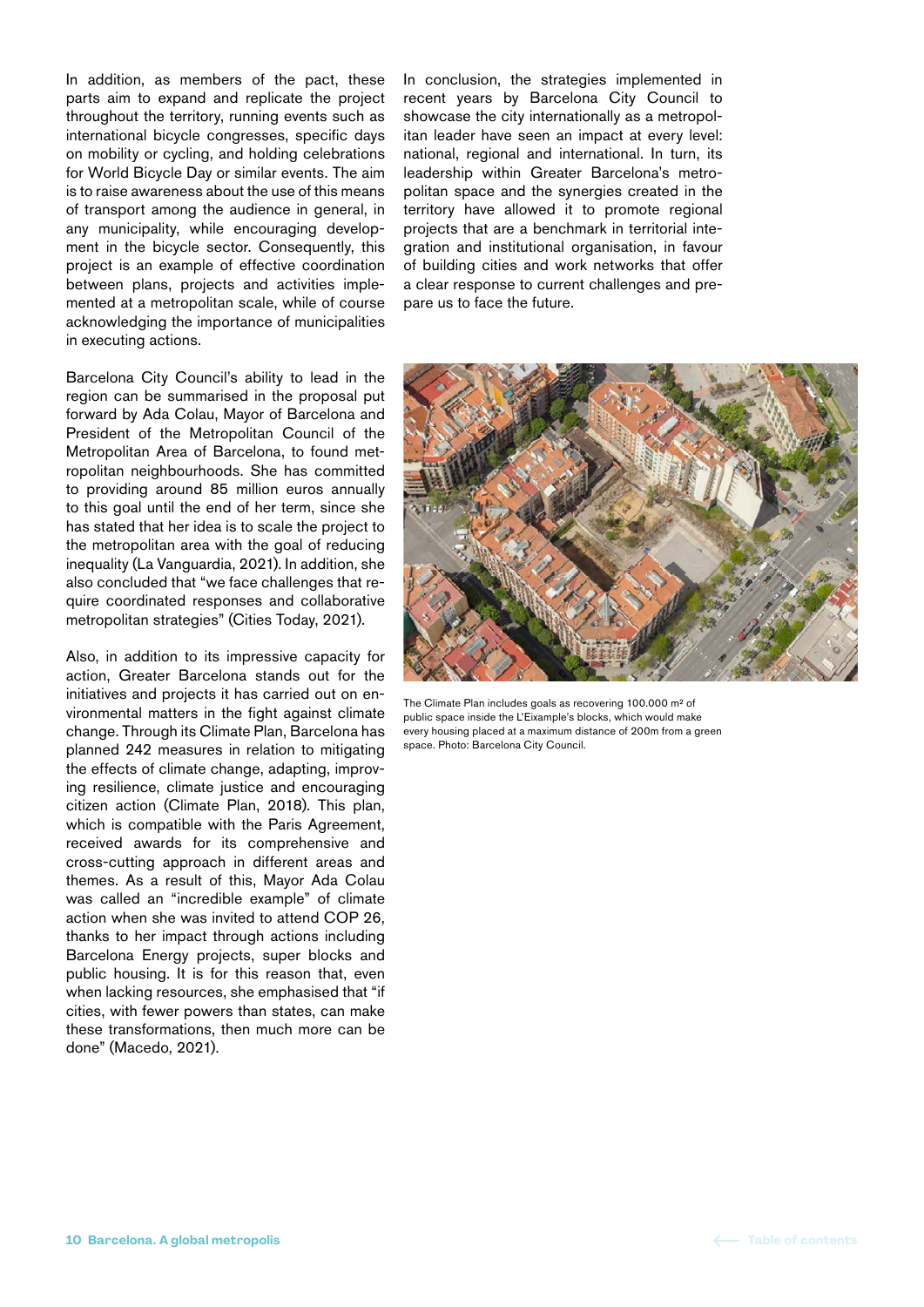## **Casablanca. Morocco's financial capital**

As part of the process of transformation from Greater Casablanca to the Casablanca-Settat metropolitan area —the result of the addition of five surrounding provinces—, efforts have been made to position the metropolitan area internationally as the financial capital of Morocco. The formation of institutions such as *Casablanca Events et Animation (CEA), Centre Régional d'Investissement (CRI)*, Casablanca Aménagement, and initiatives such as *WeCasablanca*, among others, reflect this vision. The role of the CRI stands out as a legal, accounting and advisory nucleus for the creation of companies, and to approve investment projects in each of the provinces that make up the region.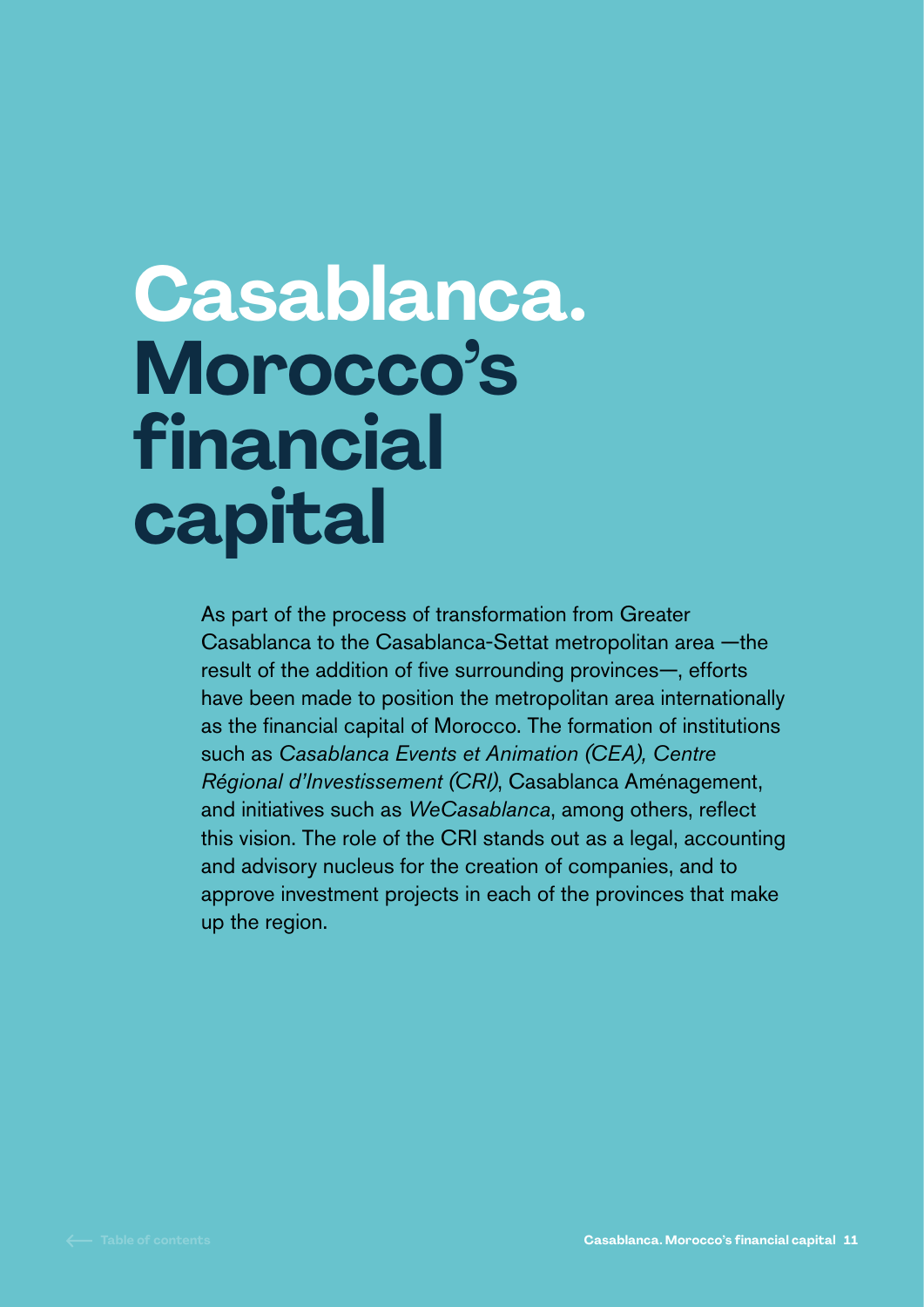#### <span id="page-11-0"></span>**How the Casablanca-Settat metropolitan area was formed**

The evolution of the Kingdom of Morocco's territorial policy has been framed within an ambitious strategy that seeks local and redistributive development with an emphasis on sectoral and regional policies. The regionalisation process started by Morocco in 1971 entered its most advanced phase with the adoption of the new Constitution in 2011, which defines territorial scales and establishes the impact of decentralisation at every level of local government. The highlights are listed below (OECD, 2018):

- The region has greater powers than other<br>subnational qovernments prefectures. governments — prefectures, provinces and municipalities— in terms of economic development, and in relation to the design and implementation of territorial and regional plans.
- **Increased administrative autonomy over local** affairs, control and accountability.
- **Powers of cooperation and association to** implement projects, raise funds and promote solidarity between municipalities.

As a result of these changes in local governance, the following changes occurred: territorial redistribution, the introduction of direct choice, broader powers over economic development, and more financial and human resources for the new regions (OECD, 2018).

As part of the process of regionalisation, the former Greater Casablanca area joined five other surrounding provinces, forming a new region called Casablanca-Settat. In administrative terms, this region has two prefectures: Casablanca and Mohammedia. There are also seven provinces: Settat, El Jadida, Benslimane, Mediouna, Nouaceur, Berrechid and Sidi Bennour. At a municipal level, the region has 153 municipalities, 29 of which are urban and 124 rural.

According to the Casablanca-Settat CRI, the region currently accounts for one third of Morocco's Gross Domestic Product (GDP). It is an eminently industrial region that has large industrial zones of economic activity and company incubators that act as an attractive business environment for investors, in particular when financing their industrial and service activities.



Estimate population of Casablanca-Settat by province in 2014. Source: Wilaya in the Casablanca-Settat region.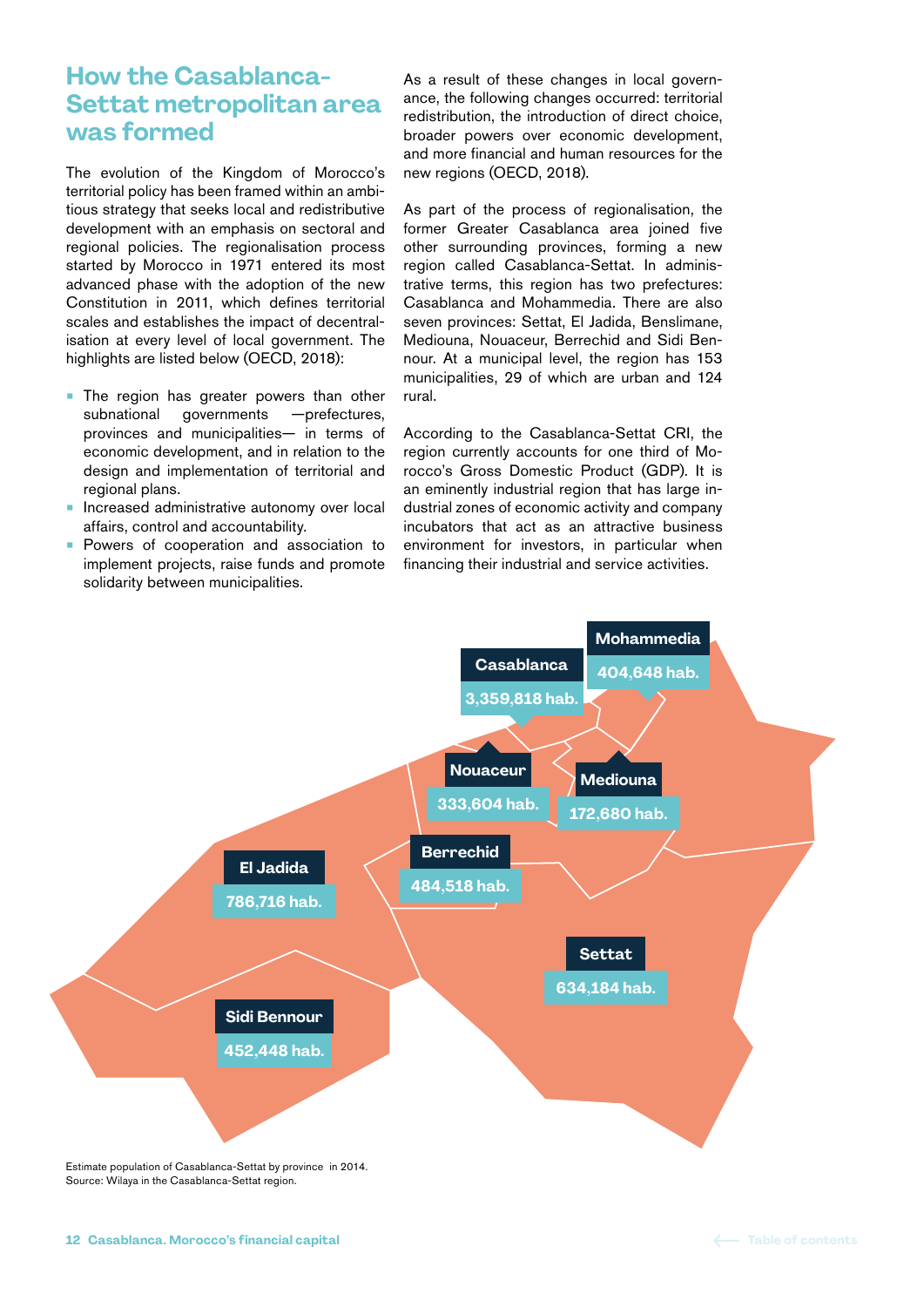<span id="page-12-0"></span>The area's potential and strategic advantages are reflected in the public management of the region, which has designed proposals to appear more attractive, as well as constructing plans and policies with national and international visibility and impact. In this sense, under the leadership of the Ville de Casablanca, the regional government has undergone a real transformation by strengthening economic, cultural, social, and environmental matters, in addition to infrastructure.

In the Ville de Casablanca, it is possible to identify tools and actors that, at different levels of government, aim to strengthen coordinated work to reinforce a strategy that promotes the region and consolidates the city as a leading economic centre and hub for development in the North African country. Among the actions taken by local authorities for this purpose, is the establishment of the *Casablanca-Settat Regional Development Programme* (RDP), an instrument that serves as a reference for producing strategies and actions that maximise territorial development.

In the vision for the region established in the RDP, which is based on five action lines, one of the highlights is the emphasis on the economic and business appeal of the region.

#### **Action lines of the Casablanca-Settat Regional Development programme**



Another territorial planning instrument is the *Strategic Development Programme 2015-2020,* which builds a vision for the future of the city. Its objective is "to improve the quality of life of inhabitants, improve regional mobility, promote economic attractiveness and improve the business climate to turn the area into a leading figure at a national, continental and international level" (CRI, 2018).

Regional cooperation, the organisation of world-class events and the consolidation of an economic environment that is conducive to attracting investment are some of the innovative and global characteristics that act as a mechanism for territorial development and, in turn, have been consolidated through commitment to the development and consolidation of the metropolis, with support and contributions from different actors and levels of government. One of the highlights is the coordinated efforts of the services provided by the public body CRI, which was established in 2002 as a single intermediary between business founders and investors. An entire business ecosystem has been created under the direction of this body, offering training programmes that help consolidate a space that is conducive to business development and investment projects, all with the involvement of public, private and civil society bodies.

**[...] "to improve the quality of life of inhabitants, improve regional mobility, promote economic attractiveness and improve the business climate to turn the area into a leading figure at a national, continental and international level"**

CRI, 2018.

#### **Actions to improve the territory's appeal**

In order to consolidate Casablanca as an attractive destination for foreigners, have a positive impact on manufacturing sectors and become one of the main tourist destinations in the region, concrete regional and international cooperation actions were put forward, in addition to large infrastructure and urban modernisation projects through the limited company Casa Aménagement. The company is presided over by the governor of the Casablanca-Settat region. The projects that stand out most are the remodelling of the regional motorway R322, to the north of Casablanca-Settat, and the construction of the Grand Theatre of Casablanca. The first project aims to ensure the north of the region is better connected to the industrial area, while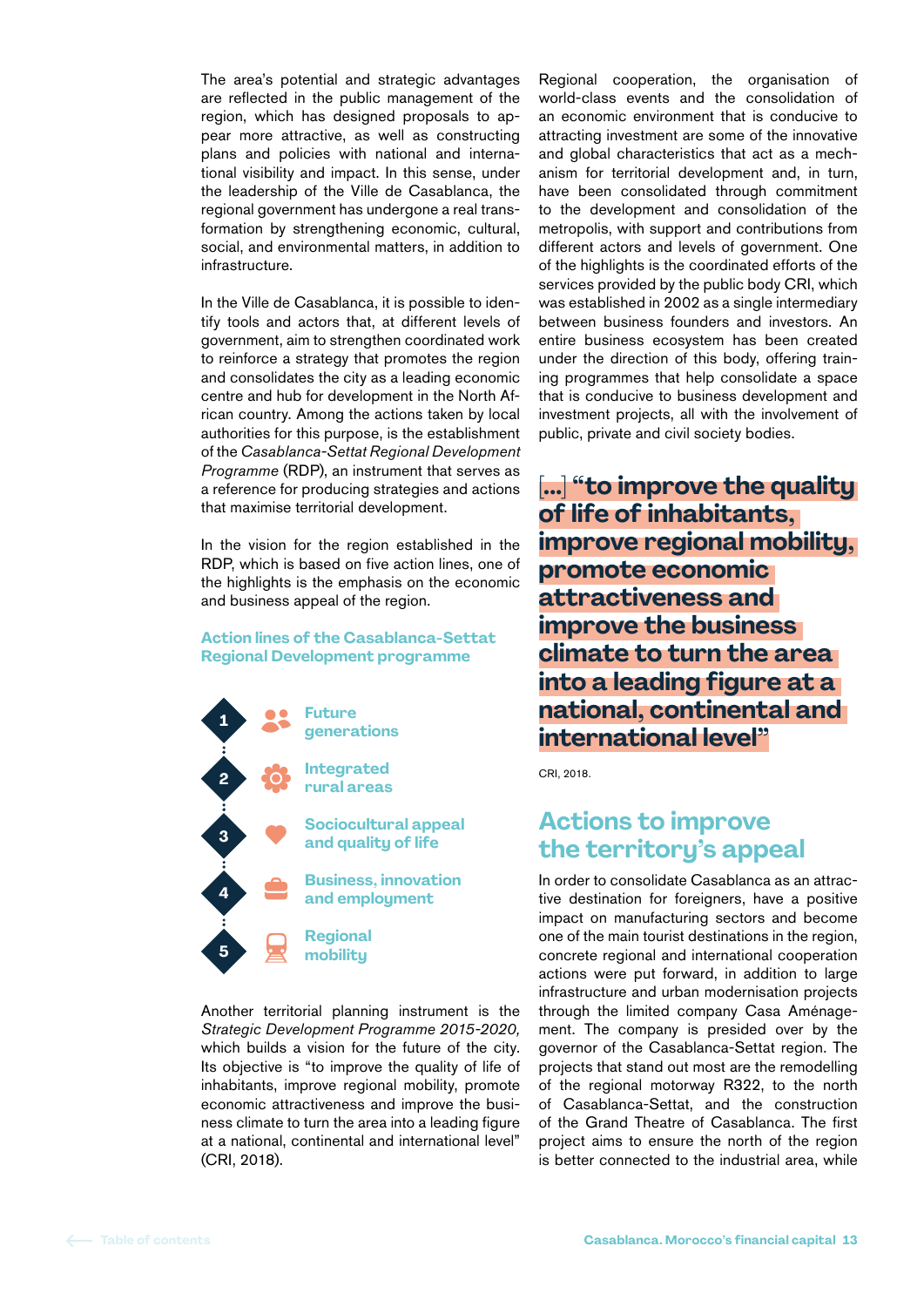<span id="page-13-0"></span>the construction of the theatre aims to position the region as a leading cultural reference point in Africa. These actions are also an incentive to develop an international line of action within the framework of making the region more attractive.

In terms of economic matters, the promotion, transformation and increase of synergies between territories is highlighted, through actors such as the aforementioned Casablanca-Settat CRI. The organisation is a centre for investment. strengthening business and cooperation that links the opportunities and needs of private and public entities in the metropolitan area with the outside world, promoting strategies that revitalise and rebuild the potential of productive sectors that are key to local development, according to CasaInvest (2017). This includes:

- Tourism and leisure<br>• Sustainable develor
- Sustainable development<br>• Energy
- **Energy**
- Commerce
- **•** Training
- Finances
- **•** Logistics
- **Agriculture**
- Construction and public works
- Healthcare<br>• Industry
- **Industry**
- **NTIC and services**

Another action related to broadening the region's reach, which aims to turn the Ville de Casablanca into a global city, is carried out by the private limited company Casablanca Events et Animation. This company is responsible for the international promotion of the region through the creation of the WeCasablanca brand, a marketing strategy for the area that has developed an annual promotion and communications programme that aims to promote the region's image and sectoral opportunities. The programme includes events such as the *Marathon International* and *Festival de Casablanca*, which aim to consolidate the city both as an attractive environment for businesses and give it an appealing image to investors, tourists and local residents.

International cooperation regarding urbanisation in Morocco means that the Ville de Casablanca prioritises broadening the region's reach as one of the main action lines for internationalisation. To this end, the company Casa Aménagement was founded, with the main purpose of managing infrastructure works in the Casablanca-Settat region. The projects managed by Casa Aménagement aim to improve access to

transport, while improving the quality of life of the people who live in the region. Both objectives allow the Casablanca-Settat region to stand out internationally.

Some of Casablanca's urban development at the beginning of the 21st century occurred thanks to international cooperation, as international organisations and European countries financed a number of projects. This included the remodelling and expansion of Mohammed V airport, and the construction of the high-speed train between Casablanca and Tangier, which connects Casablanca with cities in northwestern Morocco (CEPSI, 2009).

#### **Casablanca-Settat, construcción de un ecosistema empresarial en la región**

Regarding the idea of creating legal certainty and positioning the Ville de Casablanca as a reliable space for investors and international companies, once again the CRI plays a fundamental role, as it offers legal, accounting and advisory support to entrepreneurs who want to establish themselves in the region, ensuring better development conditions from the moment their companies are founded. In this way, the CRI is ahead of the game for stakeholders in the region and acts as the main link between the state authorities and the private sector, participating in economic development together with actors from different sectors. For example, it has created the first regional support centre for small and medium-sized enterprises, known as "QIMAM". According to the programme for the initiative, following "regional bootcamps and mentoring sessions, 55 companies will continue a support programme that will cover their training needs in terms of marketing, sales, finance, communication and *soft skills*" (QIMAM Programme, 2021).

The work carried out by the CRI to support business start-ups in the region has led to a significant number of legal persons being registered on the commercial register in the region. For example, Casablanca-Settat was ranked number one in 2017 as the Moroccan region that attracted the most business creation, with a share of 46% of new companies. Of this percentage, 36% went through the CRI's one-stop-shop for business creation, which requires only 5 days to set up a company (CRI, 2018).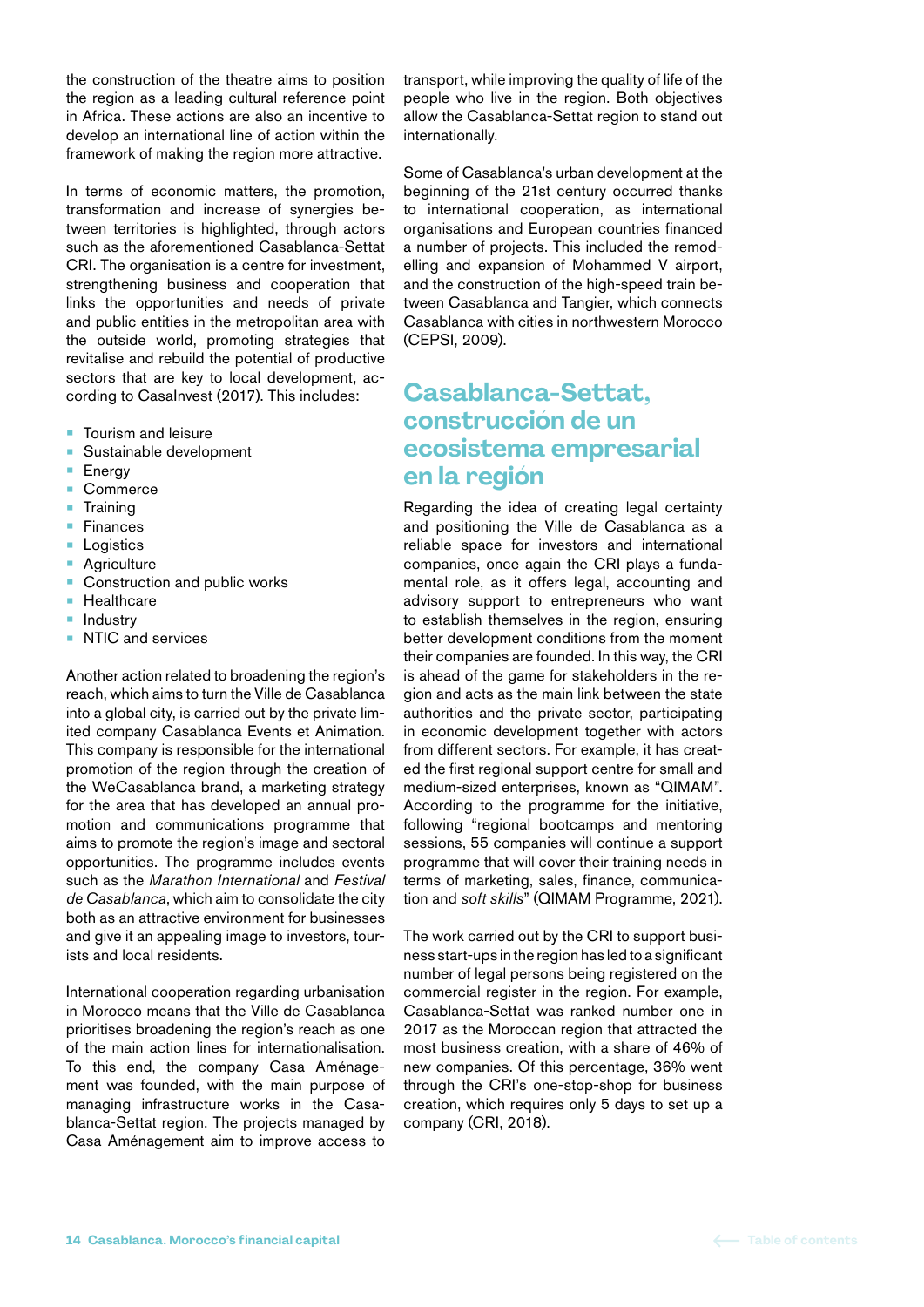Between 2016 and 2017, the CRI approved 231 investment projects in the Casablanca-Settat region, which were distributed as follows by province:

#### **Number of investment projects approved by the Regional Investment Centre (CRI) by province for the 2016- 2017 period**



Finally, the functions and strategies developed by the CRI have a clear regional impact. Its advisory, legal and accounting support have contributed to the province of El Jadida accumulating 63% of approved investments for 2017, followed by Casablanca, with 25% of investment.

In short, the Casablanca-Settat region, led by the Ville de Casablanca, has taken advantage of decentralisation to become a dynamic space in commercial, social, cultural and economic terms. Similarly, it has developed an entire institutional apparatus focused on the development of territorial marketing in the region, giving rise to large and internationally-recognised cultural events, while strengthening its infrastructure as a tool to increase the appeal of the region.

Source: CRI— (2018)

The approval of these investment projects saw investment worth 37 billion Moroccan dirhams in the region in 2017, an increase of 4% compared to 2016. However, this increase has resulted in benefits focused on industry and the construction sector. The way these investments had an impact on job creation is even more significant: by 2017, according to the CRI, approved projects "should contribute to the creation of 31,413 jobs", 26% more than the previous year.



#### **Distribution of investments approved in 2017 by province.**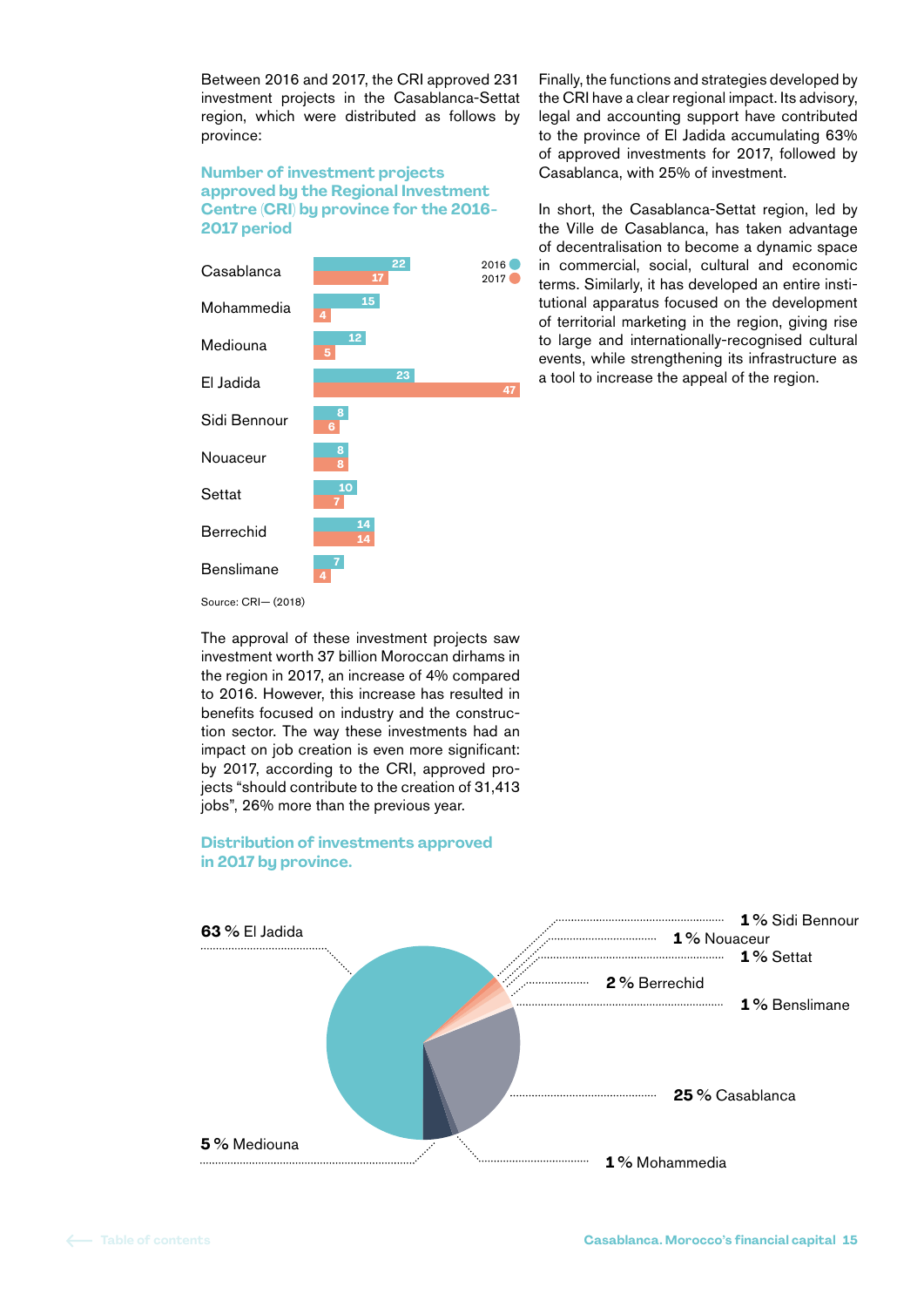## **Guangzhou. City diplomacy under the principle of "one country, two systems"**

Guangzhou, known as the "City of Flowers" due to its trade during the Tang Dynasty on the Maritime Silk Road, has a history stretching back for millennia that has positioned it as one of the most important cities in China. With this in mind, Guangzhou's internationalisation process must be analysed through the metropolitan framework of the Greater Bay Area (GBA), from its position as a city with a global perspective, to an analysis of how the actors within the GBA interact with each other. The GBA, in turn, acts as a regional framework that develops the economic, social and cultural strategies that have unfolded since the country's economic opening.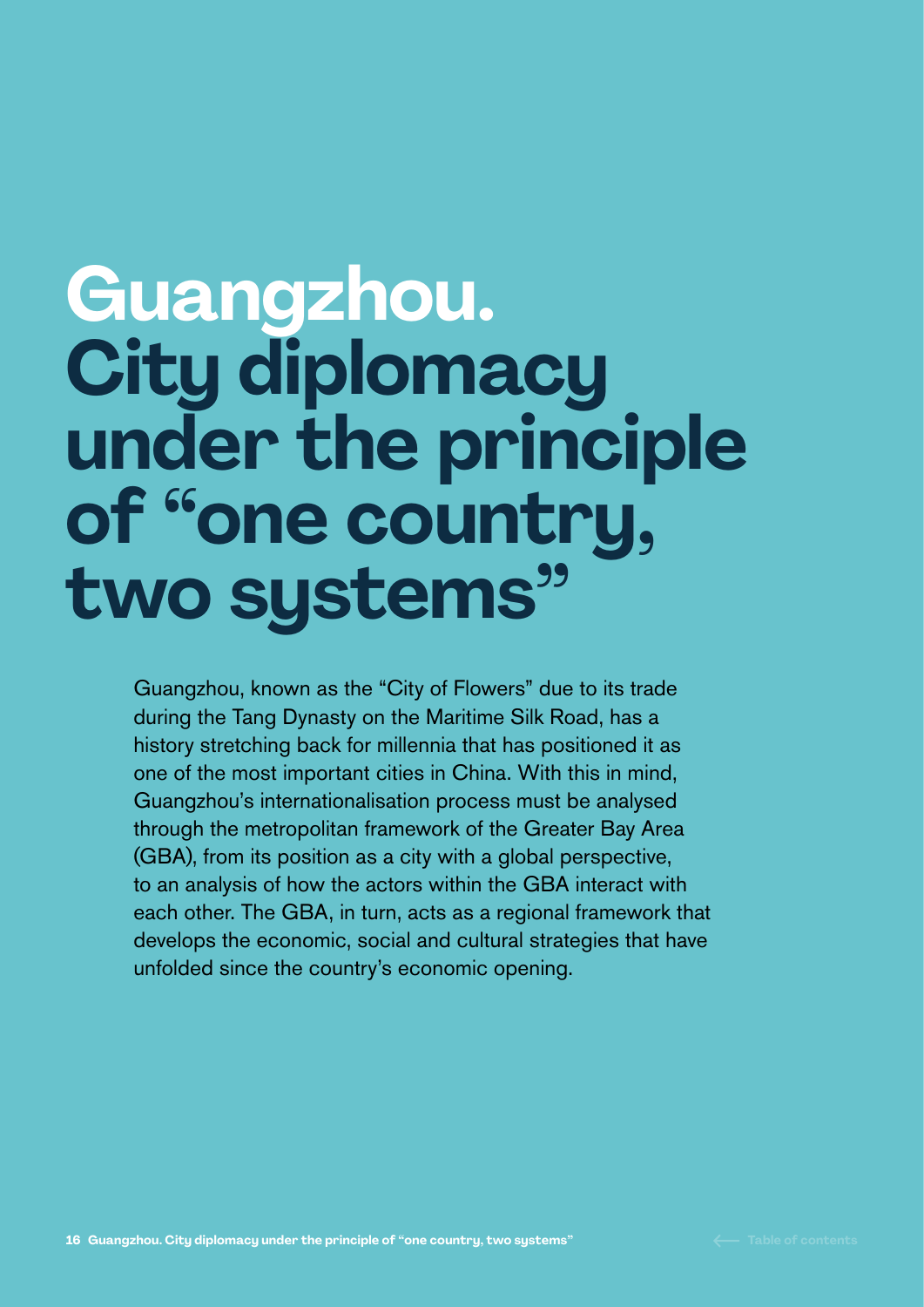#### <span id="page-16-0"></span>**A megacity between megacities**

According to the International Monetary Fund (2021), 18.25% of the world's population lives in China, generating urban development that has led to the emergence of more than 100 metropolises. Among these cities, Guangzhou stands out. Capital of the Guangdong province, it has more than 15 million inhabitants and 87% of its population live in urban areas (City of Guangzhou, 2018).

According to the State Council of the People's Republic of China (SCPRC), Guangzhou has been classified as a megacity since 2014, as its population exceeds 10 million inhabitants (cited in Zheng, 2017). This megacity is located between the river Dong (to the east) and river Bei (to the north). Its geographical location is highly advantageous due to its situation at the northern end of the Pearl River Delta (PRD), as it is fed by more than one thousand miles of waterways. In this sense, the city has exceptional advantages as a port and has been nicknamed the "Silk Road by Water" (Xu and Yeh, 2003).

Guangzhou has established itself as the economic, social and cultural centre of Guangdong and Southeast China. In addition, it stands alongside a series of cities of great interest in terms of their development: Hong Kong, Macau and Shenzhen, which create multiple synergies and have caused a mixture of significant social and cultural aspects in their territory.

#### **City of Flowers: the internationalisation of an economic powerhouse**

Throughout its 2,000 years of history, Guangzhou has characterised itself as a city open to commerce: since the early Han Dynasty it was already recognised for its port and capacity for shipbuilding. Likewise, during the Tang Dynasty it became one of the most famous ports in the world, as its strategic location in southern China allows it to communicate with other major regional and global commercial players.

In more recent years, the city has undergone a radical transformation thanks to reforms through the economic opening under the rule of Deng Xiaoping. The GBA was one of the first Chinese regions to begin liberalising its economy. The cities of Shenzhen and Zhuhai were the first Special Economic Zones (SEZs), also known as Special Administrative Regions (SARs), established in 1980 to harness the synergies generated alongside Hong Kong and Macau.

From 1979 to 2008, the GBA's GDP grew by 15.6% per year, surpassing national (9.77%) and provincial (13.8%) rates. This took place thanks to the rapid development brought about by the process of industrialisation, urbanisation and regionalisation (He and Yang, 2011). In line with the challenges presented by economic openness, local authorities sought to promote greater cooperation and competition with these SARs, taking advantage of their large investments in the region.

However, within the framework of internationalisation, and in view of compliance with SDG 17 (City of Guangzhou, 2018) in particular, the city has implemented the following measures:

- Building the GBA together with Guangdong, Hong Kong and Macau.
- Developing the Nansha area within the framework of the GBA.
- Developing the Demonstration Zone for Comprehensive Cooperation.
- Improving Guangzhou's international cultural presence.
- Organising the Guangzhou International Award for Urban Innovation.

As a driver for compliance with the measures listed above, the city has a Foreign Affairs Office (FAO), which is responsible for implementing and monitoring the internationalisation measures previously described by the central government. This has involved, among other things, carrying out work on residence permits, being responsible for planning and conducting international initiatives such as conferences, forums and fairs, as well as establishing twinning agreements with other cities.

However, in a metropolitan context, the role of the FAO is crucial, as it is responsible for establishing and developing Guangzhou's relations with the Hong Kong and Macao SARs. In general terms, it is the body responsible for ensuring international activities serve local needs in the territory (Mierzejewski, 2018).



Award ceremony of the 5th Guangzhou International Urban Innovation Award. Photo: Guangzhou Award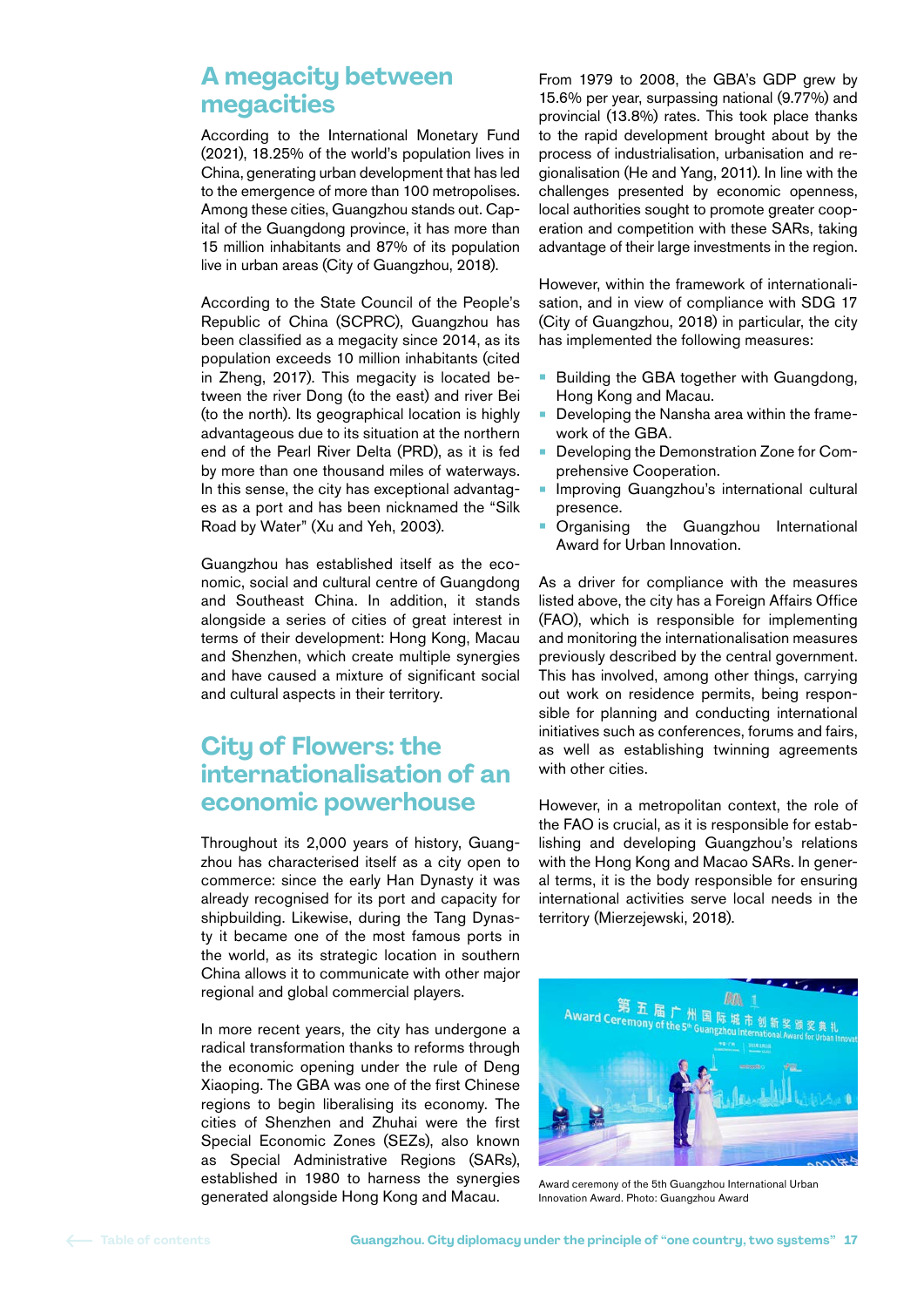The *Guangzhou Award* has been held since 2012 under the leadership of Guangzhou, United Cities and Local Governments (UCLG) and its metropolitan chapter (Metropolis), with the support of ICLEI and C40. The award acts as a strategy to shape the city as an innovation hub with a view to improving its global position as one of the leading cities for innovation. Based on the experiences shared under the umbrella of the award, the city has managed to recognise best practices in innovation, in terms of improving the social, economic and environmental sustainability of cities and regions. In doing so, it has sought to improve the prosperity and quality of life of residents, by aiming to replicate the projects in the territory with a view to consolidating the city as laboratory for the latest knowledge on urban development, thereby creating the opportunity for other entrepreneurial cities in the field, such as Shenzhen and Hong Kong, to replicate and contribute to good practices in the region.

In its fifth edition, whose ceremony was held on 12th November 2021, the winners of the prize were: Chongqing (China), Union of Dannieh Municipalities (Lebanon), Quito (Ecuador), Saint Louis (Senegal) and Vienna (Austria), which highlighted issues such as responses to the Covid-19 pandemic, climate change and the encouraging citizen engagement.

On the other hand, events such as the *Canton Fair* have also helped connect the region in the city's internationalisation process. With extensive experience leading this event, the local

authorities opened the way for the first PRD International Trade Forum in China, held during the 129th Canton Fair, which took place between 15-24 April, 2021. The main theme of the space was "China's new development offers opportunities to the world", and it was launched with the aim of showcasing the country's determination to share development opportunities with the world. More than 40 experts from politics, business and academics took part, and the event attracted over 650 attendees (China Import and Export Fair, 2021a).

This was the first occasion in which the fair was held in a mixed format, both online and in-person. This format was again implemented at the 130th Fair, which took place from 14 October to 3 November 2021, and was attended by 26,000 domestic and foreign companies. The Fair saw an increase to more than 2.87 million products and 113,600 units, compared to the previous event (China Import and Export Fair, 2021b).

To offer better services to buyers and exhibitors, the Fair partnered with more than 100 commercial and industrial organisations from around the world. These include organisations from Hong Kong —such as The Hong Kong Chinese Importers and Exporters Association— and Macau —such as the Macau Chamber of Commerce.



The *Canton Fair*, China's import-export fair, has helped connect the region to Guangzhou's internalisation process. Photo: Gzdavidwong/ Wikimedia Commons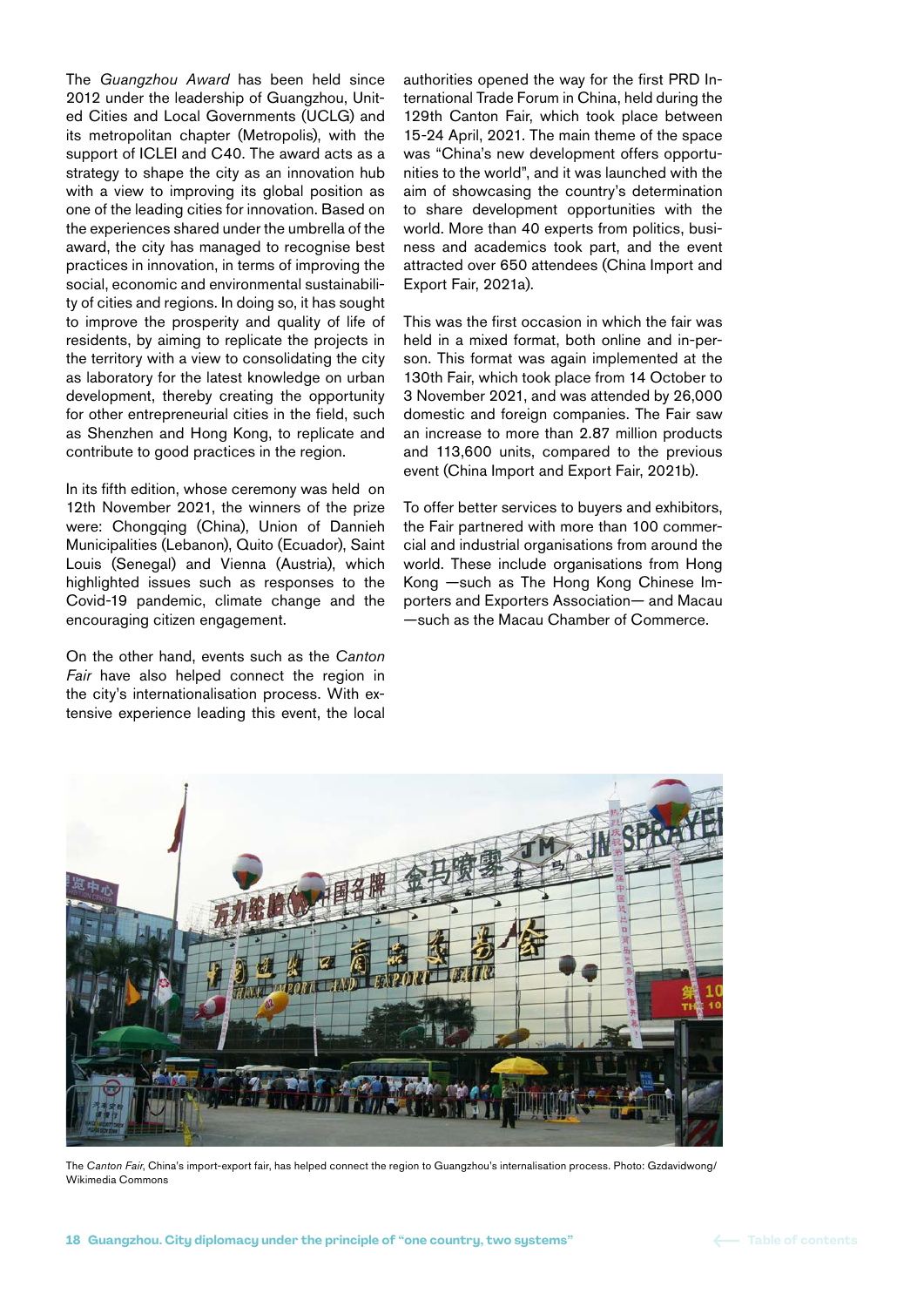#### <span id="page-18-0"></span>**Synergies in the megalopoli**

In 2017, the governments of Guangdong, Hong Kong, and Macau, together with China's National Development and Reform Commission, signed a framework agreement to further cooperation while developing the GBA.

According to the Guangdong Provincial Bureau of Statistics (2021), around 72,669,000 people live in this world-class urban cluster that barely covers 0.6% of China's total land mass, and that generated a regional gross product of 11.6 trillion yuan in 2019.

In this context, the GBA has established central policies for consolidation that cover the social, economic and cultural aspects of the region. This ranges from innovation and technology to financial services, transport and logistics, professional services, medical services, education, art and culture, tourism, sustainable development and youth development, and more (GBA, 2021). By covering all aspects of urban life, the GBA aims to consolidate itself as a world-class urban cluster with significant skills in innovation at the service not only of companies within the region, but also while improving the quality of life of its population.

Within the region, there are a number of key cities that are marked as major metropolitan development cities (Guangzhou, Shenzhen, Macau and Hong Kong), and nodal cities (Zhuhai, Foshan, Huizhou, Dongguan, Zhongshan, Jiangmen and Zhaoqing) with complementary and innovative economic activities in support of the shared goals of the region and country.

Overall, the GBA development plan outlines seven regional strategies for implementation (ICEX, 2019):

- **Turning the GBA into an international innova**tion hub.
- **Improving connectivity in the GBA.**<br>• Developing an international struct
- Developing an international structure based on competitive innovation at an international level.
- **Ecological development.**
- Improving the quality of life of GBA residents, both in terms of liveability and work.
- Strengthening cooperation and joint participation in the Belt and Road (BRI) initiative.
- Joint development of cooperation platforms.

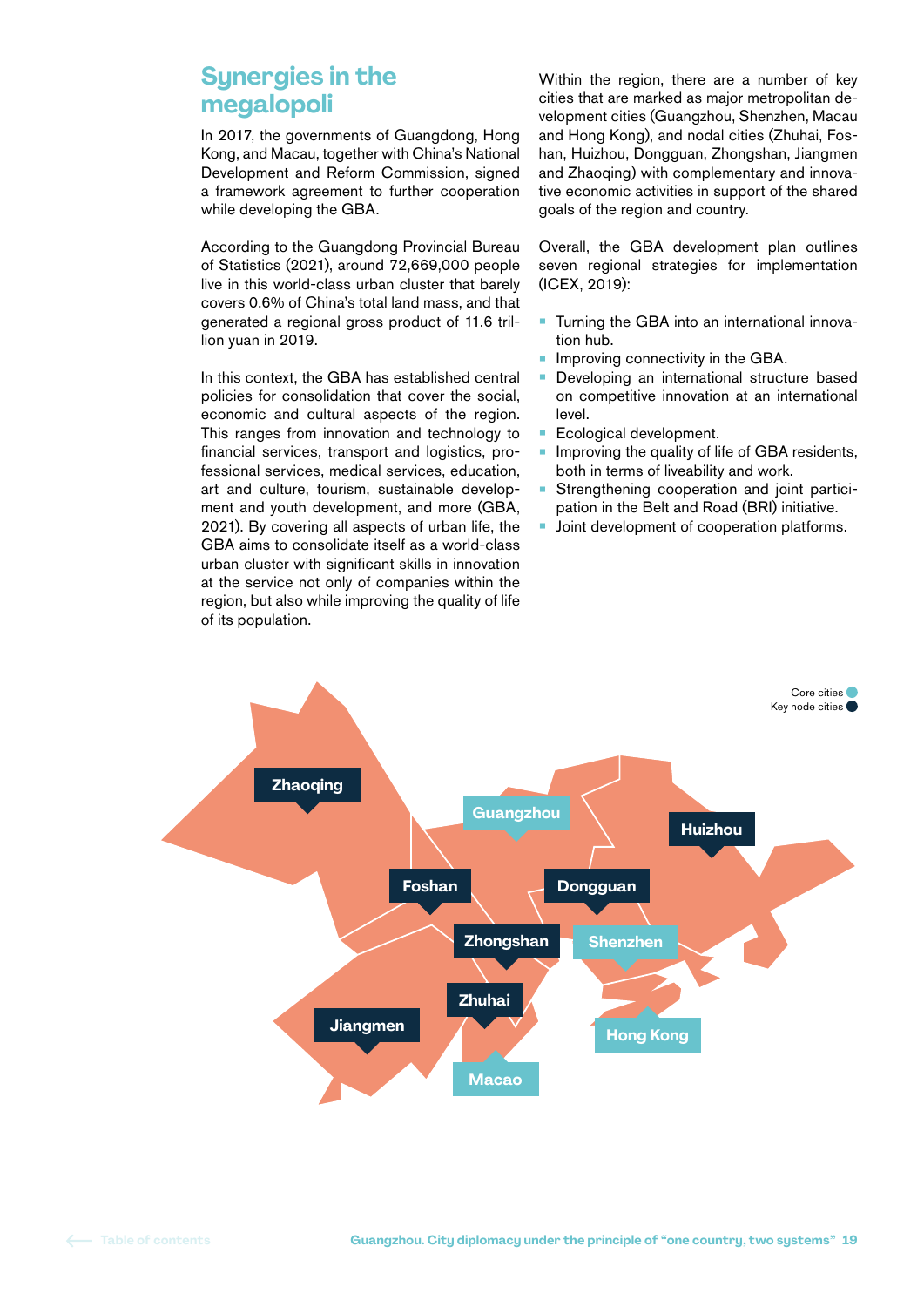Although the impact of the work carried out by the FAO in Guangzhou does not list strengthening each member of the GBA as a priority, the actions and measures carried out within the framework of city internationalisation are nonetheless in the interests of Hong Kong, Macau, Shenzhen and the nodal cities. This can be seen in its role in conducting the city's relations with other key cities, and also in the transfer and confluence of local internationalisation objectives at regional and even global levels, both within the framework of the BRI and in initiatives such as the *Guangzhou Award* and the *Canton Fair*.

Even at a national level, synergies have been promoted in the region. Economic strategies such as dual circulation have prioritised internal economic flows and production chains, promoting organised competitiveness among the stakeholders in the region.

The strategic construct of the GBA, under the premise of consolidating itself as a fundamental actor in the BRI, as well as the actions described above on Guangzhou and its central role in the region, highlight the city's desire to consolidate its image as a global port of great importance within the framework of the maritime route for this leading global project. In turn, this maritime strategy has been complemented by the development and consolidation of a fundamental transport hub for the GBA, with the development of large railways and construction of Baiyun International Airport, as one of the main air transport zones in the Asia Pacific, an infrastructure that is integrated with the commercial and innovation strategies carried out in the territory.

Guangzhou's global profile shows that the use and coordination of internal investment within the metropolitan area can act as a fundamental incentive for internationalising the areas within it. The city took on the challenge of intelligent and sustainable growth, in which metropolitan integration is a condition for success and global positioning, a tool to enhance opportunities in the metropolis and its entire area of influence. In this way, a series of internal and external investments are established that are concentrated in the main cities within the metropolitan area. In turn, these cities are responsible for extending their knowledge and practices in terms of cooperation and its advantages with the surrounding nodal cities, so that their main economic activities and industries are developed in an organised manner and have a positive impact on the quality of life of inhabitants.

Finally, Guangzhou's focus and determined support for the progress of urban innovation as a bridge to improving social, economic and environmental sustainability in cities and regions is another reason to follow the actions of this Asian metropolitan phenomenon closely.



The Baiyun International Airport is the major entrance and exit port of southern China. Photo: Jackycheung/Wikimedia Commons.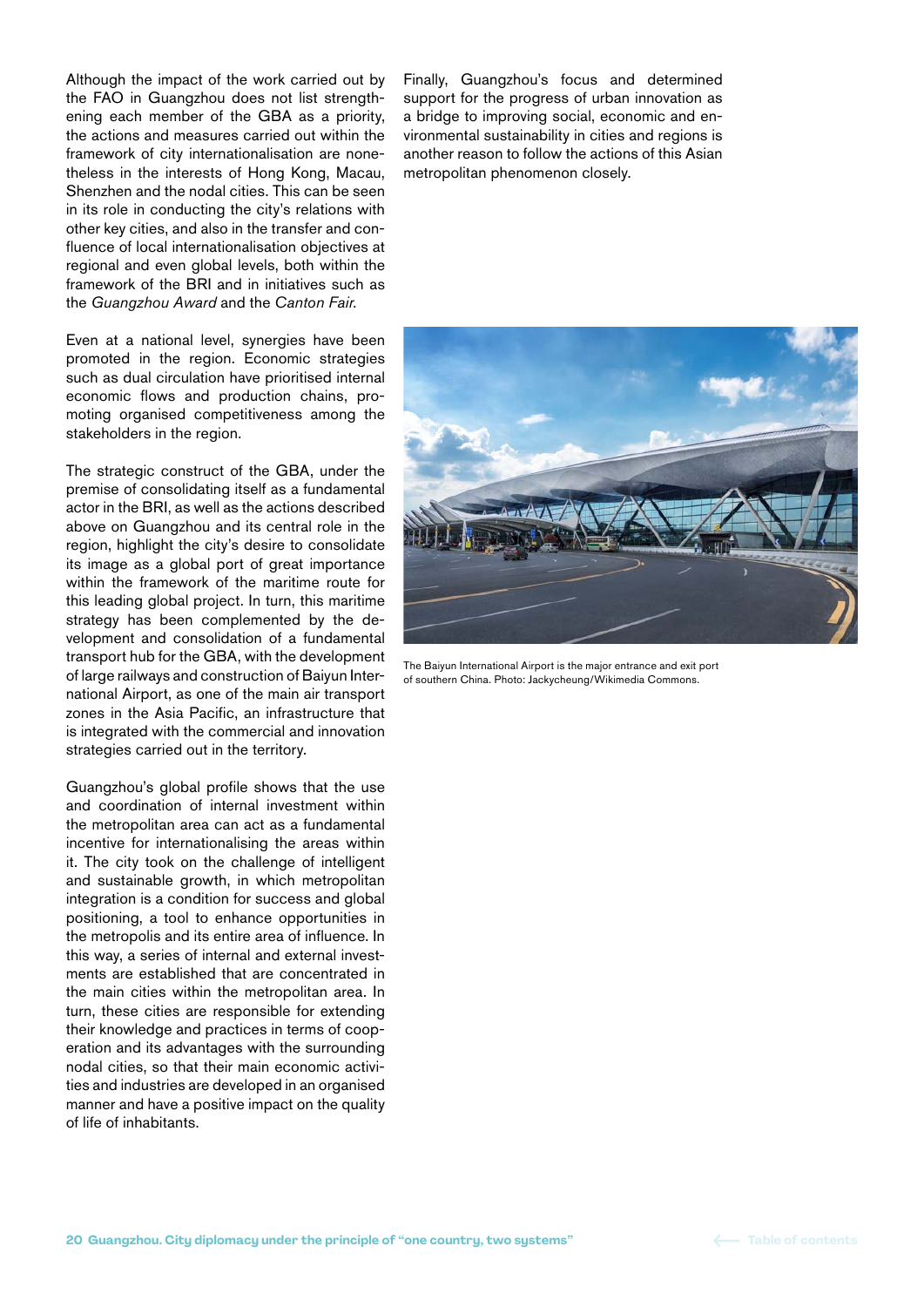## **The Metropolitan Area of the Aburrá Valley. Strategic connections**

Within the municipalities that make up the Metropolitan Area of the Aburrá Valley, under the leadership of Medellín, internationalisation has been proposed as a strategy that contributes to solving metropolitan problems and needs. Through the interrelated goals, objectives, visions, knowledge and capacities of the different public, private, social and academic actors that interact at a municipal, inter-municipal, departmental and national level within the metropolitan space, multi-level and multi-stakeholder work synergies for internationalisation have been created, with shared and equal development in mind.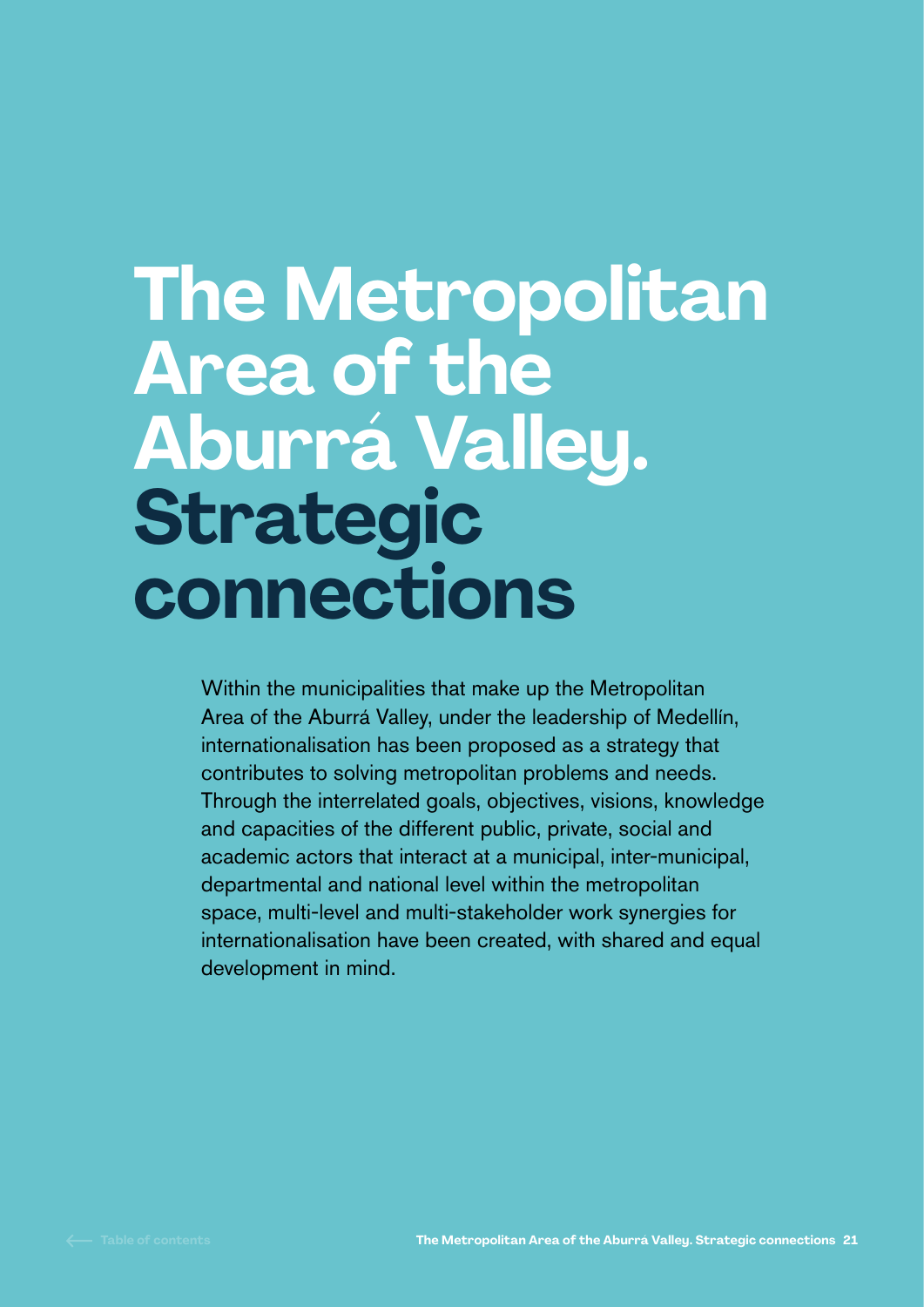<span id="page-21-0"></span>

#### **The heart of the Aburrá Valley**

The Metropolitan Area of the Aburrá Valley is located at the heart of the region of Antioquia, Colombia, and is made up of the conurbations of Barbosa, Girardota, Copacabana, Bello, Itagüí, Sabaneta, Envigado, La Estrella and Caldas, with the city of Medellín as its core (AMVA, 2019). Covering an area of 1,157 km², it is the second largest urban area in the country, with a population of more than four million people in 2020, of which two and a half million are concentrated in Medellín. (AMVA, 2019).

International activity has become a useful tool that has been adopted by all ten municipalities in order to address the complex metropolitan problems that affect them, including urban mobility, access to rights, environmental protection, affordable and dignified housing, citizen security and more. The aim is to achieve common goals and face the global challenges they are part of.

Within the metropolitan area, different governments have opted to establish a territorial management system that encourages the adaptation of spaces and the implementation of political actions and goals that contribute to cooperation and leadership in the region, with the ultimate vision of territorial solidarity and intelligent spaces. They have also sought to generate the capacity to comply with commitments on the global agenda, such as the SDGs, and to respond to situations and dynamics that affect the entire urban area, such as the health crisis caused by the spread of the SARS-CoV-2 virus.

Following this line of action, the importance of the bodies responsible for bringing together the capacities and interests of the different public, private and social actors in the region, is clear. These organisations include the Metropolitan Area of the Aburrá Valley (AMVA), the Investment and Cooperation Agency of Medellín (ACI Medellín), and the Red Antioqueña de Cooperación Internacional, as well as strategic actors such as chambers of commerce, guilds and other entities under the umbrella of the public conglomerate of the Medellín Mayor's Office, such as Ruta  $N^2$ , Greater Bureau Medellín and Plaza Mayor.

The first of these actors is an administrative entity under public law that acts as an association for the conurbations along the Medellín river. The AMVA works from the perspective of coordinating and bringing together shared intentions. This means that much of its work depends on the efforts carried out by government entities, members, and different public, private and civil society actors, as well as the municipalities that

<sup>2</sup> Ruta N es un hub de innovación, inversión y negocios en Antioquia que, a través de la ciencia, la tecnología, el conocimiento y áreas especializadas y profesionalizadas, trabaja para fortalecer el tejido empresarial y atraer talentos y oportunidades del escenario nacional y mundial.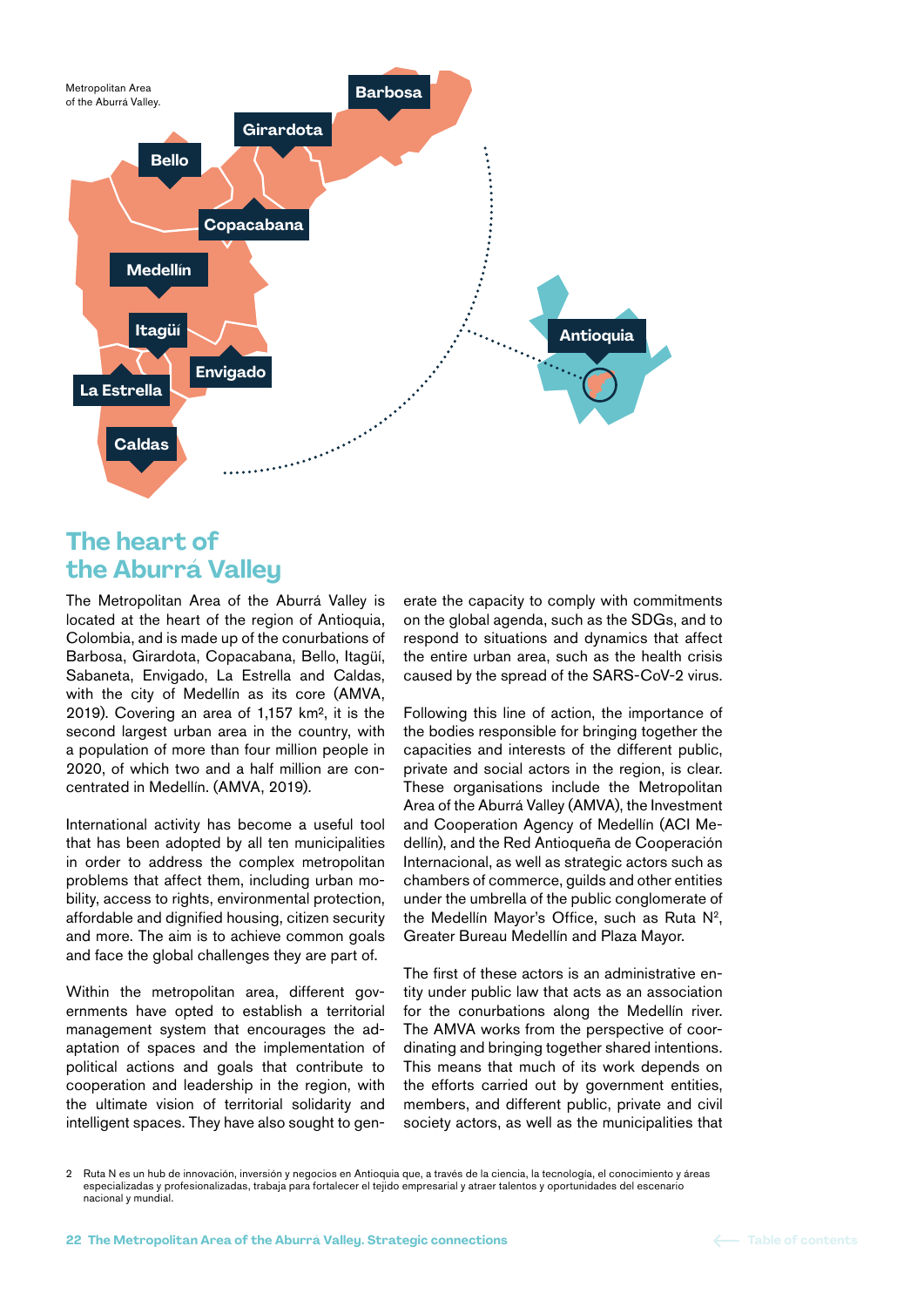<span id="page-22-0"></span>make up the area, mainly those that are concentrated in Medellín. The AMVA creates synergies that promote organised and equitable growth in the region, through the integral and harmonious coordination of all ten municipalities, and seeks to lead the construction of infrastructure and metropolitan public space, in addition to acting as an authority and providing guidance in policies that address the priority action lines in the region (AMVA/Quiénes somos, 2019).

It counts on the Subdirectorate for Cooperation and Agreements of the AMVA at an international level, which is in charge of managing national and international cooperation in order to gain access to technical and financial resources for programmes and projects with a metropolitan impact. The Subdirectorate works in conjunction with ACI Medellín and the Red Antioqueña de Cooperación Internacional, which, in turn, promote development cooperation actions, in order to boost the region's position on the international stage, through the creation of strategic alliances with public and private actors at a local level, both within Colombia and abroad.

The coordinating role of the three stakeholders focuses on governance work within the Aburrá Valley and its impact on internationalisation, the area's strategic projection, and progress in the region. Through these actions, they bring together the perspectives and efforts of a wide range of public, private, social and academic actors, such as the Government of Antioquia, the Instituto para el Desarrollo de Antioquia (IDEA), Ruta N Medellín, the G8 university group, and more, in order to exchange perspectives, good practices, lessons learned and experiences.

#### **From Medellín to the world: the internationalisation of the metropolitan area**

To understand the internationalisation of the metropolitan area, we must start from the needs and actions of Medellín as the centre where work has historically been carried out to promote external action in response to urban problems, and where work continues today. As a starting point, Medellín laid out the foundations for its internationalisation strategy in the actions carried out in the 1990s to address the high figures of violence, inequality and poverty that marked the city, to transform its image to the world, among other goals. On the other hand, the metropolis focused on finding alliances to support its de-

velopment proposals, paying particular attention to urban innovation and education (Observatorio de Cooperación Descentralizada, 2014).

This started a new paradigm in the internationalisation of the region, which went from being a passive recipient of cooperation to becoming an attractive area for investment and a provider of South-South cooperation, with a solid technical and operational capacity that, through multi-stakeholder and multi-level work, and managed to integrate the principles of an innovation, institutionalisation and professionalisation agenda in the management of international cooperation.

At an international level, an internationalisation route has been proposed by the "City of Eternal Spring" that focuses on social and economic development, digital innovation, the construction of an eco-city, educational and cultural transformation and governance and peacebuilding (ACI Medellín/Coopere con Medellín, 2021).

In order to achieve the SDGs, planning processes are set out as well as the work that needs to be done to respond to local and metropolitan objectives, within the dimensions of the economy, governance, the environment, mobility, and more. In particular, the idea is to advance towards 9 of the 17 goals through concrete actions and targets for the 2020-2023 period<sup>3</sup>. These actions include investing in adequate infrastructure to ensure universal access to drinking water, reducing loss of biological diversity, increasing technological innovation through policies that stimulate job creation, adopting policies (fiscal, wage and social protection) that encourage greater equality, and more (*Management Plan 2020-2023,* pp. 129-136).

This is all carried out through inter-institutional and technical cooperation agreements, twinning agreements (with 21 sister cities), participation in city networks, local marketing strategies and international positioning, joint declarations, learning and the exchange of good practices, among others. Currently, these actions have been spread throughout the metropolitan area, in order to meet urban needs and with a commitment to developing the ten municipalities through a plan for cooperation, responsibilities, opportunities, challenges and mutual and equitable benefits, which focuses on effective, efficient, innovative administration that includes the perspectives, knowledge and efforts of the different public and private actors involved in the region. This is set out by the ACI in the most important Cooperation Agreement in the history of Medellín, which was signed with South Korea

<sup>3</sup> SDGs 6, 7, 8, 11, 12, 13, 15, 16 and 17.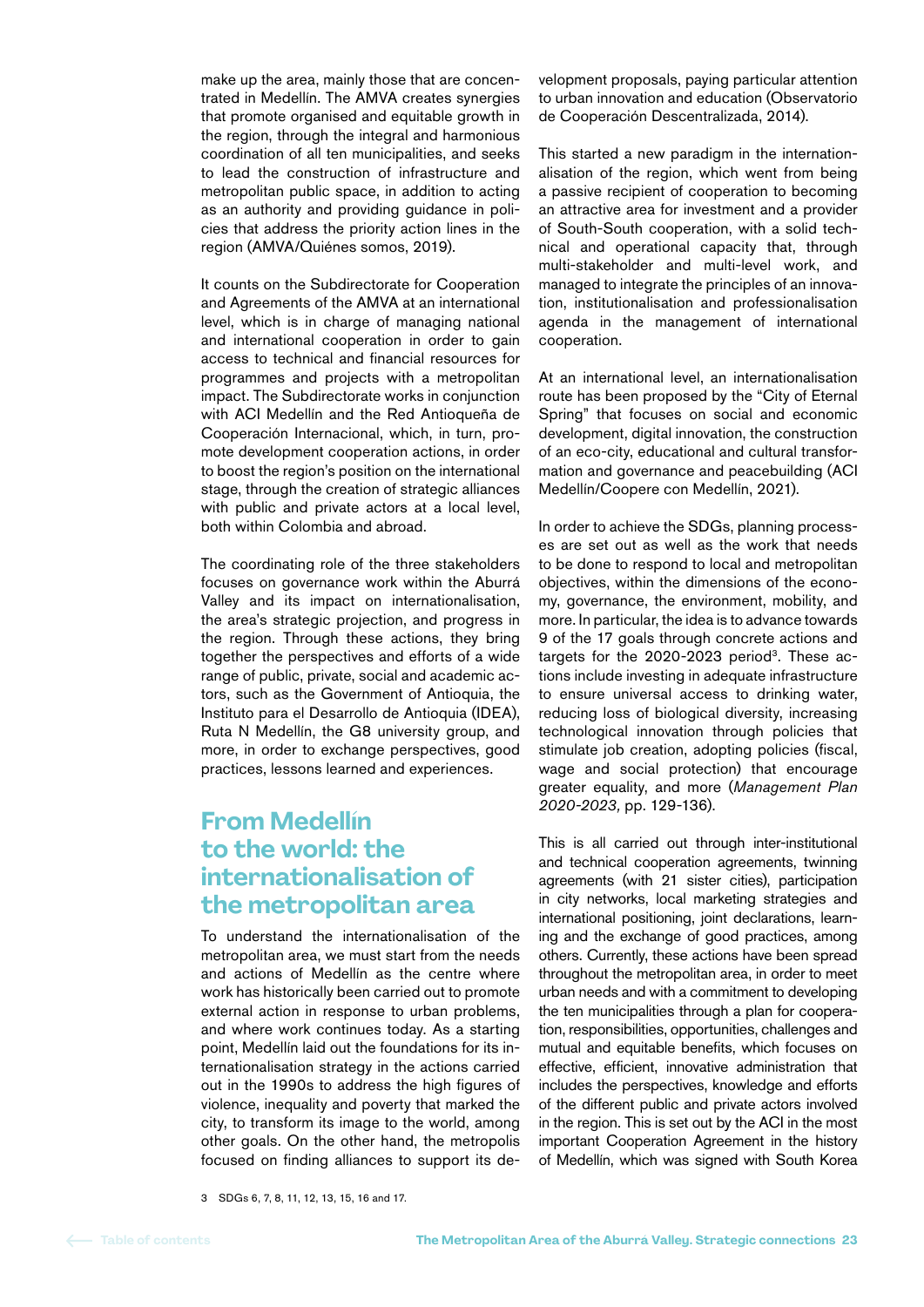<span id="page-23-0"></span>as an instrument to strengthen the smart mobility system. This cooperation agreement was worth USD 12.5 million, the highest figure in the history of ACI Medellín<sup>4</sup>.

In the metropolis, a positioning strategy has been established abroad, mainly by strengthening alliances through memorandums of understanding and cooperation agreements (it should be noted that, in the 2016-2019 period, about 430 administrative agreements and contracts and 25 memorandums of understanding were signed in Medellín alone). These efforts were complemented by work undertaken in city networks, which take up the priority issues for development in the region, such as Metropolis, AL-LAs, or the Network of Leading Cities in Sustainable Urban Mobility (MUSAL). Medellín is a member of at least twelve international networks, which are a means to strengthen the international insertion of local governments in the metropolitan area, and to increase opportunities for decentralised cooperation and exchanging lessons learned. Likewise, Medellín helps boost its global image by participating in awards as a strategic instrument to promote and disseminate the lessons learned on different topics. Recently, the ACI received acclaim for the Medellín CATUL Network of Culture Houses project<sup>5</sup>.

#### **Multi-stakeholder, multi-level capacity, and local governance**

For the government bodies in the municipalities that make up the region, internationalisation must be carried out through coordinated work that allows constant interaction with cooperation initiatives that promote development, through actors such as ACI Medellín and the Red Antioqueña de Cooperación Internacional, which represent the structure of institutional responses for the metropolis.

This stance has allowed internationalisation in the region to be professionalised, including the perspectives of public, private, social and academic stakeholders, which are nourished by experiences, ideas and knowledge in a bi-directional sense to carry out the planned actions that contribute to the development of the entire metropolitan area.

Based on shared intentions and a multi-level and multi-stakeholder governance approach, the aim is to generate an ecosystem that is suitable for internationalisation, in which the different stakeholders work together in a symbiotic way towards joint development, achieved through public policy and the governance of local area.



- 4 Source: https://twitter.com/acimedellin.
- 5 The award came under the framework of the 16th International Congress of the IAEC, led by the Delegate President of the IAEC (IAEC - International Association of Educating Cities, Commissioner for Education, Barcelona City Council).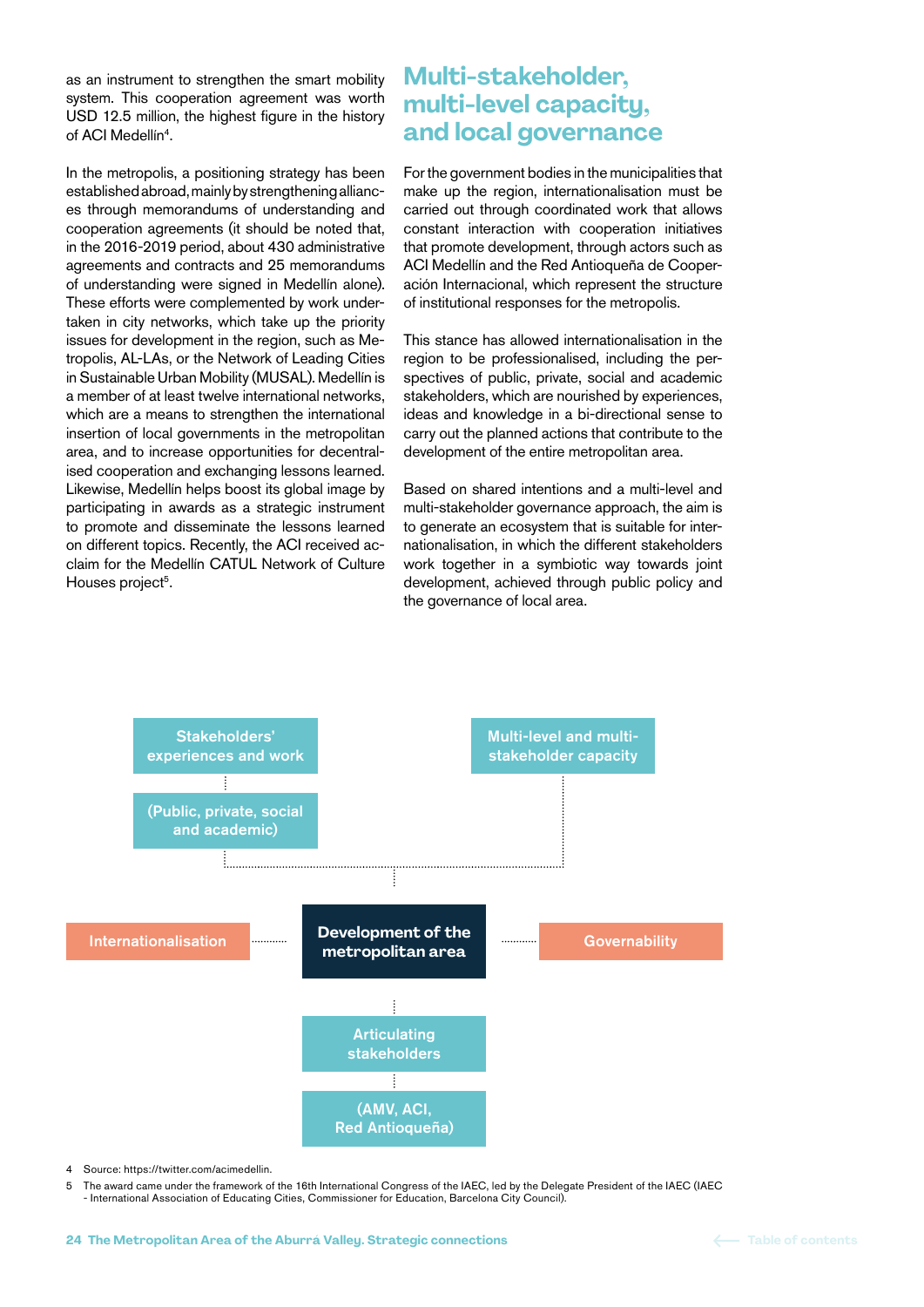The synergies generated between the different stakeholders in favour of internationalisation to fulfil metropolitan objectives can be shown in the following two fields: developing capacities to consolidate smart, innovative and attractive spaces for investment; and sustainable, ecological and accessible mobility.

In the first case, ACI Medellín has collaborated closely with Ruta N Medellín to consolidate different projects, among which the Centro del Valle del Software stands out; thanks to Medellín Mayor's Office, this centre has started to create a competitive space for the "fourth industrial revolution", by consolidating the capacities of Big Data, the Internet of Things, 3D modelling and other skills that aspire to build a modern metropolis (Castaño, 2021). At the same time, the project leads economic progress in the Metropolitan Area of the Aburrá Valley to businesses based on ST&I<sup>6</sup>, hosting 316 companies from 32 countries and creating more than 8,000 jobs (GoToDigital, 2019).

This initiative is one of the major lines of action to turn the region into a smart space. Due to the importance of the initiative, it has been shared with other metropolises around the world, through events such as the First Metropolitan Smart Cities Forum, run by the AMVA from 27-30 July, 2020. During the forum, good practices and the results of the project were presented, with the idea of exchanging experiences, learnings and dialogues with participating cities in terms of trends, challenges and success stories related to science, technology and innovation, in order to build smart metropolises (AMVA, 2021).

On the other hand, in terms of mobility, one of the most important programmes is EnCicla, which promotes the use of bicycles as a means of transport with a great social, economic and sustainable impact on the metropolitan area. Currently, through the support of local governments, it has been possible to connect cycling routes in Medellín, which have been extended to surrounding municipalities, in order to build a comprehensive and environmentally-friendly mobility system in the region. In 2021 alone, around 3.045 billion Colombian pesos were invested, which expanded the bicycle lane infrastructure by 1,100 metres. The programme has reached at least 110,000 users through loaning out 1,800 bicycles located in 101 stations throughout the metropolitan area (AMVA, 2021).

The different organisations that work together on EnCicla, led by the AMVA, continue to aim to improve their programme through the cooperation, knowledge and experiences of other national and international actors, such as the Instituto Tecnológico Metropolitano (ITM) and the Mexico City government.

This cooperation aims to advance science and technology projects that contribute to improving the quality of life of inhabitants and that, in turn, encourage a high degree of social and



Headquarters of Ruta N, an innovation and business centre sponsored by the Mayor's Office of Medellín and private companies, whose purpose is to contribute to the improvement of the quality of life in the city through science, technology and innovation. Photo: Yimicorrea / Wikimedia Commons.

6 CT+i nombra un tipo de actividad orientada a resolver problemas mediante la generación y la aplicación de conocimiento, y a generar innovación que agregue valor a los productos (bienes, servicios o procesos) existentes en un mercado.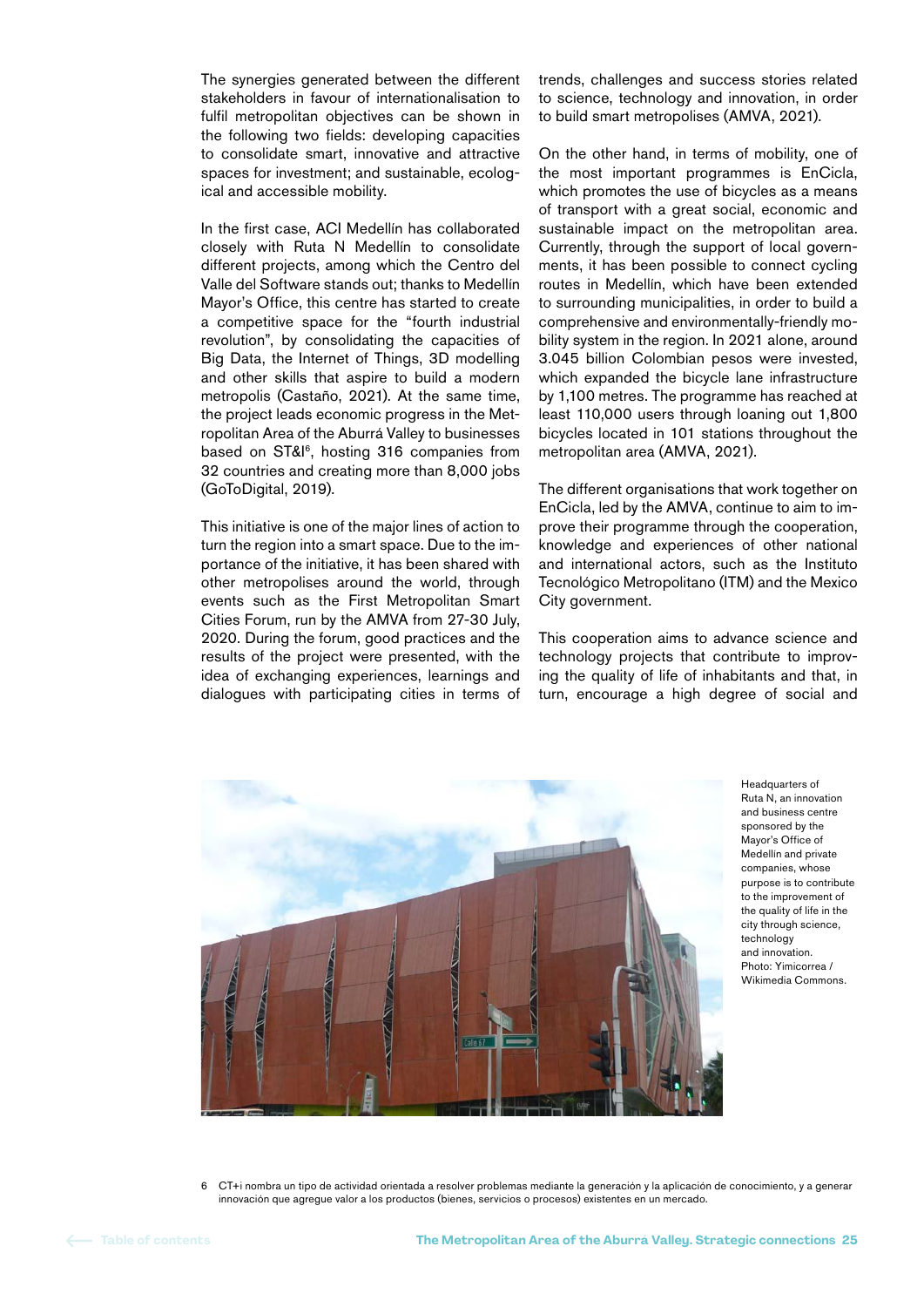ecological awareness. This is the case, for example, with the support provided to the mobility planning programmes by the AMVA, mainly in the case of the ITM (AMVA, 2021). EnCicla also aims to feed off the experience of similar programmes that have had good results in serving a large number of the population through a high quality and affordable service. It has cooperated in technical matters with the EcoBici system in Mexico City, especially for the integration of the addition of electric bicycles to the programme (AMVA, 2021).

In both cases, local and regional development programmes have been carried out through actors such as AMVA or ACI Medellín, and with the capacities of different local and national stakeholders. The goal is to create a space conducive to producing concrete initiatives that result in a better quality of life for the metropolitan population, through international cooperation and attracting foreign investment.

Based on these and similar initiatives, it is clear to see the synergies and dynamics of multilevel governance in terms of the international activity of the different actors that relate to each other in the metropolitan space, resulting in positive changes for the population in the area.



[EnCicla](https://use.metropolis.org/case-studies/encicla----sustainable-mobility-program), the Public Bicycle System of the Metropolitan Area of the Aburrá Valley, currently has 103 stations located in five municipalities of the metropolitan area. Photo: Aburrá Valley's metropolitan area.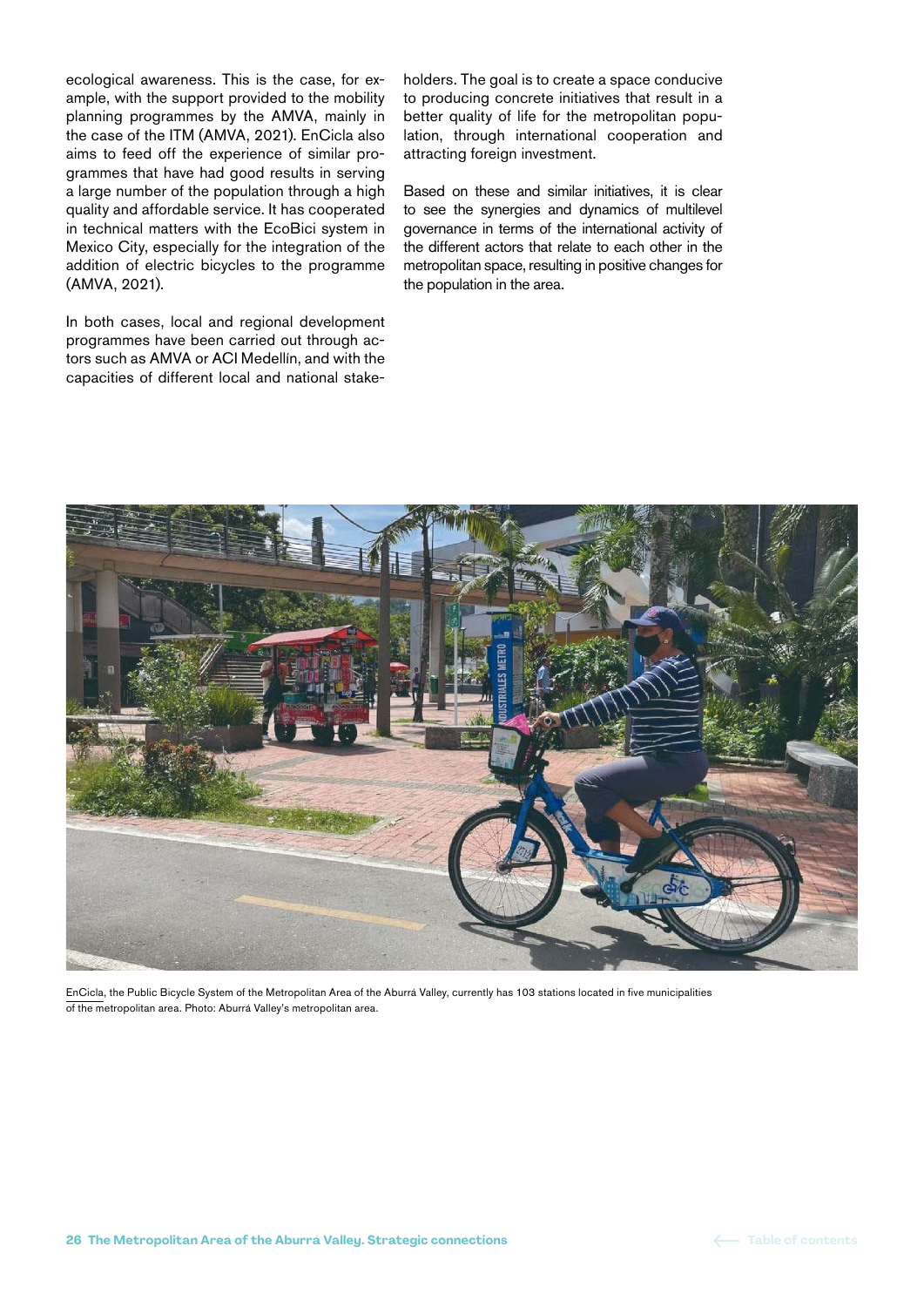## **Montréal. Metropolitan internationalisation with citizen diversity**

The Ville de Montréal has an internationalisation plan that aims to position the Montréal Metropolitan Community as an economic hub by attracting foreign investment through the Montréal International (MI) plan of the Economic Development Agency of Greater Montréal. Montréal's economic growth is also focused on seeking the scientific and cultural development of the metropolis, in order to improve resident's quality of life. To this end, Montréal's international action is based on cooperation between governmental and private actors, in a joint effort towards the sustainable development of the metropolis.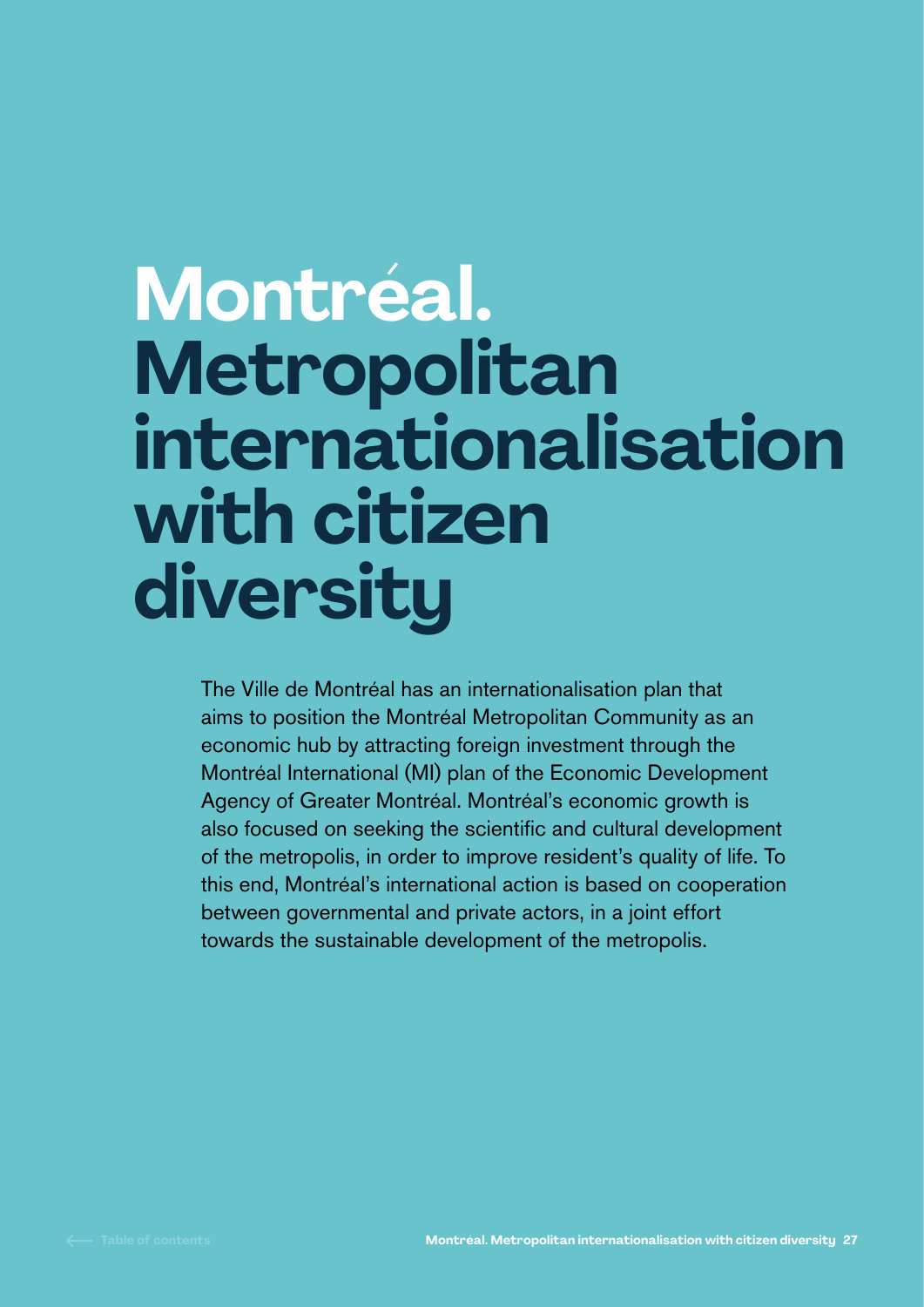#### <span id="page-27-0"></span>**A consolidated economic hub**

The Montréal Metropolitan Community (MMC) is the metropolitan area led by the Ville de Montréal, covering 82 municipalities in the province of Québec, Canada. It was founded in 2001, with Montréal as its main city. The metropolitan area is inhabited by more than 4 million people, representing 48% of the entire population of Québec. In addition, it covers an area of 4,374 km², including the second largest seaport in Canada, with an annual traffic of 39 million tons of goods (Observatoire Grand Montréal, 2019) and three international airports with 20.3 million annual passengers and 150 direct flight destinations (Observatoire Grand Montréal, 2019). Montréal has therefore positioned itself as one of the main pillars of Canada's economy.

The metropolitan area of Montréal stands out for its production, with 2,062,580 economically active people of working age, according to data from the Observatoire Grand Montréal. In 2016, the employment rate in Montréal was 61%, while its unemployment rate was 7.5%, one of the lowest in the region. Likewise, in Montréal, 80% of the migrant population between 22 and 54 years old held at least one job, making the city an economic destination for international and national migrants (Forum for Economic Development and Mobilisation, 2018). The low unemployment rate is due to the fact that there are 2.2 million jobs in the metropolitan area of Montréal: this is 51% of the entire population of Québec (Observatoire Grand Montréal, 2016). Its economic development is largely due to the international policy it implements, which aims to attract foreign investment through Montréal International (MI).

The cosmopolitan status of Montréal also means that Montréal's population are characterised by their diversity, as 24.6% of the city's residents were born outside Canada. Similarly, 56.3% of residents are bilingual (French and English) and 23.7% have neither French nor English as their mother tongue (Observatoire Grand Montréal, 2016). The diversity in Canada, especially in Montréal, can also be noted through the presence of several different communities (Italian, Greek and Chinese), the result of migration for economic reasons. These communities are for-



The Montréal Metropolitan Community groups 82 municipalities, distributed in five geographical sectors —Montréal, Laval, Longueuil, Couronne Nord and Couronne Sud. Source: Communauté métropolitaine de Montréal.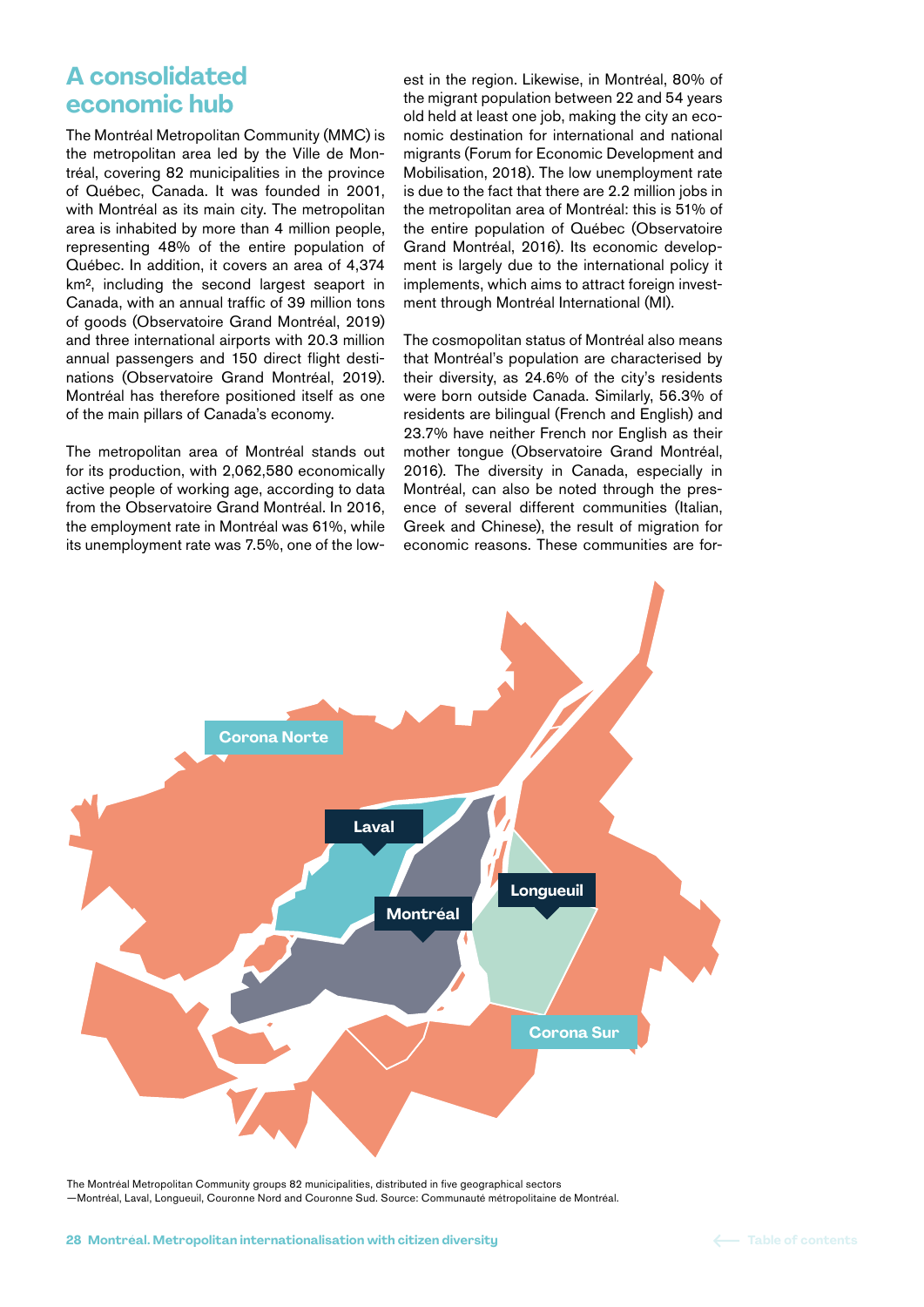<span id="page-28-0"></span>mally recognised through a multicultural policy. The internationalisation of Montréal was one of the consequences and drivers of the variety in the cultural background of its residents, which occurred through the migrating process to the area.

As a result of the aforementioned characteristics, the development of the MMC focuses on its residents, seeking to improve their economic conditions and focusing on establishing the metropolis as a sustainable area that acknowledges the diversity of its inhabitants and ensures equity. In this sense, the internationalisation of the metropolitan area of Montréal aims to attract foreign investment to continue growing and sustaining itself economically, while positioning itself as a cultural and scientific leader around the world.

#### **Economic, sociocultural and scientific positioning**

Canada's provinces are heavily dependent on foreign trade. In this sense, provinces need to promote their cities outside the country so they are seen as reliable and safe places and generate foreign capital investment. One of the provinces that stands out the most is Québec, which promotes the city of Montréal and the Montréal Metropolitan Community in general.

The need of provinces to attract foreign investment means they develop high levels of paradiplomacy (Schiavon, 2019). Canadian local governments therefore carry out investment and international trade missions, partnering through agreements with national governments and other local governments, in addition to having their own representation abroad.

In this sense, the main objective of the internationalisation of the Montréal metropolitan area is to promote the metropolis as a reliable and safe place for foreign investment. Similarly, the goal is also for Montréal to be an attractive space in scientific and cultural terms. Therefore, Montréal's internationalisation policy aims to be scientifically and culturally appealing, which reflects the objective to develop a certain degree of soft power<sup>7</sup> and attract foreign investment.

Along the same lines, the Ville de Montréal puts forward its international actions as a way of ensuring its international influence and positioning in economic, cultural and scientific matters. Montréal's foreign policy is titled "Urban Diplomacy at the Service of the Community of Montréal and the World" (Ville de Montréal, 2017), and its main values with respect to Montréal's foreign policy are economic openness and integration. Its objectives include being a city with an economy that is integrated with the wider world, with high-tech industry. Likewise, it seeks to be a cosmopolitan, tourist-friendly, cultural and festive city that hosts major events such as congresses, sports events, and academic, political, economic and scientific conferences. Similarly, the municipality wants Montréal to be a city of knowledge, a university city that welcomes local and foreign talent. In addition, it aims to be a UN city (Ville de Montréal, 2017).

Since 2018, Montréal has had an Action Plan for International Economic Relations, which focuses on three areas: the first is the development of opportunities for Montréal companies, the second is the prestige of Montréal around the world, and the third is the attraction of more foreign investment to Montréal (Economic Development and Mobilisation Forum, 2018). Both Montréal's foreign policy and its action plan have the main objectives of making Montréal a reliable and safe city for foreign investment, and for the city to become a benchmark in sociocultural and scientific matters.

In short, the internationalisation of the metropolitan area of Montréal has the same objectives at both federal and municipal level. Firstly, they both seek to make Montréal an important place in the global economy, to attract foreign capital and talent. Secondly, they both plan to position the city as a socio-cultural and scientific reference point in the world.

Consistent international actions at both levels of government occurs because the two entities cooperate together with the Government of Canada and actors in the private sector. In this way, the internationalisation of the Metropolitan Community of Montréal —not only of the city of Montréal— is encouraged, thanks to the form of government implemented: governance.

<sup>7</sup> Josehp Nye (1990) plantea que el soft power es la capacidad que tendría un actor internacional para influir en otros actores, sin la necesidad de coaccionarlos. La influencia se da por la atracción que tiene un actor internacional, dado su reconocimiento en temas culturales, valores políticos y legitimidad internacional.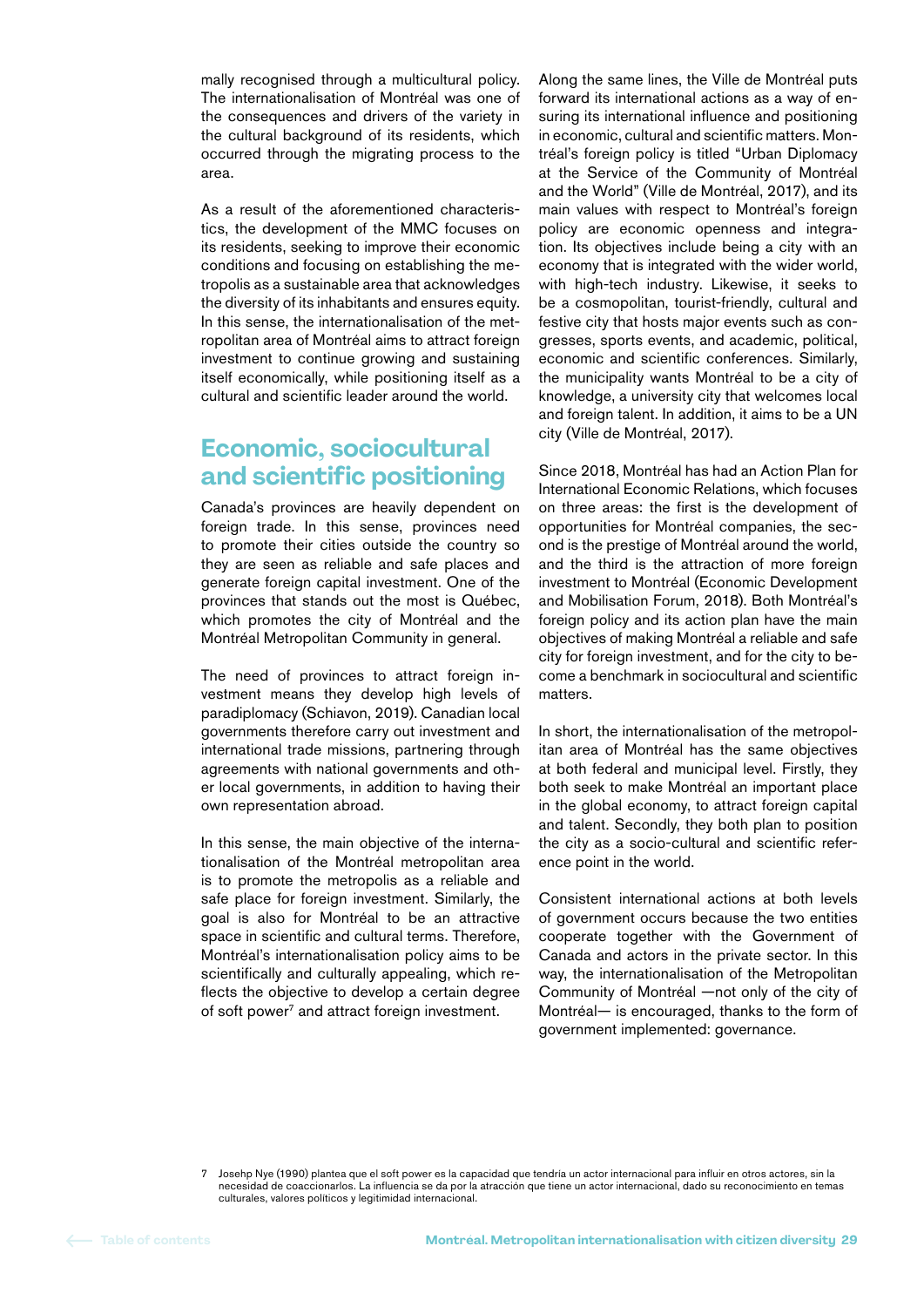<span id="page-29-0"></span>

#### **Leading metropolitan governance**

Governance is the main characteristic of the administration and internationalisation of the Montréal metropolitan area. This is a form of government in which state and non-state institutions, together with residents, cooperate in the development of public policies. In this sense, governance is exercised as a fundamental pillar in the internationalisation of metropolitan space, through the creation and function of Montréal International (MI).

Montréal International is an organisation that aims to attract foreign investment to the metropolitan area. The organisation is characterised by the participation of private companies, together with the Government of Canada, the federal government of Québec and the municipality of Montréal. The private sector actors include 183 companies, in which Google, Warner Bros., Amazon and Ubisoft stand out. It also includes associations such as chambers of commerce,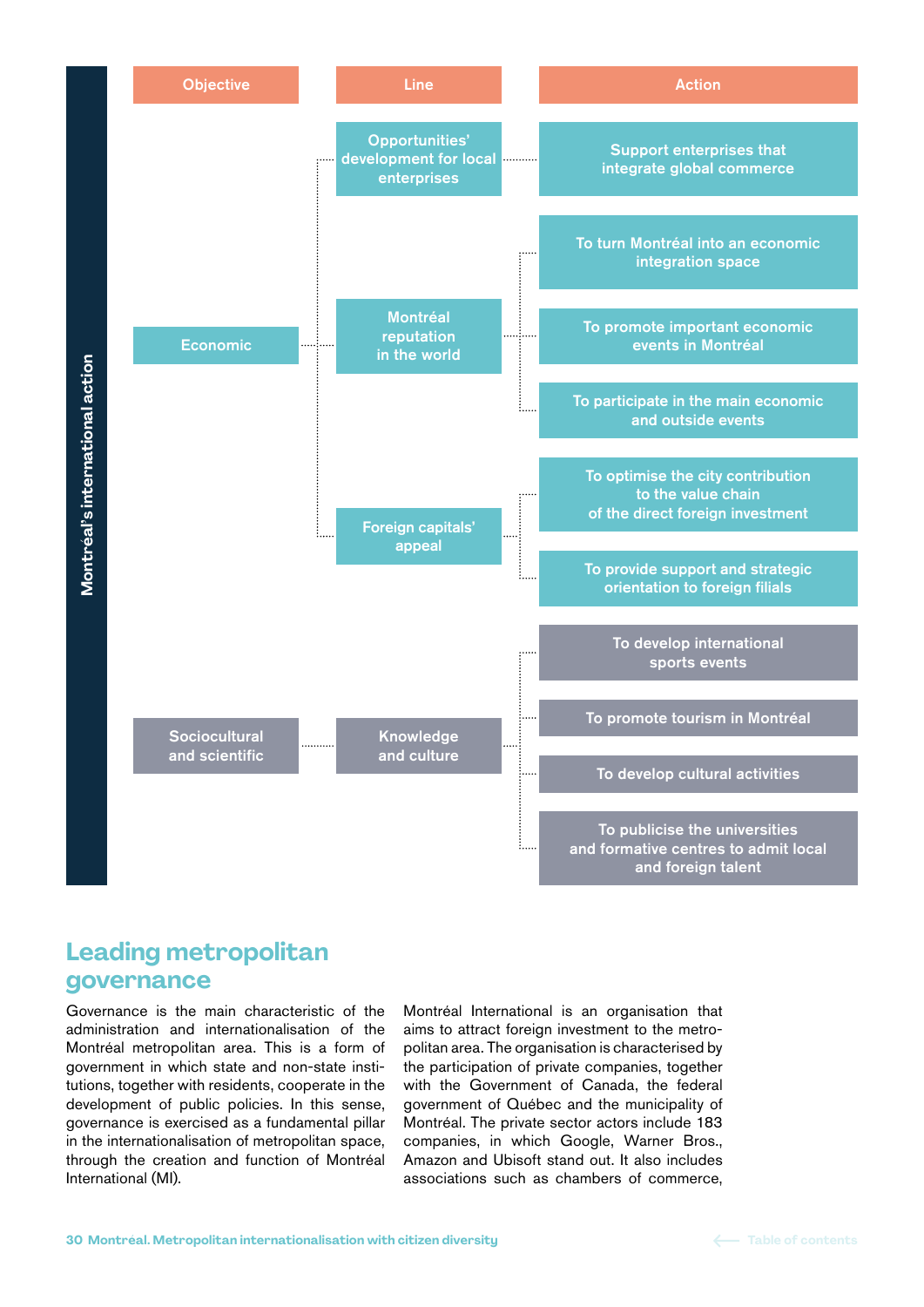banks and universities, including McGill University and the Université de Montréal<sup>8</sup>. Private entities act as strategic partners that finance the organisation and facilitate business success in Greater Montréal.

Action taken by governmental actors to encourage the internationalisation of Greater Montréal can be found as part of the Constitution of Canada of 1867. Its international action is divided between the national government and the federal government. According to the Constitution, the role of the national government in international action is to manage international relations policies through the Department of Foreign Affairs, Trade and Development.

With regard to the legal framework, the management of international action by federal governments is divided into two roles: the first is exercised by the federal executive and has the function of negotiating, signing and ratifying international conventions; the second is that of the federal parliament, responsible for implementing each international convention in the area. Similarly, the Prime Minister of the federal government is the authority responsible for directing and implementing international policy in conjunction with the Canadian Department of Foreign Affairs, Trade and Development, which is the leading agency for national international policy. In this way, the international action of federal governments is complemented by the international policy of the Government of Canada.

The governance of the Metropolitan Area and its international action are led by the Ville de Montréal, a body that acts as president of the MMC Council after the appointment of the Mayor of the Ville de Montréal as President (CMM, 2018). Likewise, the Ville de Montréal is responsible for leading international action through the management of the International Relations office and the Economic Development office (Economic Development and Mobilisation Forum, 2018).

The leadership of the Ville de Montréal is seen in the effectiveness of MI as an organisation that promotes governance between private and government actors to internationalise the metropolitan space, which has allowed Montréal to become a benchmark for paradiplomacy. In this sense, Montréal's leadership has allowed it to position the city as a safe and reliable place for foreign investment.

A clear example of the attraction of foreign capital is that the Swedish transnational company Volvo has established a base in Montréal. In cooperation with the Government of Canada, the Ville de Montréal and the government of Quebec promoted the 100% electric bus project, in which the Nova Bus (a company under the Volvo umbrella) is responsible for manufacturing electric buses. Canadian government entities are responsible for providing Volvo with guarantees that the electric buses can be implemented in the public transport network of the Montréal metropolitan area. Similarly, the Government of Canada contributed 15 million dollars out of a total of 184 million dollars of investment to manufacture new electric buses (MI, 2021).

Cooperation between government bodies and Volvo to implement 100% electric buses means public transport does not pollute the environment and that residents can travel efficiently throughout the metropolitan area of Montréal. In this regard, the executive director of Volvo noted that his company is very proud to partner with



8 To see a full list of private acts in Montréal International, please go to:: https://www.montrealinternational.com/en/partners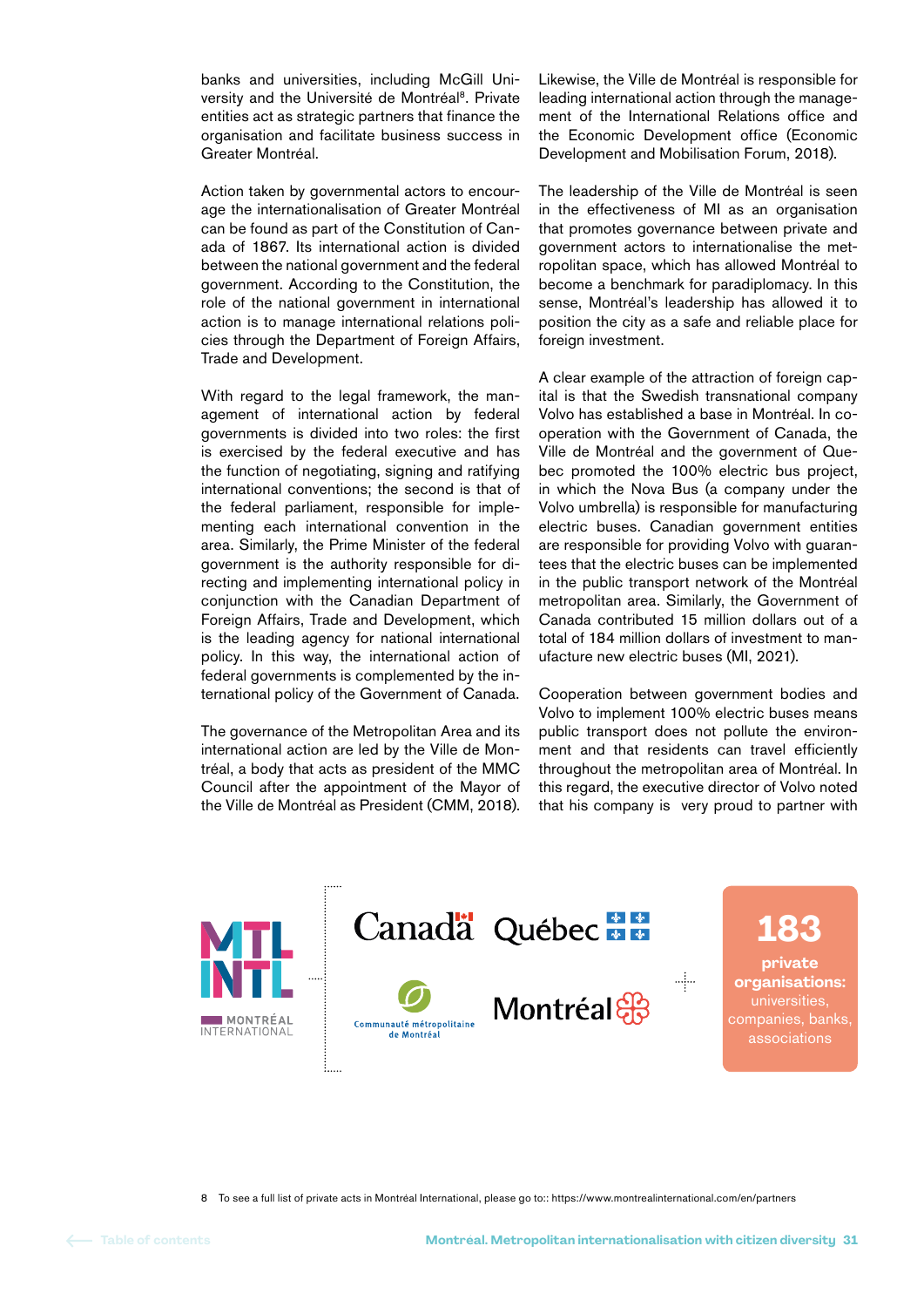

NovaBus, the 100% electric bus of Montréal. Photo: Jason Vogel / Wikimedia Commons.

Canadian government institutions to contribute to the innovative zero-emission vehicle manufacturing sector and therefore help Canada achieve its sustainability and greener economy goals (MI, 2021).

Along the same vein, the Minister of Innovation, Science and Industry of Canada stated that Nova Bus is a vital part of the electrification of transport and the future, which is characterised by sustainable growth and reliable jobs, and that will help position Canada as a global leader. The minister also added that the government will continue to support companies to ensure they can participate in efforts towards a clean growth economy, including investing in sustainable public transport and zero-emission vehicles (MI, 2021). In this sense, it can be concluded that the implementation of electric buses in the metropolitan area of Montréal is a medium- and long-term plan that seeks to position Montréal and Canada as leading figures for sustainable transport and ecological economics.

In conclusion, the cooperation between private and governmental actors to internationalise the Ville de Montréal has seen the metropolis recognised as a world leader for local government international relations. MI has managed to attract 600 million dollars in direct foreign investment every year. It has created and now maintains more than 2,000 jobs per year, and has contributed to 33 out of 65 international companies established in Canada, such as Nova Bus (MI, 2021). Therefore, we can state that the system of governance at Montréal International has contributed to achieving the objectives set out in the Action Plan for International Economic Relations.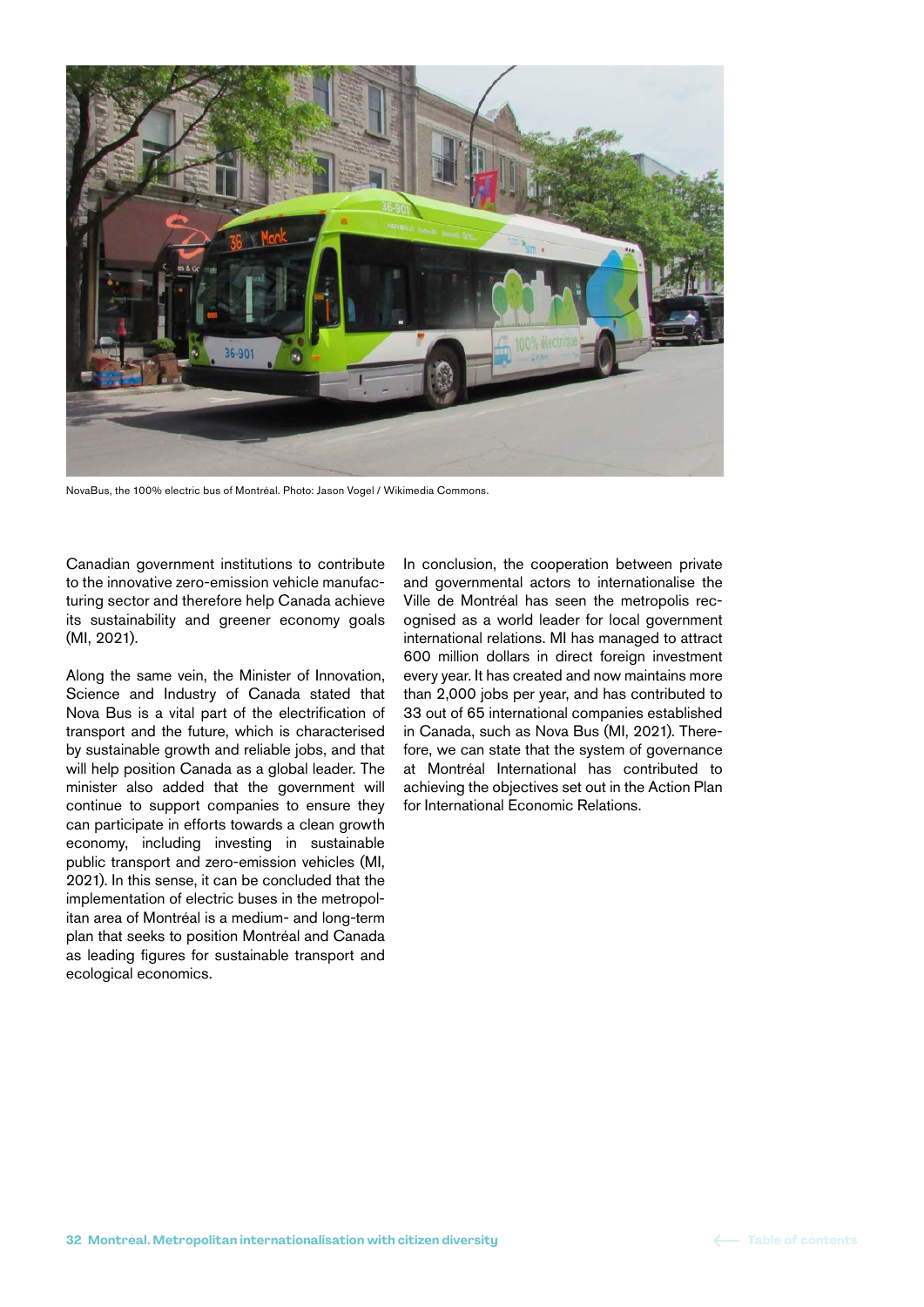Planning the urban development of any territory involves challenging technical skills, broadening our vision and taking stock of any limits to our resources. Our most limited resource is time, while our greatest asset is people's well-being.

The metropolises we have covered here have grown rapidly, and we know that this process is accelerating at speed. Their growth, to a large extent, has not come about as a response to long-term planning based on joint work between smaller units, but instead as part of an accelerated and independent urbanisation in each of the municipalities or administrative units in every respective metropolitan area. That is why urbanism in large metropolises today is the focus, more often than not, of corrective measures. In other words, it seeks for measures that aim to shape, improve and redesign mobility and transport, for example, with long-term plans taking a subordinate and less urgent role.

Metropolitan areas today have decided to work together, forced by the need to correct and improve their shared points of focus, and also under the conviction that metropolitan public policy, in all areas, is a fundamental condition for smart, sustainable and inclusive medium- and long-term growth.

The international action of metropolitan areas is presented as a unique chance to establish comprehensive, opportunity-based positioning policies with the objective of a prosperous global future for regions that know how to design from the ground up, without being forced to take corrective action later.

We have read five cases. All these cities can design a global future, by basing in their potentialities and being motivated to solve their debilities and scarcity, such as air pollution, the lack of a reasonable living, mobility problems, and citizen's security. All of these constitute common problems in every metropolitan area of the world. These areas will find an effective, dynamic and more and more economic tool, and a great chance on networking and social cohesion on the global level and decentralised cooperation.

That is why it is so important to focus on the five approaches to internationalisation that have been addressed here. This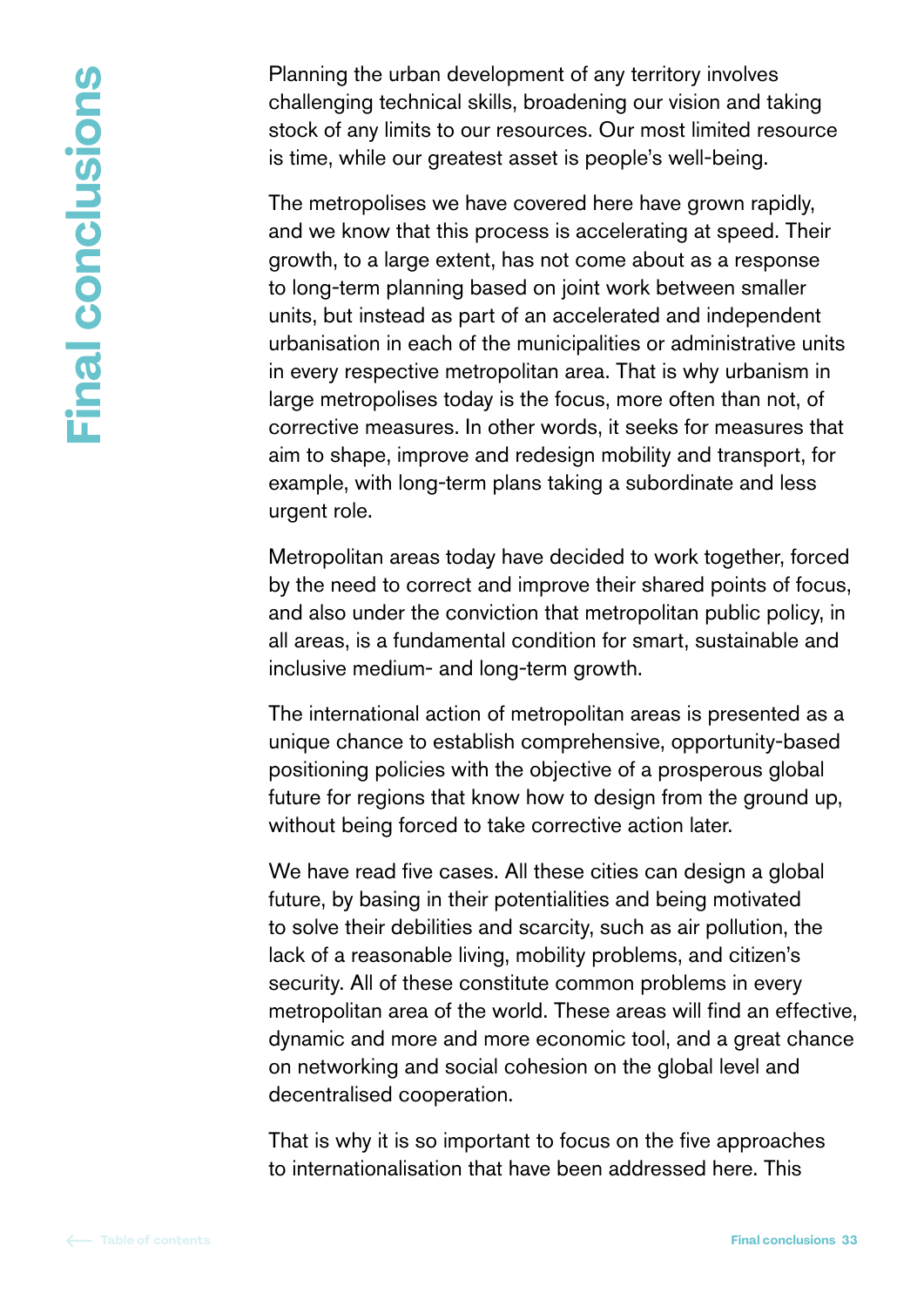means materialising public policies that include innovation and are based on an awareness of the importance of uniting forces to bring about collective actions to obtain shared collective rewards. This teamwork will be between those who compose the metropolitan areas and between the metropolis of the world.

For those who live, work in and govern metropolitan areas, teamwork is an act of generosity, trust, vision, concessions and consistency.



**Nicolás Mancini** Director of Paradiplomacia.org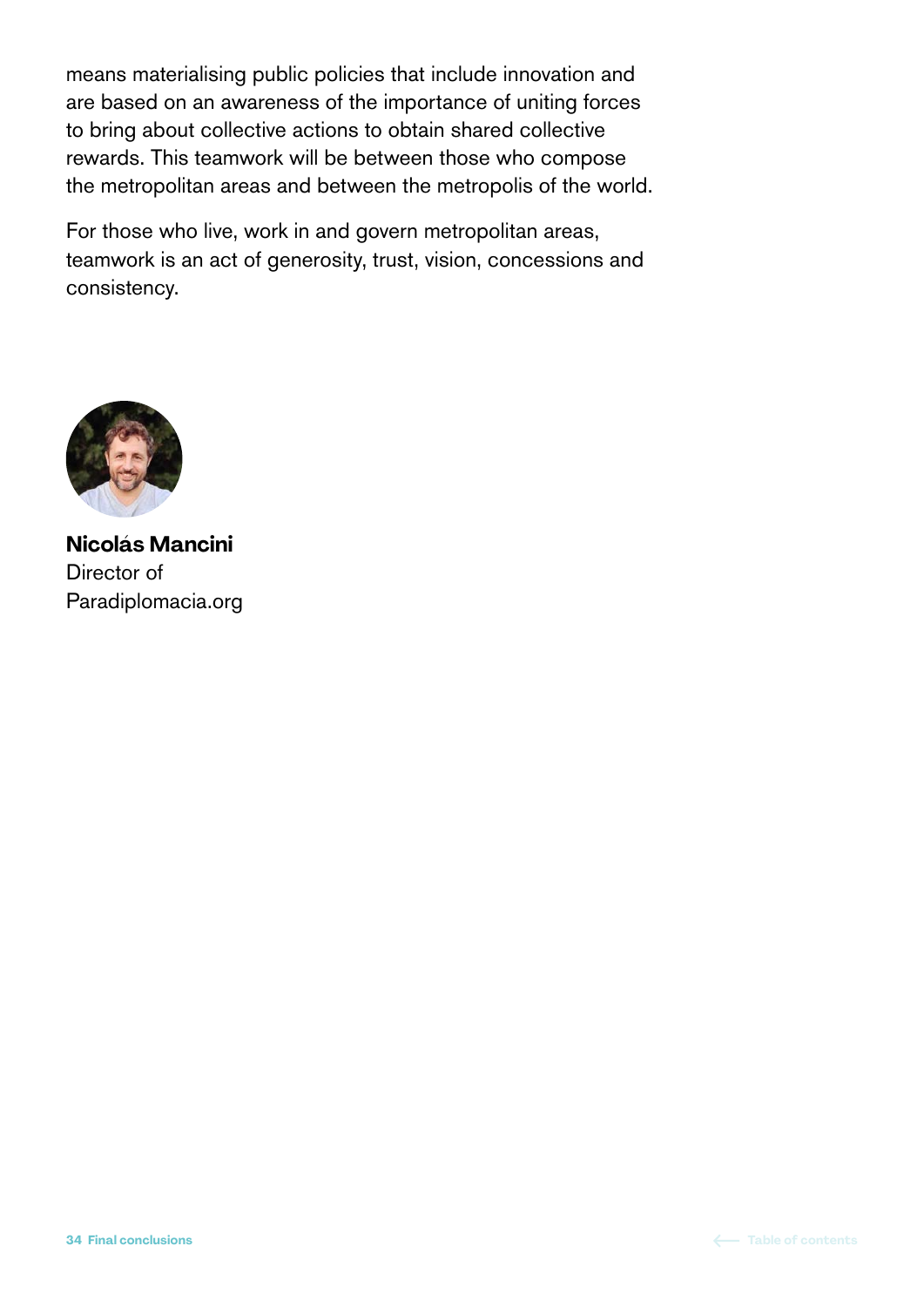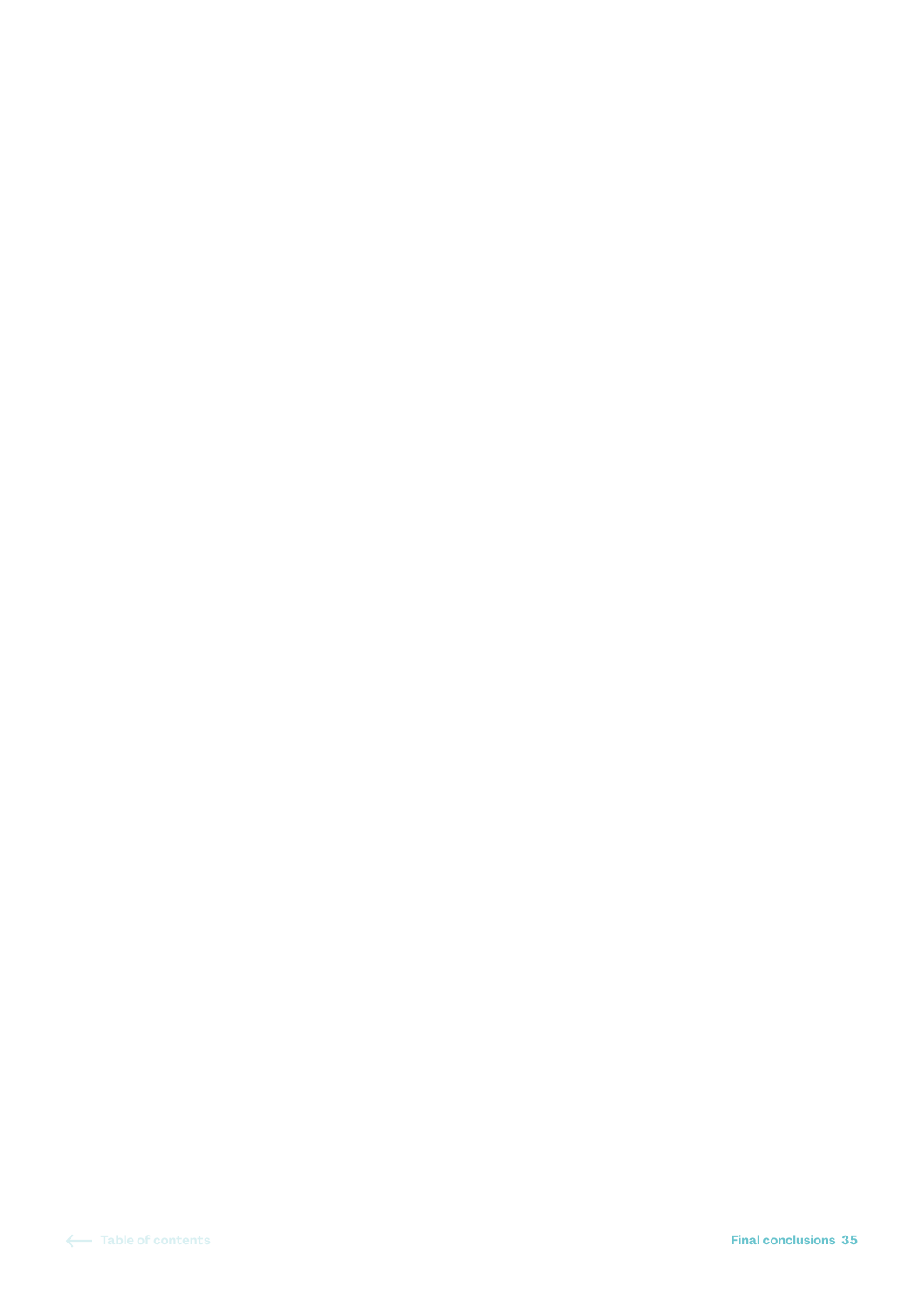- Área Metropolitana de Barcelona (2020). Plan de Actuación Metropolitana 2019-2023. https://www.amb.cat/es/web/amb/actualitat/ publicacions/detall/-/publicacio/pam-2019- 2023/8820967/11696
- Área Metropolitana de Barcelona (2021a). https://www.amb.cat/s/home.html
- Área Metropolitana de Barcelona, Área de Relaciones Internacionales y Cooperación AL-LAS (2020) Seminario de Estrategias Internacionales en Áreas Metropolitanas.
- Ayuntamiento de Barcelona (2018) Plan Clima 2018-2030. https://www.barcelona.cat/ barcelona-pel-clima/sites/default/files/documents/plan\_clima\_juny\_ok.pdf
- Ayuntamiento de Barcelona (2018) Plan Director de Cooperación para la Justicia Global de Barcelona 2018-2021 https://ajuntament. barcelona.cat/relacionsinternacionalsicooperacio/sites/default/files/plan\_director\_cooperacion 2018-2021 cast v.web 0.pdf
- Ayuntamiento de Barcelona (2019) Memoria de la Dirección de Relaciones Internacionales: "Los diez principales ámbitos de actuación. Mandato 2015-2019". https://ajuntament. barcelona.cat/relacionsinternacionalsicooperacio/sites/default/files/cast.pdf
- Ayuntamiento de Barcelona (2020) L'acció internacional de l'Ajuntament de Barcelona durant la crisi de la Covid-19. https://ajuntament.barcelona.cat/relacionsinternacionalsicooperacio/sites/default/files/accio\_internacional\_covid19\_1.pdf
- Ayuntamiento de Barcelona (2020) Plan Director de Relaciones Internacionales 2020- 2023. https://ajuntament.barcelona.cat/ relacionsinternacionalsicooperacio/es/barcelona-en-el-mundo
- Ayuntamiento de Barcelona (2020). Barcelona, Ciutat Global. https://ajuntament.barcelona. cat/relacionsinternacionalsicooperacio/sites/ default/files/pla\_director\_de\_relacions\_internacionals.pdf
- Ayuntamiento de Barcelona (2021). Plan de Movilidad Urbana. https://www.barcelona. cat/mobilitat/es/quienes-somos/plan-de-movilidad-urbana
- C40 (2021) Mayor of Barcelona Elected to C40 Cities Steering Committee. https://www.c40. org/news/bcn-join-c40-steering-committee/
- Cities Today Editorial (2021). The future is metropolitan, says Barcelona Mayor Ada Colau. https://cities-today.com/the-future-is-metropolitan-says-barcelona-mayor-ada-colau/
- La Vanguardia (2021). Colau propone un plan de barrios metropolitano. https:// www.lavanguardia.com/local/barcelona/20210512/7447901/colau-propone-plan-barrios-metropolitano-reducir-desigualdades.html
- Macedo Gisela (2021) Ada Colau interviene en la COP 26 como un "increíble ejemplo" de acción climática. En 20 Minutos. https://www.20minutos.es/noticia/4878223/0/ada-colau-interviene-cop26-como-increible-ejemplo-accion-climatica/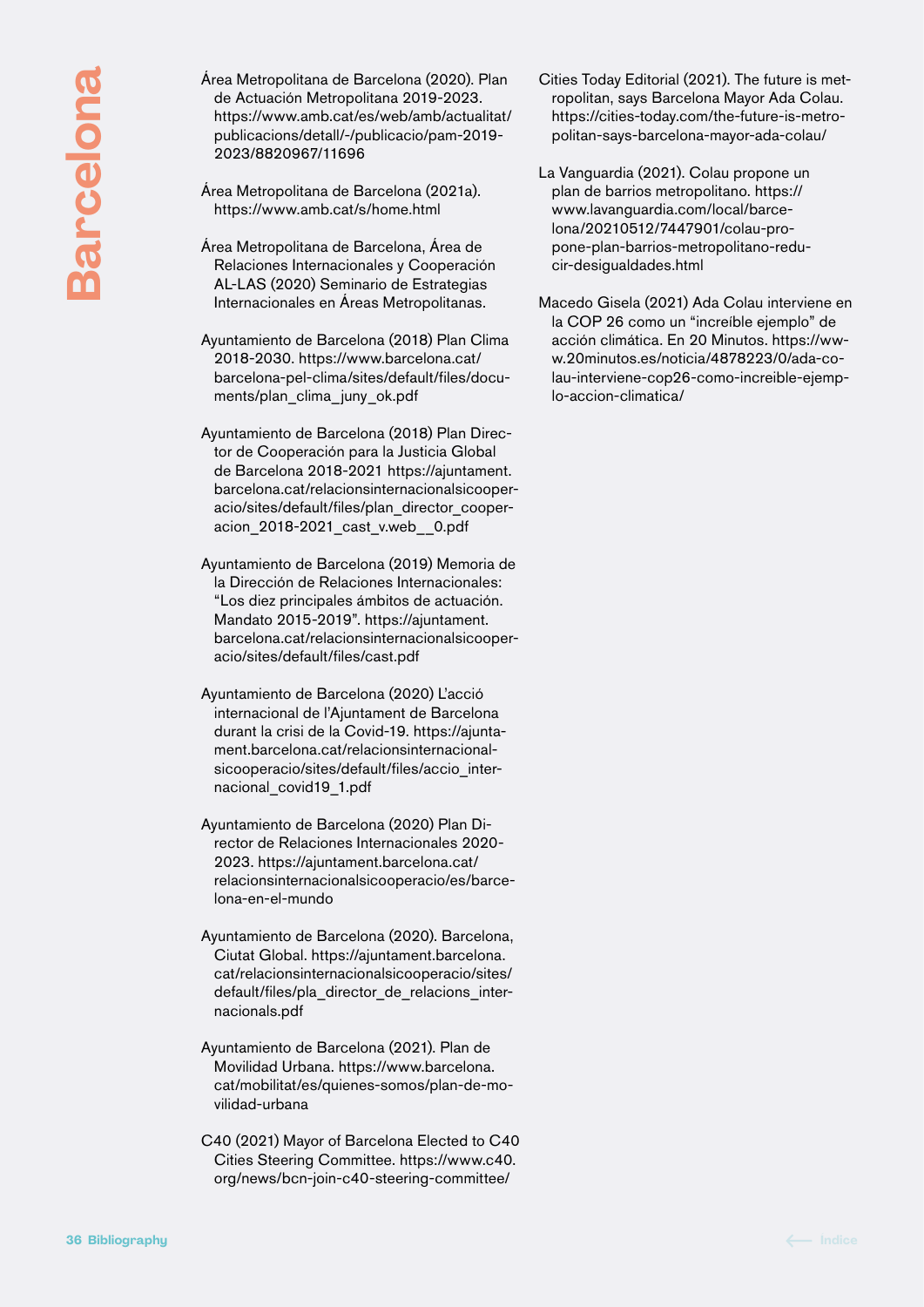Banco Mundial (2017). Banco Internacion al de Reconstrucción y Fomento. https:// documents1.worldbank.org/curated/ en/101031515046613675/text/121432-AR - ABIC-PUBLIC-PAD-Casblanca-Munici pal-Support-Arabic-121432-MA.txt

- CasablancaCity (2021). Role du conseil com munal. https://www.casablancacity.ma/fr/ article/232/role-du-conseil-communal
- CasaInvest (2017). Centre Régional d'Inves tissement Casablanca-Settat. https://casain vest.ma/fr/casablanca-settat/provinces#0
- CasaInvest (2021). Programme QIMAM. https://casainvest.ma/fr/je-cr%C3%A9e/pro gramme-qimam
- Centre Régional d'Investissement Casablan ca-Settat (2018) Données socio-économ iques de la Région de Casablanca-Settat. https://casainvest.ma/sites/default/files/mon ographie\_cri\_12\_2018.pdf
- Chigueur, M. (2009). Annual Report on Inter national Finance and Development in Africa 2009: MAROC. http://www.abhatoo.net.ma/ maalama-textuelle/developpement-econom ique-et-social/developpement-economique/ finances/politique-financiere/background-pa per-commissioned-by-cespi-for-the-annu al-report-on-international-finance-and-devel opment-in-africa-2009-maroc
- Jeune Afrique (2021). Marruecos: Casablanca, ¿futura capital africana de los negocios? https://www.jeuneafrique.com/mag/869272/ economie/maroc-casablanca-future-capi tale-africaine-du-business/
- Organisation for Economic Co-operation and Development (OECD) (2018). Dialogue Maroc-OCDE sur les politiques de dévelop pement territorial. https://www.oecd-ilibrary. org/urban-rural-and-regional-development/di alogue-maroc-ocde-sur-les-politiques-de-de veloppement-territorial\_9789264302884-fr;j sessionid=oe3MMPIuBA5dhDdQzKeSpD\_d. ip-10-240-5-5
- Programme Développement Régional (2017). Programme de développement régional. https://casainvest.ma/sites/default/files/ etudes/pdr-presentation-synthetique-fr.pdf
- Wilaya de la Región Casablanca-Settat (2015). Monographie de la Région 2015. https:// casablanca.ma/Page\_Centrale.aspx?Id\_ Page=5290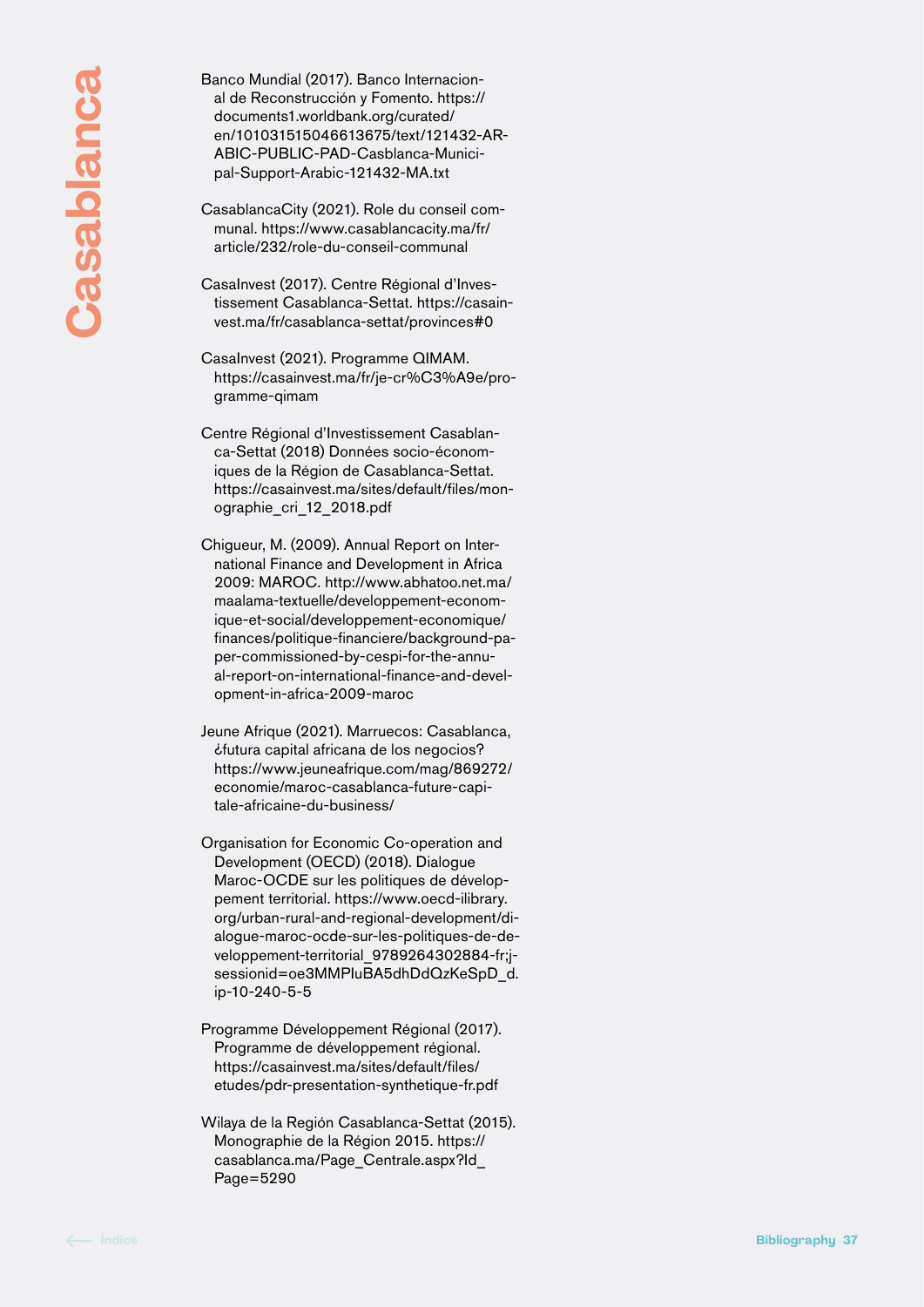- Canfei He y Ley Yang (2011). Desarrollo urbano y cambio climático en el delta del Río Perla. Lincoln Institute of Land Policy, Land Lines. https://www.lincolninst.edu/sites/default/files/ pubfiles/1940\_1269\_Desarollo\_Urbano.pdf
- China Import and Export Fair (20 de octubre de 2021a). The 130th Canton Fair Successfully Closed. https://www.cantonfair.org.cn/en/ about/overview
- China Import and Export Fair (4 de noviembre de 2021b).The 130th Canton Fair Successfully Closed. https://www.cantonfair.org.cn/en/ news/article/61722f55b6838d1e5965af62
- Mierzejewski, D. (2018). Channeling Foreign Policy Through Local Activities in China: City of Guangzhou Case Study. Chapter 2 in Paradiplomacy in Asia case studies of China, India and Russia. University of Lodz. https://www.researchgate. net/profile/Tomasz-Kaminski-5/publication/324454898 Paradiplomacy in Asia Case studies of China India and Russia/ links/5ace77ada6fdcc87840f0d73/Paradiplomacy-in-Asia-Case-studies-of-China-India-and-Russia.pdf
- Guangzhou International (2021a). Highlights of 130th Canton Fair featuring 1st dual offline, online format. http://www.gz.gov.cn/guangzhouinternational/home/citynews/content/ post\_7765385.html
- Guangzhou International (2021b). CG of Saudi Arabia in Guangzhou highlights the competitiveness and attractiveness of the Greater Bay Area, http://www.gz.gov.cn/guangzhouinternational/home/citynews/content/ post\_7763982.html
- Greater Bay Area. CITIES. https://www.bayarea.gov.hk/en/home/index.html
- ICEX (2019). Plan de Desarrollo del Delta del Río Perla: Greater Bay Area (GBA). https://www.icex.es/icex/es/navegacion-principal/todos-nuestros-servicios/ informacion-de-mercados/estudios-de-mercados-y-otros-documentos-de-comercio-exterior/DOC2019824931.html
- International Monetary Fund (2021) . World Economy Outlook Database. https://www. imf.org/en/Publications/WEO/weo-database/2021/April
- Jiang Xu y Anthony G.O. Yeh (2003). Guangzhou City profile. Cities, vol. 20, No. 5. p 361-374. https://www.researchgate.net/publication/222644942\_Guangzhou
- Di Masi, J. (2006). El delta del Río Perlas, la integración regional y el desarrollo económico chino. https://dialnet.unirioja.es/servlet/ articulo?codigo=1984982
- Metrópolis (2021) Metropolitan indicators of Guangzhou. https://indicators.metropolis.org/ metropolitan-spaces/guangzhou
- Oficina Provincial de Estadística de Guangdong, Subdivisión de Guangdong de la Administración General de Aduanas, Departamento de Censos y Estadísticas del Gobierno de Hong Kong, Servicio de Estadísticas y Censos de Macao. Panorama de la Gran Área de la Bahúa. https://www.dsec. gov.mo/BayArea/?lang=en-US#s6
- Tian-Cheng Zheng (2017). Ciudades Globales: procesos sociales de cambio en las nuevas ciudades chinas. Universidad Autónoma de Madrid. https://repositorio.uam.es/bitstream/ handle/10486/680704/zheng\_tian\_cheng. pdf?sequence=1&isAllowed=y
- UN SDG Guangzhou Voluntary Local Review (2018). Vibrancy, inclusion, and Openness; a Mega-City`s Road Towards Green Development. https://sdgs.un.org/documents/ un-sdgs-guangzhou-voluntary-local-review-25206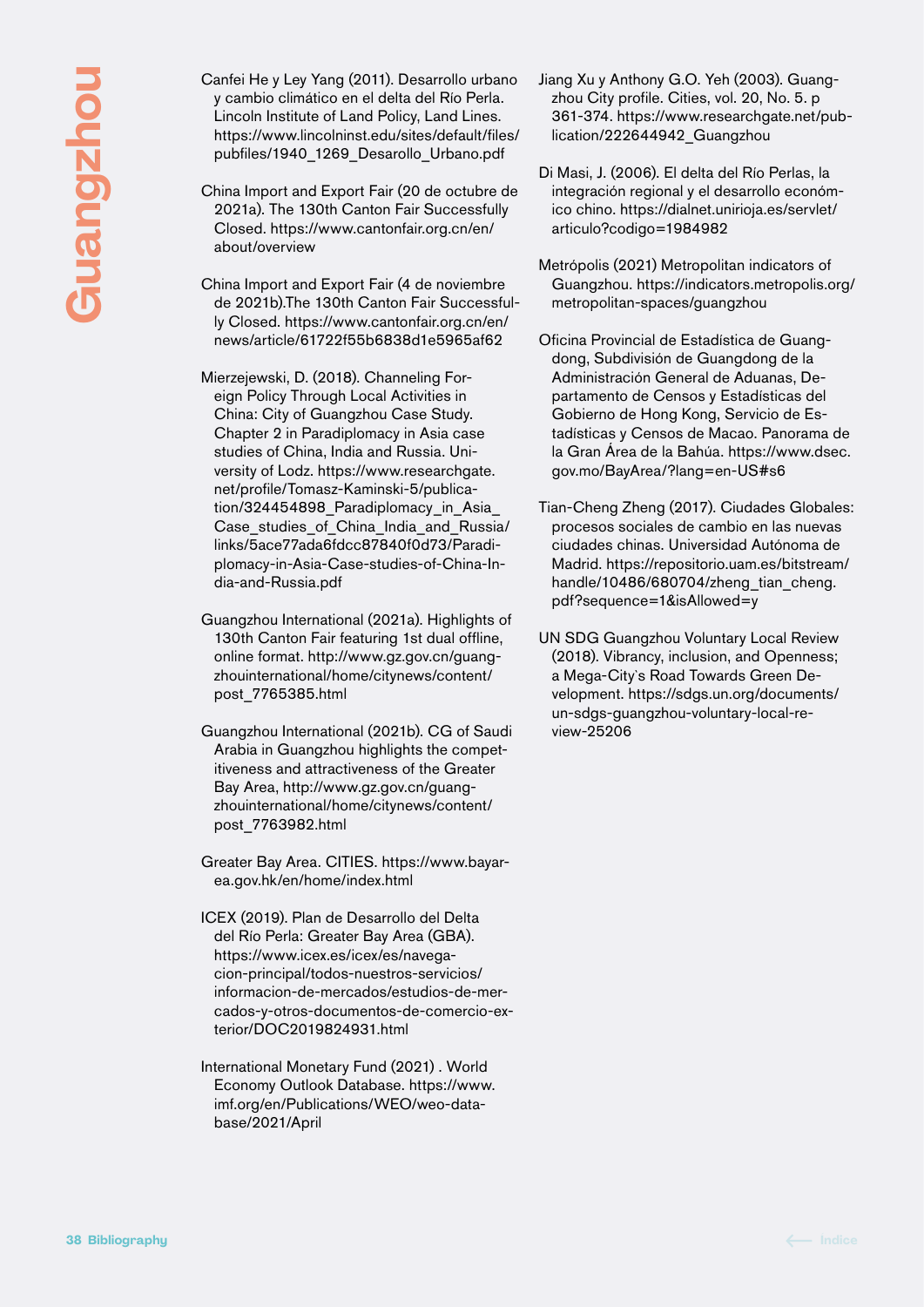- ACI Medellín (2011). La cooperación internacional para el desarrollo: una política pública de construcción social de capacidades desde Medellín para la región. https://acimedellin.org/wp-content/uploads/2017/06/politica-publica-de-cooperacion-medellin.pdf
- ACI Medellín (2018). Redes de ciudades, una estrategia de relacionamiento internacional. https://www.acimedellin.org/redes-de-ciudades-una-estrategia-de-relacionamiento-internacional/
- ACI Medellín (2021). Coopere con Medellín. https://www.acimedellin.org/ coopere-con-medellin/
- Antioquia Informa (2020). Red Antioqueña de Cooperación Internacional. https://antioquiainforma.com/red-antioquena-de-cooperacion-internacional/
- Área Metropolitana del Valle de Aburrá (2019). Cooperación. https://www.metropol.gov.co/ cooperacion
- Área Metropolitana del Valle de Aburrá (2019). ¿Quiénes somos? https://www.metropol.gov. co/area/Paginas/somos/quienes-somos.aspx
- Área Metropolitana del Valle de Aburrá (2020). Plan de gestión 2020-2023: Futuro sostenible. Área Metropolitana Valle de Aburrá. https://www.metropol.gov.co/ Documentos\_SalaPrensa/Plan%20de%20 gesti%C3%B3n%202020-2023%20Futuro%20sostenible.pdf
- Área Metropolitana del Valle de Aburrá (mayo, 2021). Encicla intercambia su experiencia con Ecobici de México. https://www.metropol. gov.co/Paginas/Noticias/encicla-intercambia-su-experiencia-con-ecobici-de-mexico. aspx
- Área Metropolitana del Valle de Aburrá (julio, 2021). Medellín: Sede del Foro Metropolitano de Ciudades Inteligentes https://www. metropol.gov.co/Paginas/Noticias/medellin-sede-del-i-foro-metropolitano-de-ciudades-inteligentes.aspx
- Área Metropolitana del Valle de Aburrá (agosto, 2021). Área Metropolitana logra conexión de ciclorrutas en Medellín. https:// www.metropol.gov.co/Paginas/Noticias/ Con-1110-metros-de-cicloinfraestructura-area-metropolitana-logra-conexion-de-ciclorrutas-en-medellin.aspx
- Área Metropolitana del Valle de Aburrá (agosto, 2021). El Área e ITM se unen para trabajar por una movilidad sostenible. https://www. metropol.gov.co/Paginas/Noticias/el-area-e-itm-se-unen-para-trabajar-por-una-movilidad-sostenible.aspx
- Castaño, I. (2021). A la ciudadanía. Ruta N Medellín https://www.rutanmedellin.org/es/ opini%C3%B3n/item/a-la-ciudadania
- DANE (2018). Censo Nacional de Población y Vivienda 2018. Gobierno de Colombia.
- Área Metropolitana del Valle de Aburrá. (2019). Historia. https://www.metropol.gov.co/area/ Paginas/somos/Historia.aspx
- Go to Digital (2019). Go to Digital afirma: "Medellín es un destino atractivo para invertir". https://gotodigital.es/gotodigital-afirma-medellin-es-un-destino-atractivo-para-invertir/
- Medellín Cómo Vamos (2021). Área Metropolitana del Valle de Aburrá. https://www. medellincomovamos.org/territorio/area-metropolitana-del-valle-de-aburra
- Observatorio de Cooperación Descentralizada (2014). Cooperación Descentralizada y la Eficacia de la ayuda: una mirada desde los gobiernos locales de América Latina. ACI-Medellín. https://acimedellin.org/ wp-content/uploads/2017/06/2\_Medellin.pdf
- Ruta N (2019). Plan operacional Ruta N: Estrategia. Ruta N. https://www.rutanmedellin. org/documentos/informes-control-interno/ Plan-Estrategico-2019.pdf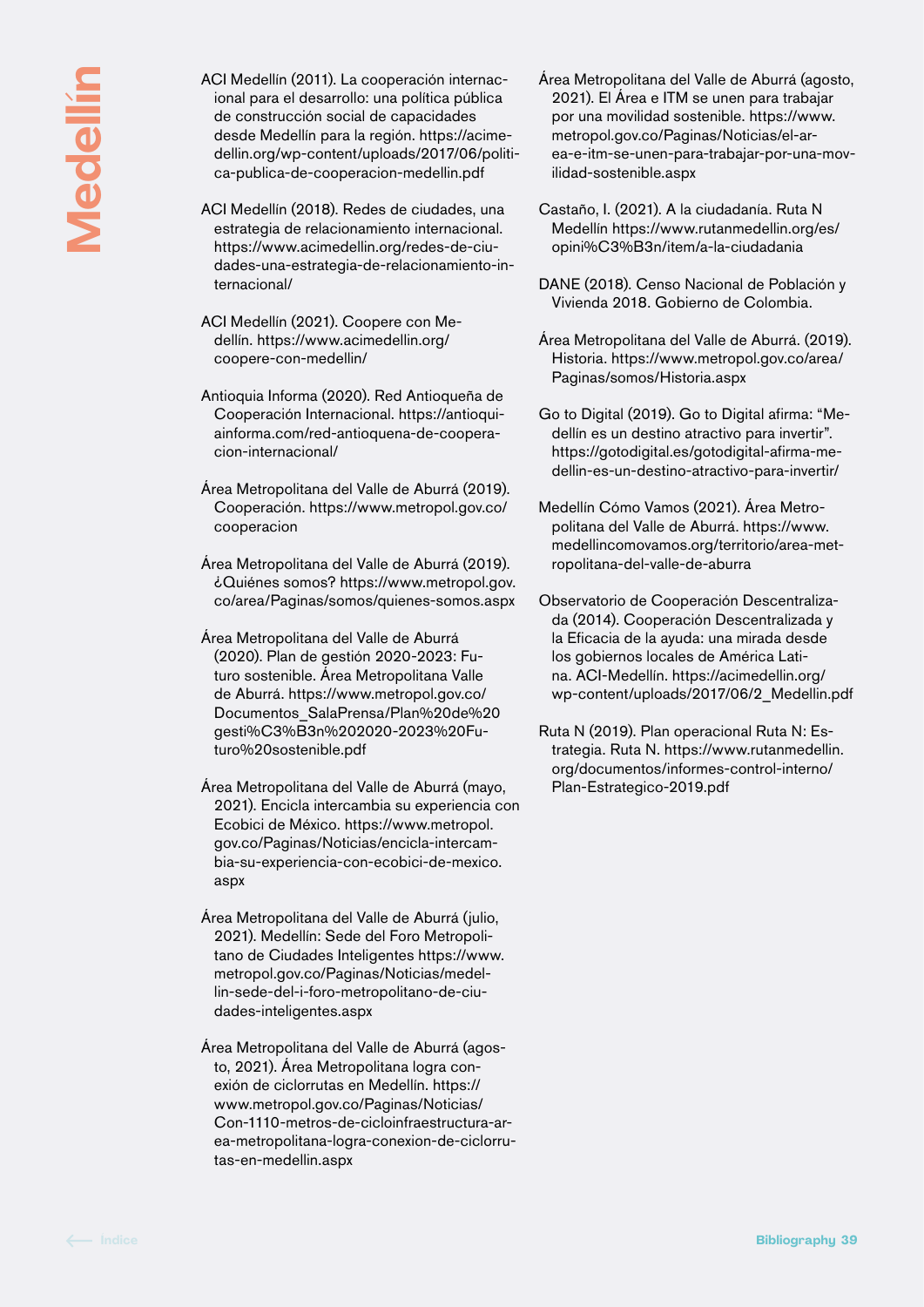- Comunidad Metropolitana de Montréal (2017). Mapa del territorio de gran Montréal. https://cmm.qc.ca/wp-content/ uploads/2019/02/20171001\_carteGenerale\_8x11.pdf
- Comunidad Metropolitana de Montréal (2018). Document de Présentation de la CMM. https://cmm.qc.ca/wp-content/uploads/2019/04/Presentation\_CMM\_2018.pdf
- Comunidad Metropolitana de Montréal (2021). Montréal International . https://cmm.qc.ca/ projets/montreal-international/
- Foro de Desarrollo Económico y Movilización (2018). Action Plan for International Economic Affairs. Municipio de Montréal. https://portail-m4s.s3.montreal.ca/pdf/vdm\_sde\_affaireseconomiquesinternationales\_plan\_2018- 2022\_en\_0.pdf
- The Constitution Acts 1867 (1867) Testimony of Gobierno de Canadá. https://laws-lois. justice.gc.ca/eng/const/page-1.html
- Gobierno de Quebec (2017). Quebec on the World stage: Involved, engaged, thriving. Ministère des Relations internationales et de la Francophonie. http://www.mrif.gouv.qc.ca/ content/documents/en/piq\_documentlong\_ en-num.pdf
- Montréal International (2021). Nova Bus increases its manufacturing capacity in Saint-Eustache. https://www.montrealinternational.com/en/news/nova-bus-increases-its-manufacturing-capacity-in-saint-eustache/
- Municipio de Montréal (2017). La diplomatie urbaine au service de la collectivité Montréalaise et du monde. Bureau des relations internationales Direction générale. https:// portail-m4s.s3.montreal.ca/pdf/la\_diplomatie urbaine au service de la collectivite montrealaise et du monde.pdf
- Nye, J. (1990). Soft Power. Foreign Policy, 80, 153. https://doi.org/10.2307/1148580
- Observatorio de gran Montréal (2016). Economía Montréal. http://observatoire. cmm.qc.ca/observatoire-grand-montreal/ outils-statistiques-interactifs/grand-montreal-en-statistiques/?t=6&st=100&i=1343&p= 2016&e=3
- Observatorio de gran Montréal (2019). Comunidad Metropolitana de Montréal en cifras. https://cmm.qc.ca/a-propos/la-cmm-en-chiffres/
- Schiavon, J. A. (2019). Paradiplomacy around the world. In J. A. Schiavon (Ed.), Comparative Paradiplomacy (pp. 34–98). Routledge.
- Vengroff, R., & Rich, J. (2006). Foreign Policy by Other Means: Paradiplomacy and the Canadian Provinces. In P. James, N. Michaud, & M. O'Reilly (Eds.), Handbook of Canadian Foreign Policy. Lexington Books.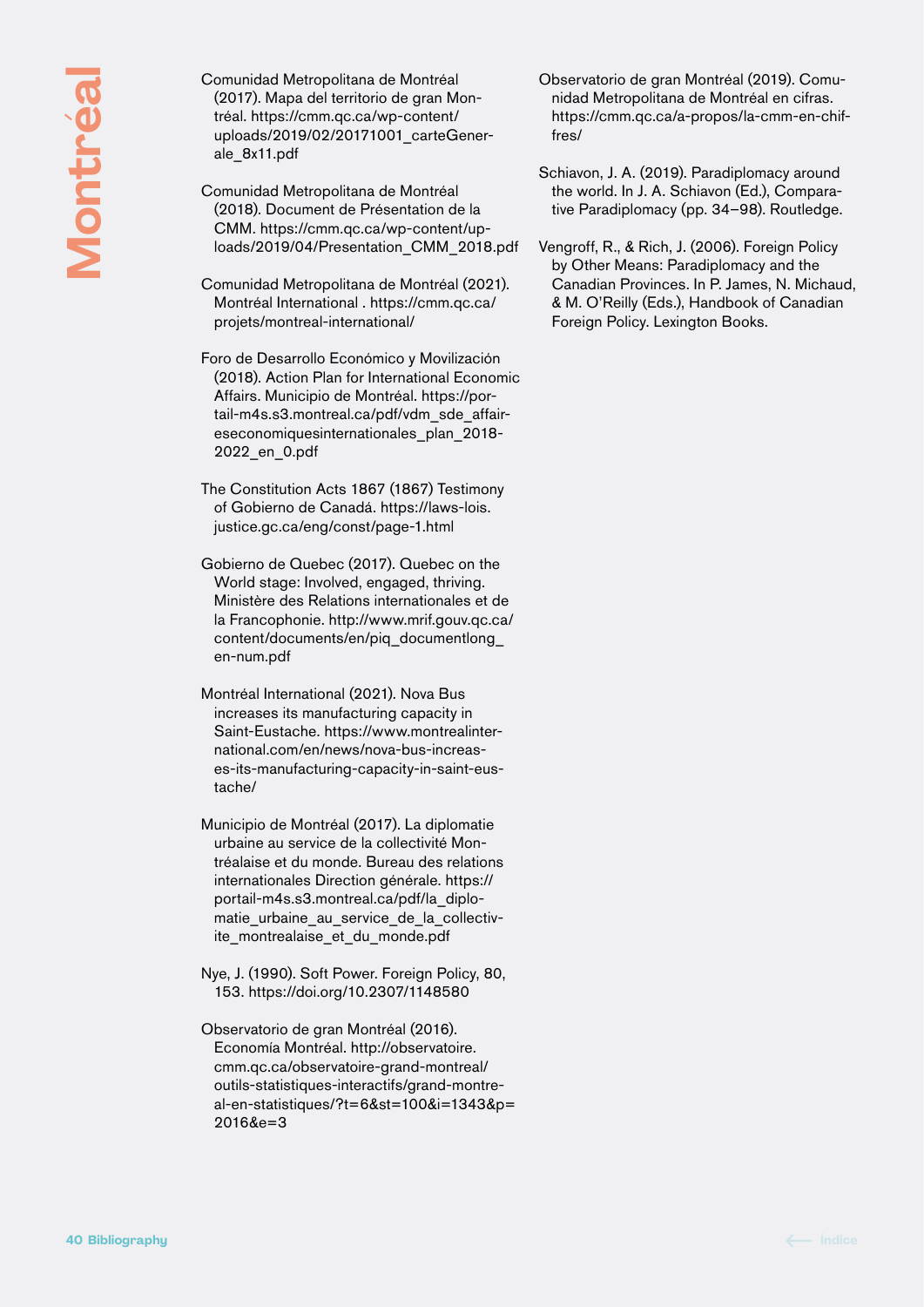